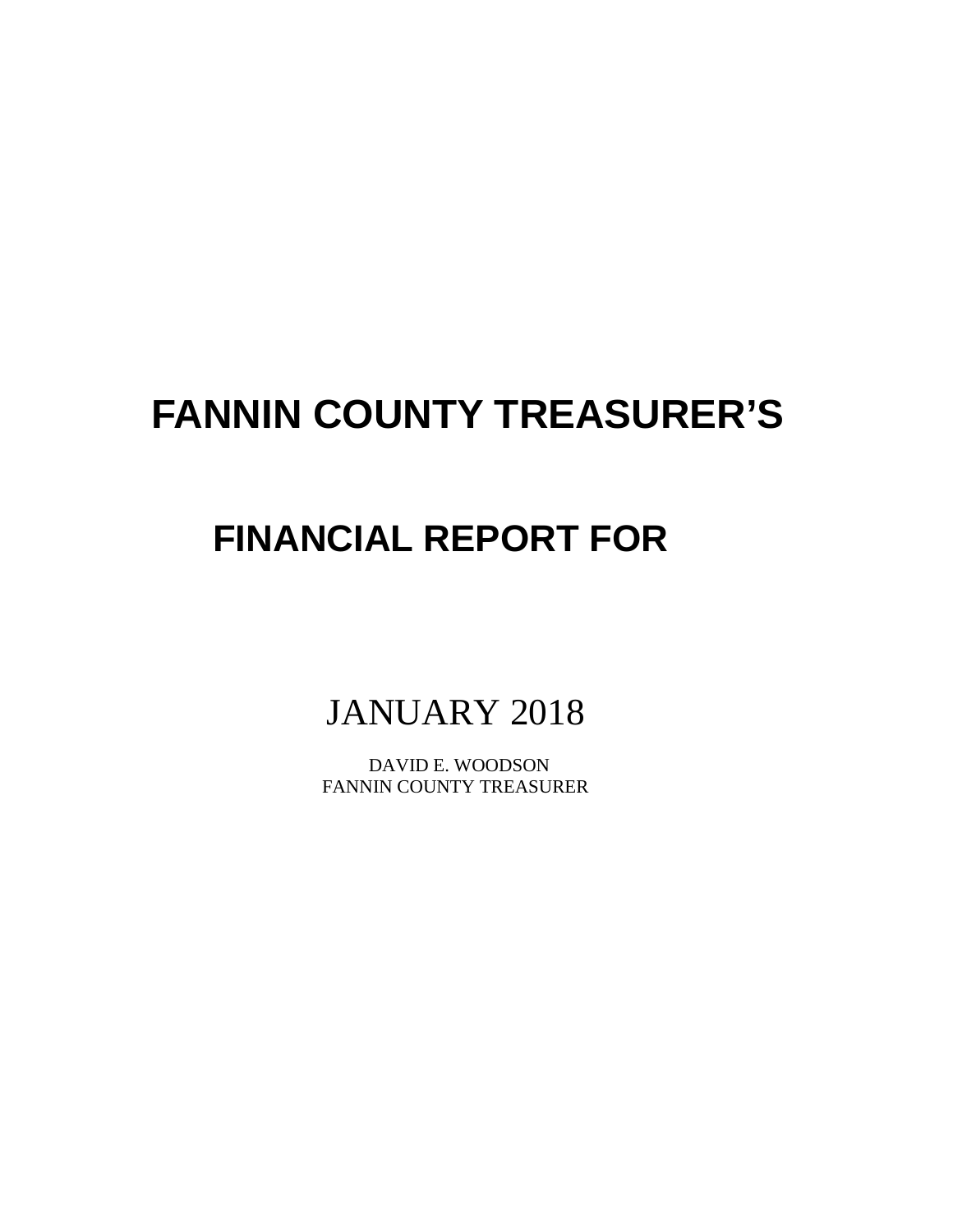02/02/2018 FUND DEPOSIT LISTING PAGE 1

| RECEIPT       |      | DATE     | DATE    | ⊤ON<br>ים הדר            | <b>BANK</b>    | TNCOME | REPORT | ∆M∩TINT |
|---------------|------|----------|---------|--------------------------|----------------|--------|--------|---------|
| <b>NUMBER</b> | FROM | RECEIVED | DEPOSIT | RECEIVED<br>MONE Y<br>∩ਜ | <b>ACCOUNT</b> | CCOINT | CODES  |         |

------------- ------------------------- ---------- ---------- ------------------- -------------- -------------- ------ ------------

GENERAL FUND

=================================== 0000180264-01 TEXPOOL 01-02-2018 01-02-2018 DEC. 2017 INTEREST 10-103-175 10-360-100 3,557.02 0000180265-01 BOND SUPERVISION 01-02-2018 01-02-2018 WEEK OF 12/27/17 TH 10-103-100 10-340-573 1,410.00 0000180266-01 VISION MEDIA GROUP, INC. 01-02-2018 01-02-2018 JAN. 2018 TOWER REN 10-103-100 10-370-100 200.00 0000180268-01 DISTRICT ATTORNEY TRUST F 01-03-2018 01-03-2018 ADMIN. FEES 10-103-100 10-340-475 16.00 0000180268-02 DISTRICT ATTORNEY TRUST F 01-03-2018 01-03-2018 CERTIFIED MAIL 10-103-100 10-475-311 39.14 0000180269-01 FANNIN COUNTY HEALTH DEPT 01-03-2018 01-03-2018 DEC. 2017 PERMITS & 10-103-100 10-320-545 2,825.00 0000180270-01 APPRAISAL DISTRICT 01-03-2018 01-03-2018 TAXES 10-103-100 10-310-110 578,508.03 0000180270-07 APPRAISAL DISTRICT 01-03-2018 01-03-2018 TAXES 10-103-100 10-310-120 5,167.28 0000180271-01 JP PCT. # 1 01-04-2018 01-04-2018 NOV. 2017 10-103-100 10-318-130 4,512.09 0000180271-02 JP PCT. # 1 01-04-2018 01-04-2018 NOV. 2017 10-103-100 10-340-560 53.56 0000180271-03 JP PCT. # 1 01-04-2018 01-04-2018 NOV. 2017 10-103-100 10-350-455 591.95 0000180271-04 JP PCT. # 1 01-04-2018 01-04-2018 NOV. 2017 10-103-100 10-370-163 3.51 0000180271-05 JP PCT. # 1 01-04-2018 01-04-2018 NOV. 2017 10-103-100 10-370-164 14.05 0000180271-06 JP PCT. # 1 01-04-2018 01-04-2018 NOV. 2017 10-103-100 10-370-166 27.70 0000180271-07 JP PCT. # 1 01-04-2018 01-04-2018 NOV. 2017 10-103-100 10-370-167 184.76 0000180271-08 JP PCT. # 1 01-04-2018 01-04-2018 NOV. 2017 10-103-100 10-340-455 1,835.14 0000180271-09 JP PCT. # 1 01-04-2018 01-04-2018 NOV. 2017 10-103-100 10-340-551 1,220.00 0000180271-10 JP PCT. # 1 01-04-2018 01-04-2018 NOV. 2017 10-103-100 10-360-100 0.28 0000180272-01 DISTRICT CLERK 01-05-2018 01-05-2018 DEC. 1-31, 2017 10-103-100 10-318-130 5,279.14 0000180272-02 DISTRICT CLERK 01-05-2018 01-05-2018 DEC. 1-31, 2017 10-103-100 10-318-132 21.63 0000180272-03 DISTRICT CLERK 01-05-2018 01-05-2018 DEC. 1-31, 2017 10-103-100 10-340-135 90.52 0000180272-04 DISTRICT CLERK 01-05-2018 01-05-2018 DEC. 1-31, 2017 10-103-100 10-340-450 6,122.05 0000180272-05 DISTRICT CLERK 01-05-2018 01-05-2018 DEC. 1-31, 2017 10-103-100 10-340-560 3,229.35 0000180272-06 DISTRICT CLERK 01-05-2018 01-05-2018 DEC. 1-31, 2017 10-103-100 10-340-600 75.17 0000180272-07 DISTRICT CLERK 01-05-2018 01-05-2018 DEC. 1-31, 2017 10-103-100 10-370-162 225.52 0000180272-08 DISTRICT CLERK 01-05-2018 01-05-2018 DEC. 1-31, 2017 10-103-100 10-370-163 37.28 0000180272-09 DISTRICT CLERK 01-05-2018 01-05-2018 DEC. 1-31, 2017 10-103-100 10-370-164 149.10 0000180272-10 DISTRICT CLERK 01-05-2018 01-05-2018 DEC. 1-31, 2017 10-103-100 10-370-166 7.64 0000180272-11 DISTRICT CLERK 01-05-2018 01-05-2018 DEC. 1-31, 2017 10-103-100 10-370-167 50.85 0000180273-01 LEGEND BANK 01-05-2018 01-05-2018 DEC. 2017 INTEREST 10-103-100 10-360-100 114.87 0000180273-28 LEGEND BANK  $01-05-2018$  01-05-2018 DEC. 2017 INTEREST 10-100-100  $10-360-100$  10-360-100 1.86 0000180278-01 BOND SUPERVISION 01-08-2018 01-08-2018 WEEK OF 01/02/17 TH 10-103-100 10-340-573 1,055.00 0000180279-01 TEXAS ASSOCIATION OF 01-08-2018 01-08-2018 WELLNESS EMPLOYERRE 10-103-100 10-370-408 1,037.04 0000180280-01 TAX A/C 01-08-2018 01-08-2018 WEEK OF 12/22/17 10-103-100 10-321-200 1,069.80 0000180281-01 TAX A/C 01-08-2018 01-08-2018 WEEK OF 12/2917 10-103-100 10-321-200 2,300.70 0000180282-01 TAX A/C 01-08-2018 01-08-2018 WEEK OF 12/29/17 10-103-100 10-321-200 2.30 0000180283-01 TAX A/C 01-08-2018 01-08-2018 WEEK OF 12/22/17 10-103-100 10-321-200 2.30 0000180284-01 TAX A/C 01-08-2018 01-08-2018 WEEK OF 12/29/17 14 10-103-100 10-321-250 705.00 0000180285-01 TAX A/C 01-08-2018 01-08-2018 WEEK OF 12/22/17 14 10-103-100 10-321-250 705.00 0000180286-01 FANNIN COUNTY HEALTH INSP 01-08-2018 01-08-2018 DEC. 2017 PERMITS & 10-103-100 10-320-300 5,100.04 0000180287-01 COUNTY CLERK 01-09-2018 01-09-2018 SEPT. 2017 10-103-100 10-318-130 4,032.83 0000180287-02 COUNTY CLERK 01-09-2018 01-09-2018 SEPT. 2017 10-103-100 10-340-560 1,071.53 0000180287-03 COUNTY CLERK 01-09-2018 01-09-2018 SEPT. 2017 10-103-100 10-340-403 18,622.23 0000180287-04 COUNTY CLERK 01-09-2018 01-09-2018 SEPT. 2017 10-103-100 10-370-162 60.00 0000180287-05 COUNTY CLERK 01-09-2018 01-09-2018 SEPT. 2017 10-103-100 10-370-163 34.20 0000180287-06 COUNTY CLERK 01-09-2018 01-09-2018 SEPT. 2017 10-103-100 10-370-164 136.84 0000180287-07 COUNTY CLERK 01-09-2018 01-09-2018 SEPT. 2017 10-103-100 10-370-166 10.67 0000180287-08 COUNTY CLERK 01-09-2018 01-09-2018 SEPT. 2017 10-103-100 10-370-167 71.81 0000180287-09 COUNTY CLERK 01-09-2018 01-09-2018 SEPT. 2017 10-103-100 10-340-400 26.00 0000180287-10 COUNTY CLERK 01-09-2018 01-09-2018 SEPT. 2017 10-103-100 10-340-475 467.94 0000180287-11 COUNTY CLERK 01-09-2018 01-09-2018 SEPT. 2017 10-103-100 10-340-601 45.00 0000180287-12 COUNTY CLERK 01-09-2018 01-09-2018 SEPT. 2017 10-103-100 10-318-132 1,067.16 0000180287-13 COUNTY CLERK 01-09-2018 01-09-2018 SEPT. 2017 10-103-100 10-360-100 1.17 0000180288-01 COUNTY CLERK 01-09-2018 01-09-2018 OCT. 2017 10-103-100 10-318-130 5,508.60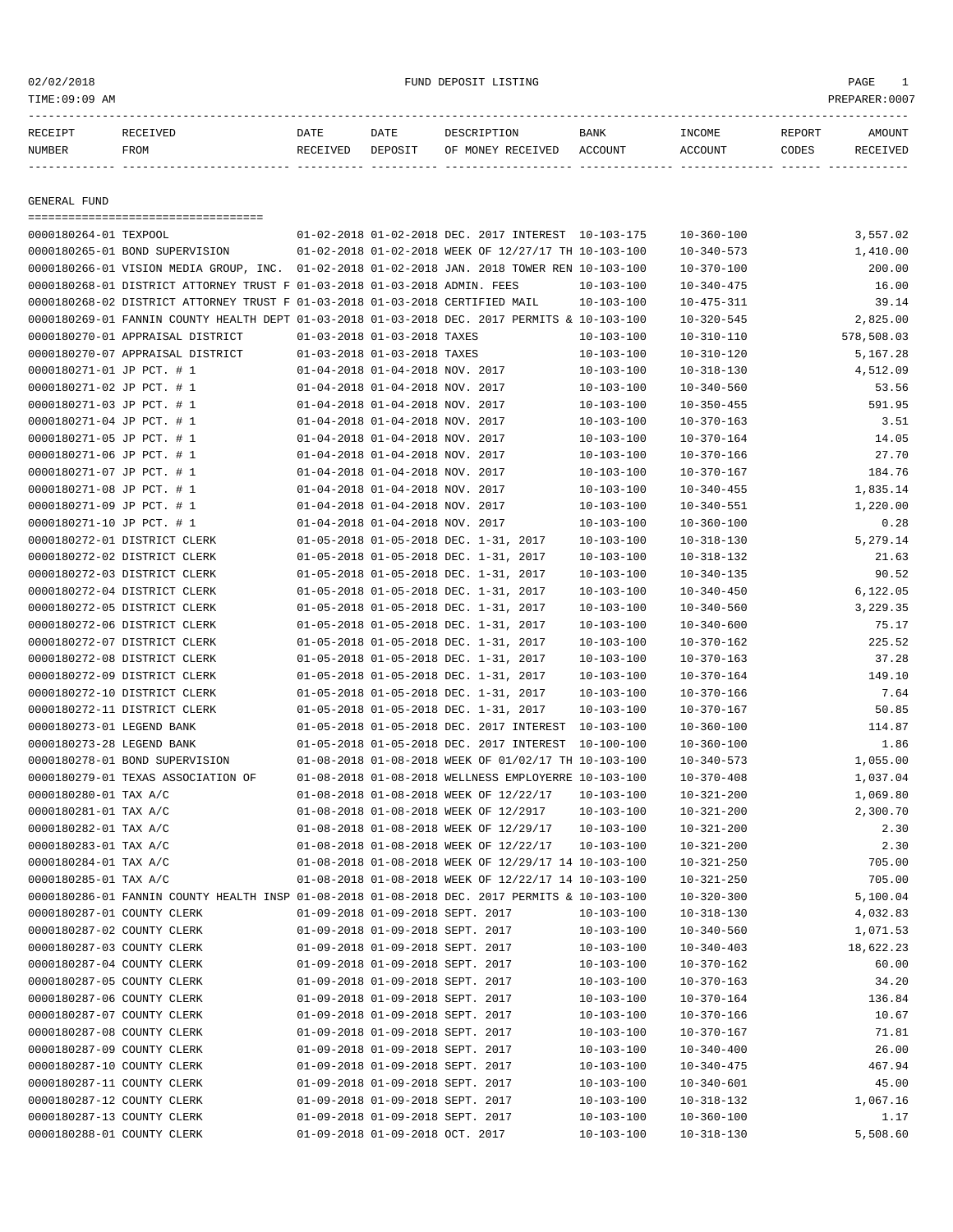# 02/02/2018 FUND DEPOSIT LISTING PAGE 2

| RECEIPT<br>NUMBER | RECEIVED<br>FROM | DATE<br>RECEIVED | DATE<br>DEPOSIT | DESCRIPTION<br>OF MONEY RECEIVED | BANK<br>ACCOUNT | INCOME<br>ACCOUNT | REPORT<br>CODES | AMOUNT<br>RECEIVED |
|-------------------|------------------|------------------|-----------------|----------------------------------|-----------------|-------------------|-----------------|--------------------|
|                   |                  |                  |                 |                                  |                 |                   |                 |                    |
|                   |                  |                  |                 |                                  |                 |                   |                 |                    |
| GENERAL FUND      |                  |                  |                 |                                  |                 |                   |                 |                    |
|                   |                  |                  |                 |                                  |                 |                   |                 |                    |
|                   |                  |                  |                 |                                  |                 |                   |                 |                    |

| 0000180288-02 COUNTY CLERK          | 01-09-2018 01-09-2018 OCT. 2017 |                                                          | $10 - 103 - 100$ | $10 - 340 - 560$ | 2,128.34    |
|-------------------------------------|---------------------------------|----------------------------------------------------------|------------------|------------------|-------------|
| 0000180288-03 COUNTY CLERK          | 01-09-2018 01-09-2018 OCT. 2017 |                                                          | $10 - 103 - 100$ | $10 - 340 - 403$ | 20,771.63   |
| 0000180288-04 COUNTY CLERK          | 01-09-2018 01-09-2018 OCT. 2017 |                                                          | $10 - 103 - 100$ | $10 - 370 - 130$ | 72.80       |
| 0000180288-05 COUNTY CLERK          | 01-09-2018 01-09-2018 OCT. 2017 |                                                          | $10 - 103 - 100$ | $10 - 370 - 162$ | 106.20      |
| 0000180288-06 COUNTY CLERK          | 01-09-2018 01-09-2018 OCT. 2017 |                                                          | $10 - 103 - 100$ | $10 - 370 - 163$ | 49.60       |
| 0000180288-07 COUNTY CLERK          | 01-09-2018 01-09-2018 OCT. 2017 |                                                          | $10 - 103 - 100$ | $10 - 370 - 164$ | 198.41      |
| 0000180288-08 COUNTY CLERK          | 01-09-2018 01-09-2018 OCT. 2017 |                                                          | $10 - 103 - 100$ | $10 - 370 - 166$ | 15.58       |
| 0000180288-09 COUNTY CLERK          | 01-09-2018 01-09-2018 OCT. 2017 |                                                          | $10 - 103 - 100$ | $10 - 370 - 167$ | 104.02      |
| 0000180288-10 COUNTY CLERK          | 01-09-2018 01-09-2018 OCT. 2017 |                                                          | $10 - 103 - 100$ | $10 - 340 - 400$ | 31.16       |
| 0000180288-11 COUNTY CLERK          | 01-09-2018 01-09-2018 OCT. 2017 |                                                          | $10 - 103 - 100$ | $10 - 340 - 475$ | 728.83      |
| 0000180288-12 COUNTY CLERK          | 01-09-2018 01-09-2018 OCT. 2017 |                                                          | $10 - 103 - 100$ | $10 - 340 - 551$ | 81.08       |
| 0000180288-13 COUNTY CLERK          | 01-09-2018 01-09-2018 OCT. 2017 |                                                          | $10 - 103 - 100$ | $10 - 340 - 601$ | 75.00       |
| 0000180288-14 COUNTY CLERK          | 01-09-2018 01-09-2018 OCT. 2017 |                                                          | $10 - 103 - 100$ | $10 - 318 - 132$ | 1,913.98    |
| 0000180288-15 COUNTY CLERK          | 01-09-2018 01-09-2018 OCT. 2017 |                                                          | $10 - 103 - 100$ | $10 - 352 - 201$ | 33.00       |
| 0000180288-16 COUNTY CLERK          | 01-09-2018 01-09-2018 OCT. 2017 |                                                          | $10 - 103 - 100$ | $10 - 360 - 100$ | 17.13       |
| 0000180294-01 APPRAISAL DISTRICT    | 01-11-2018 01-11-2018 TAXES     |                                                          | $10 - 103 - 100$ | $10 - 310 - 110$ | 437, 436.47 |
| 0000180294-02 APPRAISAL DISTRICT    | 01-11-2018 01-11-2018 TAXES     |                                                          | $10 - 103 - 100$ | $10 - 321 - 901$ | 5.00        |
| 0000180294-08 APPRAISAL DISTRICT    | 01-11-2018 01-11-2018 TAXES     |                                                          | $10 - 103 - 100$ | $10 - 310 - 120$ | 9,907.16    |
| 0000180295-01 TAX A/C               |                                 | 01-11-2018 01-11-2018 WEEK OF 01/05/17                   | 10-103-100       | $10 - 321 - 200$ | 2,045.80    |
| 0000180296-01 TAX A/C               |                                 | 01-11-2018 01-11-2018 WEEK OF 01/05/17 19 10-103-100     |                  | $10 - 321 - 250$ | 955.00      |
| 0000180297-01 TAX A/C               |                                 | 01-11-2018 01-11-2018 TABC DEC. 2017 COUN 10-103-100     |                  | $10 - 320 - 200$ | 20.00       |
| 0000180299-01 COMPTROLLER           |                                 | 01-12-2018 01-12-2018 NOV. 2017 LOCAL SAL 10-103-100     |                  | $10 - 318 - 160$ | 77,189.12   |
| 0000180303-01 BOND SUPERVISION      |                                 | 01-16-2018 01-16-2018 WEEK OF 01/08/18 TH 10-103-100     |                  | $10 - 340 - 573$ | 1,358.80    |
| 0000180304-01 CITY OF SAVOY         |                                 | 01-16-2018 01-16-2018 NOV. 2017 SPECIAL E 10-103-100     |                  | $10 - 340 - 484$ | 75.00       |
| 0000180304-02 CITY OF SAVOY         |                                 | 01-16-2018 01-16-2018 NOV. 2017 SPECIAL E 10-103-100     |                  | $10 - 404 - 430$ | 38.48       |
| 0000180305-01 COMPTROLLER           |                                 | 01-16-2018 01-16-2018 PHYSICAL EVID. ANAL 10-103-100     |                  | $10 - 425 - 465$ | 746.75      |
| 0000180306-01 COMPTROLLER           |                                 |                                                          |                  |                  | 608.00      |
|                                     |                                 | 01-16-2018 01-16-2018 PHYSICAL EVID. ANAL 10-103-100     |                  | $10 - 425 - 465$ |             |
| 0000180307-01 COMPTROLLER           |                                 | 01-16-2018 01-16-2018 PHYSICAL EVID. ANAL 10-103-100     |                  | $10 - 425 - 465$ | 746.75      |
| 0000180309-01 COMPTROLLER           |                                 | 01-16-2018 01-16-2018 D.A. SALARY REIMBUR 10-103-100     |                  | $10 - 370 - 143$ | 9,166.66    |
| 0000180310-01 US BANK               |                                 | 01-16-2018 01-16-2018 NOV. 2017 INMATE PE 10-103-100     |                  | $10 - 319 - 553$ | 26,860.00   |
| 0000180311-01 APPRAISAL DISTRICT    | 01-18-2018 01-18-2018 TAXES     |                                                          | $10 - 103 - 100$ | $10 - 310 - 110$ | 336,835.52  |
| 0000180311-07 APPRAISAL DISTRICT    | 01-18-2018 01-18-2018 TAXES     |                                                          | $10 - 103 - 100$ | $10 - 310 - 120$ | 2,145.19    |
| 0000180315-01 TAX A/C               |                                 | 01-19-2018 01-19-2018 WEEK OF 01/12/18                   | $10 - 103 - 100$ | $10 - 321 - 200$ | 1,842.00    |
| 0000180316-01 TAX A/C               |                                 | 01-19-2018 01-19-2018 WEEK OF 01/05/18                   | $10 - 103 - 100$ | $10 - 321 - 200$ | 2.30        |
| 0000180317-01 TAX A/C               |                                 | 01-19-2018 01-19-2018 WEEK OF 01/12/18 20 10-103-100     |                  | $10 - 321 - 250$ | 1,000.00    |
| 0000180318-01 TAC                   |                                 | 01-19-2018 01-19-2018 SALARY REIMBURSEMEN 10-103-100     |                  | $10 - 370 - 130$ | 8,361.60    |
| 0000180319-01 BOND SUPERVISION      |                                 | 01-22-2018 01-22-2018 WEEK OF 01/15/18 TH 10-103-100     |                  | $10 - 340 - 573$ | 1,080.00    |
| 0000180320-01 COMPTROLLER           |                                 | 01-22-2018 01-22-2018 MB GR CNTY ALLOC.                  | 10-103-100       | $10 - 318 - 140$ | 1,879.25    |
| 0000180320-02 COMPTROLLER           |                                 | 01-22-2018 01-22-2018 MB SALES CNTY ALLOC 10-103-100     |                  | $10 - 318 - 140$ | 2,310.38    |
| 0000180322-01 CONSTABLE PCT. # 1    |                                 | 01-22-2018 01-22-2018 SERVE PAPERS                       | 10-103-100       | $10 - 340 - 551$ | 70.00       |
| 0000180323-01 COMPTROLLER           |                                 | 01-22-2018 01-22-2018 UTILITY REIMBURSEME 10-103-100     |                  | $10 - 370 - 147$ | 1,097.57    |
| 0000180324-01 TEXAS A & M ANGRILIFE |                                 | 01-22-2018 01-22-2018 UTILITY REIMBURSEME 10-103-100     |                  | $10 - 370 - 147$ | 672.00      |
| 0000180325-01 FANNIN COUNTY SHERIFF |                                 | $01-22-2018$ $01-22-2018$ AUG, & SEPT. 2017 10-103-100   |                  | $10 - 340 - 560$ | 481.50      |
| 0000180326-01 FANNIN COUNTY SHERIFF | 01-22-2018 01-22-2018 OCT. 2017 |                                                          | $10 - 103 - 100$ | $10 - 340 - 560$ | 609.60      |
| 0000180327-01 OFFICE OF COURT       |                                 | 01-23-2018 01-23-2018 FY17 FORMULA GRANT 10-103-100      |                  | $10 - 330 - 437$ | 17,466.00   |
| 0000180328-01 FANNIN COUNTY A/C     |                                 | 01-23-2018 01-23-2018 2017 VIT OVERPAYMEN 10-103-100     |                  | $10 - 310 - 110$ | 310.80      |
| 0000180334-01 THE GEO GROUP, INC.   |                                 | 01-23-2018 01-23-2018 ODYSSEY REIMBURSEME 10-103-100     |                  | $10 - 370 - 453$ | 5,398.25    |
| 0000180336-01 CABLE ONE             | 01-24-2018 01-24-2018 REFUND    |                                                          | $10 - 103 - 100$ | $10 - 510 - 421$ | 21.33       |
| 0000180339-01 APPRAISAL DISTRICT    | 01-25-2018 01-25-2018 TAXES     |                                                          | $10 - 103 - 100$ | $10 - 310 - 110$ | 444,824.57  |
| 0000180339-02 APPRAISAL DISTRICT    | 01-25-2018 01-25-2018 TAXES     |                                                          | $10 - 103 - 100$ | $10 - 321 - 901$ | 109.97      |
| 0000180339-08 APPRAISAL DISTRICT    | 01-25-2018 01-25-2018 TAXES     |                                                          | $10 - 103 - 100$ | $10 - 310 - 120$ | 759.48      |
| 0000180340-01 TAX A/C               |                                 | 01-25-2018 01-25-2018 WEEK OF 01/19/18 15 10-103-100     |                  | $10 - 321 - 250$ | 770.00      |
| 0000180341-01 TAX A/C               |                                 | 01-25-2018 01-25-2018 WEEK OF 01/19/18                   | $10 - 103 - 100$ | $10 - 321 - 200$ | 1,887.40    |
| 0000180342-01 TAX A/C               |                                 | $01-25-2018$ $01-25-2018$ TABC- DEC. 2017 - 5 10-103-100 |                  | $10 - 320 - 200$ | 23.50       |
|                                     |                                 |                                                          |                  |                  |             |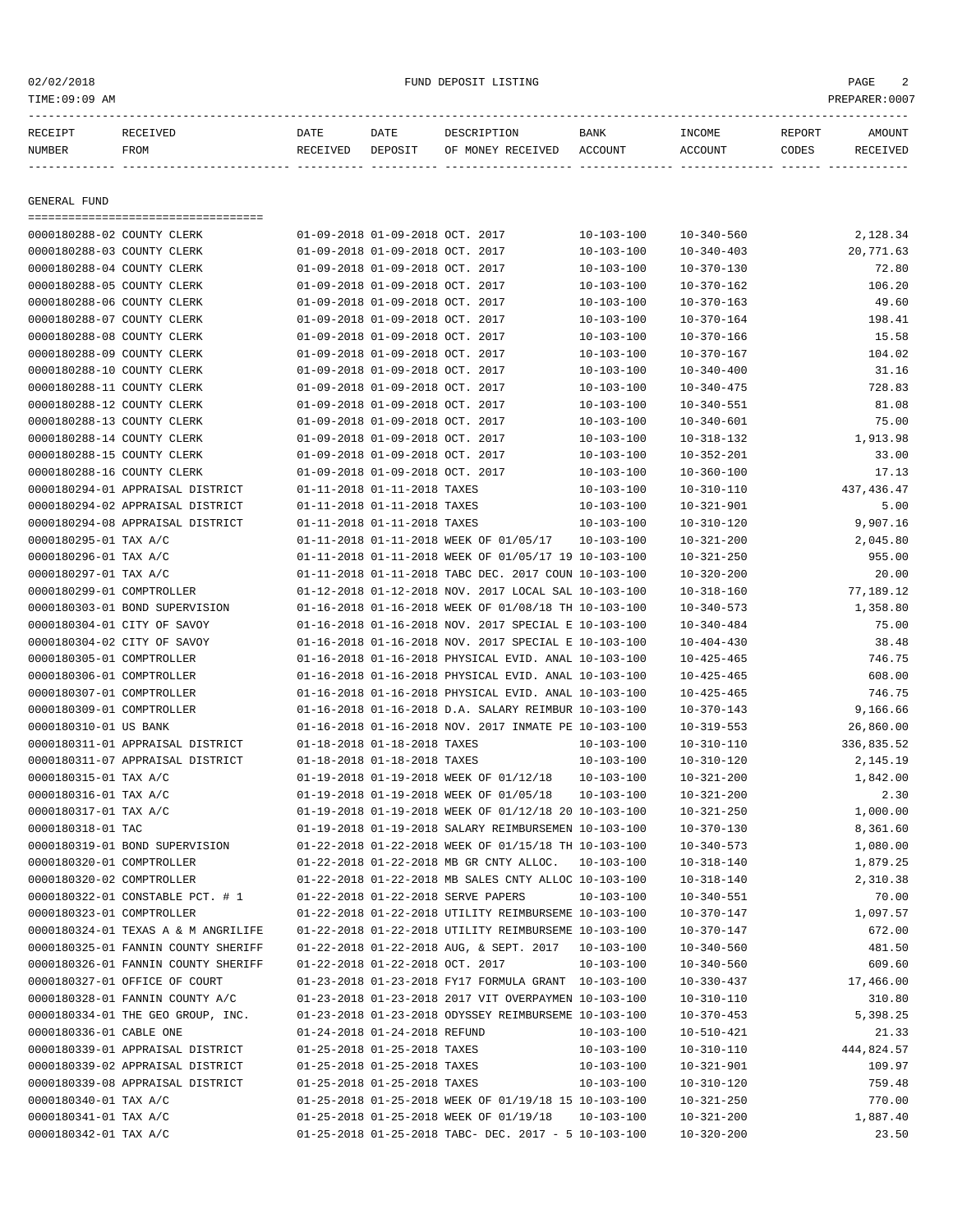02/02/2018 FUND DEPOSIT LISTING PAGE 3

| RECEIPT | <b>RECEIVED</b> | DATE     | DATE    | DESCRIPTION       | BANK    | <b>INCOME</b> | REPORT | <b>AMOUNT</b> |
|---------|-----------------|----------|---------|-------------------|---------|---------------|--------|---------------|
| NUMBER  | FROM            | RECEIVED | DEPOSIT | OF MONEY RECEIVED | ACCOUNT | ACCOUNT       | CODES  | RECEIVEL      |
|         |                 |          |         |                   |         |               |        |               |

GENERAL FUND

| ====================================                                                         |                                        |                                                          |                  |                  |            |
|----------------------------------------------------------------------------------------------|----------------------------------------|----------------------------------------------------------|------------------|------------------|------------|
| 0000180343-01 SECURUS                                                                        |                                        | 01-25-2018 01-25-2018 ANNUAL TRUE UP DEC. 10-103-100     |                  | $10 - 319 - 420$ | 127,789.89 |
| 0000180345-01 BOND SUPERVISION                                                               |                                        | 01-29-2018 01-29-2018 WEEK OF 01/22/18 TH 10-103-100     |                  | $10 - 340 - 573$ | 1,050.00   |
| 0000180347-01 SURETY BAIL BOND TRUST AC 01-29-2018 01-29-2018 10% COMM, ON SURETY 10-103-100 |                                        |                                                          |                  | $10 - 352 - 100$ | 184.50     |
| 0000180347-02 SURETY BAIL BOND TRUST AC 01-29-2018 01-29-2018 COURT COSTS/ARREST             |                                        |                                                          | $10 - 103 - 100$ | $10 - 409 - 489$ | 1,660.50   |
| $0000180348 - 01$ COMPTROLLER - JUDICIARY                                                    |                                        | $01-29-2018$ $01-29-2018$ JAN. 2018- COUNTY S 10-103-100 |                  | $10 - 370 - 152$ | 359.81     |
| 0000180349-01 SECURUS                                                                        |                                        | 01-29-2018 01-29-2018 DEC. 2017 COMMISSIO 10-103-100     |                  | $10 - 319 - 420$ | 2,955.31   |
| 0000180350-01 AMERICAN TOWER                                                                 |                                        | 01-29-2018 01-29-2018 FEB. 2017 TOWER REN 10-103-100     |                  | $10 - 370 - 115$ | 1,064.61   |
| 0000180356-01 TAX A/C                                                                        | 01-31-2018 01-31-2018 WEEK OF 01/26/18 |                                                          | $10 - 103 - 100$ | $10 - 321 - 200$ | 1,892.35   |
| 0000180357-01 TAX A/C                                                                        | 01-31-2018 01-31-2018 WEEK OF 01/19/18 |                                                          | $10 - 103 - 100$ | $10 - 321 - 200$ | 11.50      |
| 0000180358-01 TAX A/C                                                                        | 01-31-2018 01-31-2018 WEEK OF 01/26/18 |                                                          | $10 - 103 - 100$ | $10 - 321 - 200$ | 31.10      |
| 0000180359-01 TAX A/C                                                                        |                                        | 01-31-2018 01-31-2018 WEEK OF 01/26/18 16 10-103-100     |                  | $10 - 321 - 250$ | 815.00     |
| 0000180360-01 JP PCT. # 1                                                                    | 01-31-2018 01-31-2018 DEC. 2017        |                                                          | $10 - 103 - 100$ | $10 - 318 - 130$ | 2,099.62   |
| 0000180360-02 JP PCT. # 1                                                                    | 01-31-2018 01-31-2018 DEC. 2017        |                                                          | $10 - 103 - 100$ | $10 - 340 - 560$ | 50.27      |
| 0000180360-03 JP PCT. # 1                                                                    | 01-31-2018 01-31-2018 DEC. 2017        |                                                          | $10 - 103 - 100$ | $10 - 350 - 455$ | 471.55     |
| 0000180360-04 JP PCT. # 1                                                                    | 01-31-2018 01-31-2018 DEC. 2017        |                                                          | $10 - 103 - 100$ | $10 - 370 - 163$ | 0.05       |
| 0000180360-05 JP PCT. # 1                                                                    | 01-31-2018 01-31-2018 DEC.             | 2017                                                     | $10 - 103 - 100$ | $10 - 370 - 164$ | 0.22       |
| 0000180360-06 JP PCT. # 1                                                                    | 01-31-2018 01-31-2018 DEC. 2017        |                                                          | $10 - 103 - 100$ | $10 - 370 - 166$ | 13.43      |
| 0000180360-07 JP PCT. # 1                                                                    | 01-31-2018 01-31-2018 DEC. 2017        |                                                          | $10 - 103 - 100$ | $10 - 370 - 167$ | 89.42      |
| 0000180360-08 JP PCT. # 1                                                                    | 01-31-2018 01-31-2018 DEC. 2017        |                                                          | $10 - 103 - 100$ | $10 - 340 - 455$ | 945.56     |
| 0000180360-09 JP PCT. # 1                                                                    | 01-31-2018 01-31-2018 DEC. 2017        |                                                          | $10 - 103 - 100$ | $10 - 340 - 551$ | 541.38     |
| 0000180360-10 JP PCT. # 1                                                                    | 01-31-2018 01-31-2018 DEC. 2017        |                                                          | $10 - 103 - 100$ | $10 - 360 - 100$ | 0.21       |

FUND TOTAL 2,224,173.89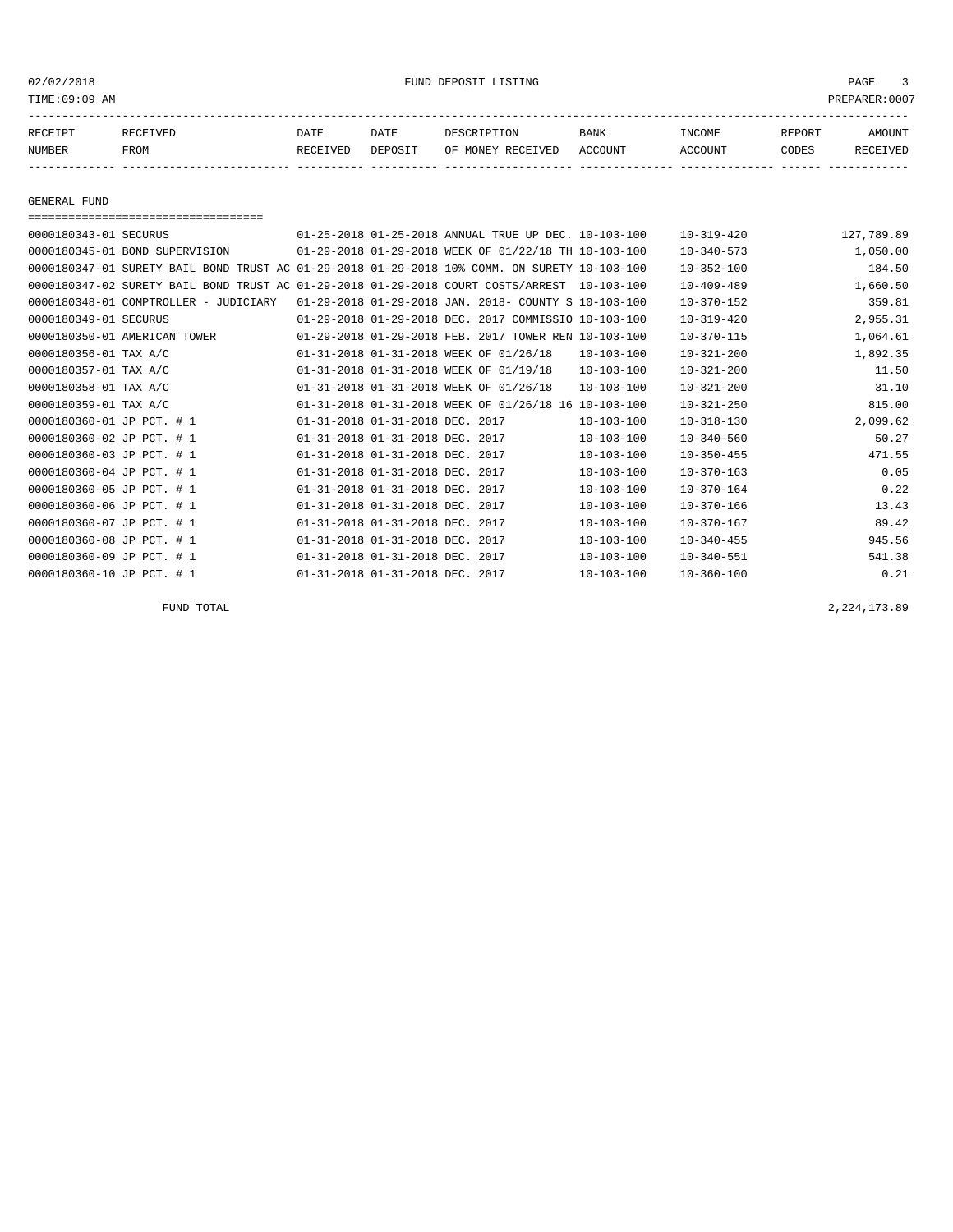| 02/02/2018<br>TIME:09:09 AM                                                      |                                             |                 | FUND DEPOSIT LISTING                  | PAGE<br>PREPARER: 0007               |                                      |                 |                    |
|----------------------------------------------------------------------------------|---------------------------------------------|-----------------|---------------------------------------|--------------------------------------|--------------------------------------|-----------------|--------------------|
| <b>RECEIVED</b><br>RECEIPT<br>NUMBER<br>FROM                                     | DATE<br>RECEIVED                            | DATE<br>DEPOSIT | DESCRIPTION<br>OF MONEY RECEIVED      | BANK<br>ACCOUNT                      | INCOME<br>ACCOUNT                    | REPORT<br>CODES | AMOUNT<br>RECEIVED |
| COURTHOUSE SECURITY<br>0000180271-11 JP PCT. # 1<br>0000180272-12 DISTRICT CLERK | $01 - 04 - 2018$ $01 - 04 - 2018$ NOV, 2017 |                 | 01-05-2018 01-05-2018 DEC. 1-31, 2017 | $11 - 103 - 100$<br>$11 - 103 - 100$ | $11 - 340 - 651$<br>$11 - 340 - 650$ |                 | 138.61<br>172.03   |

| FUND TOTAL                 |                                                     |                  |                  | 1,991.71 |
|----------------------------|-----------------------------------------------------|------------------|------------------|----------|
| 0000180360-11 JP PCT. # 1  | 01-31-2018 01-31-2018 DEC. 2017                     | 11-103-100       | $11 - 340 - 651$ | 73.05    |
| 0000180288-17 COUNTY CLERK | 01-09-2018 01-09-2018 OCT. 2017                     | $11 - 103 - 100$ | $11 - 340 - 600$ | 851.67   |
| 0000180287-14 COUNTY CLERK | 01-09-2018 01-09-2018 SEPT. 2017                    | $11 - 103 - 100$ | $11 - 340 - 600$ | 751.63   |
| 0000180273-02 LEGEND BANK  | 01-05-2018 01-05-2018 DEC. 2017 INTEREST 11-103-100 |                  | $11 - 360 - 100$ | 4.72     |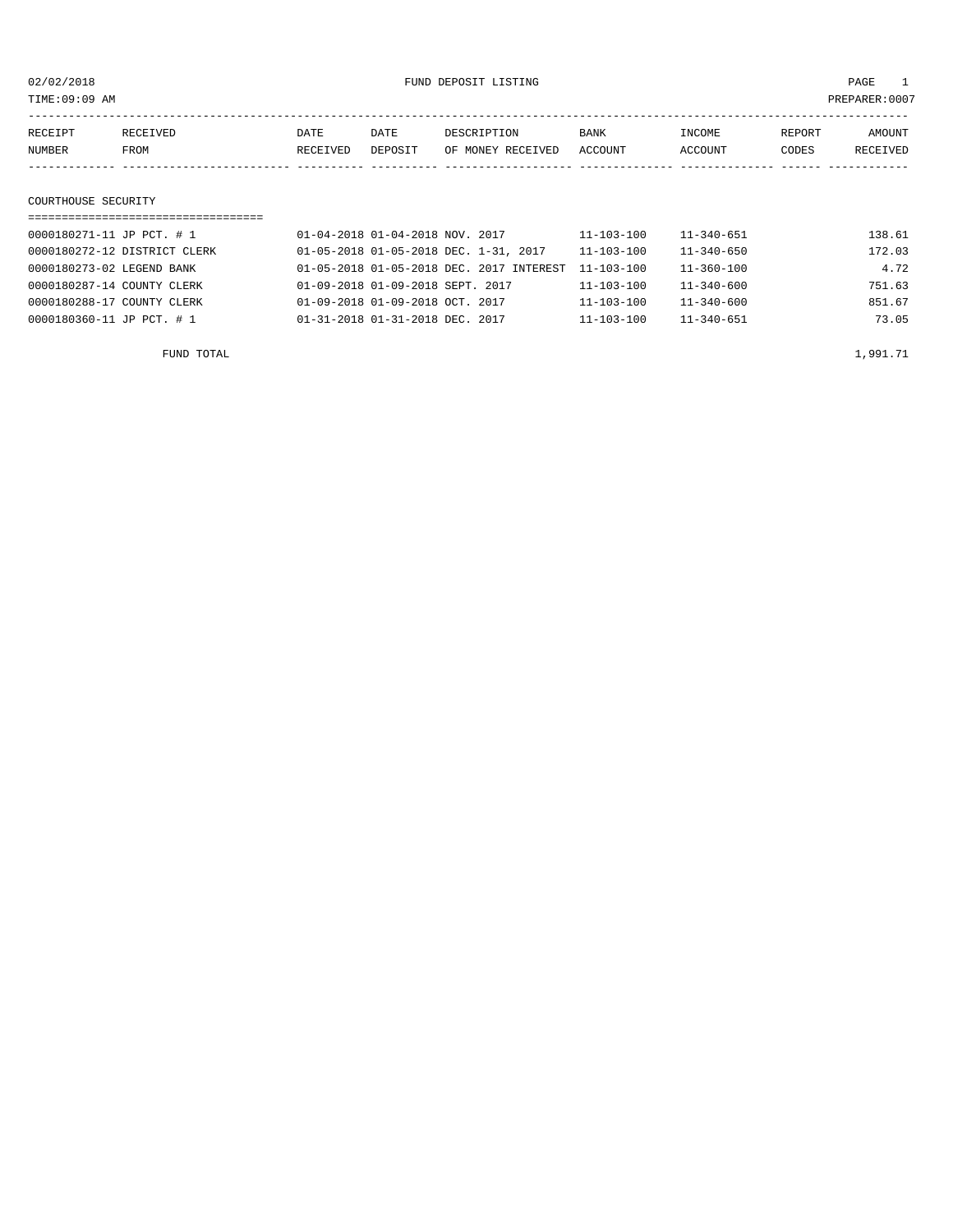TIME:09:09 AM PREPARER:0007

| RECEIPT | <b>RECEIVED</b> | DATE     | DATE    | DESCRIPTION       | <b>BANK</b> | INCOME  | REPORT | AMOUNT   |
|---------|-----------------|----------|---------|-------------------|-------------|---------|--------|----------|
| NUMBER  | <b>FROM</b>     | RECEIVED | DEPOSIT | OF MONEY RECEIVED | ACCOUNT     | ACCOUNT | CODES  | RECEIVED |
|         |                 |          |         |                   |             |         |        |          |

CO.CLK.VITAL STAT.FEE

| 0000180273-03 LEGEND BANK  | 01-05-2018 01-05-2018 DEC, 2017 INTEREST 12-103-100 |                  | $12 - 360 - 100$ | 0.30  |
|----------------------------|-----------------------------------------------------|------------------|------------------|-------|
| 0000180287-15 COUNTY CLERK | 01-09-2018 01-09-2018 SEPT, 2017                    | $12 - 103 - 100$ | $12 - 370 - 134$ | 84.00 |
| 0000180288-18 COUNTY CLERK | 01-09-2018 01-09-2018 OCT. 2017                     | $12 - 103 - 100$ | $12 - 370 - 134$ | 71.00 |

FUND TOTAL 155.30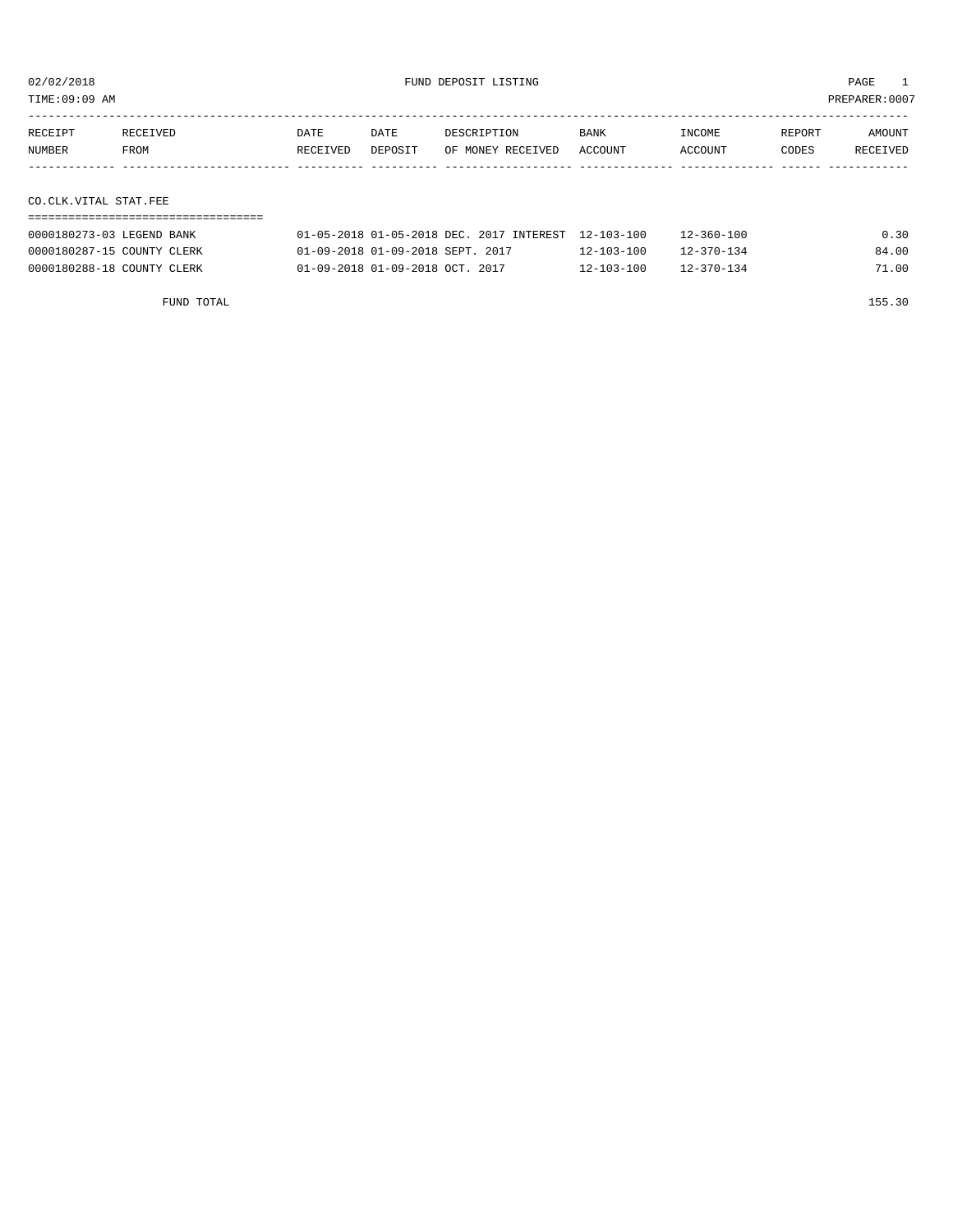TIME:09:09 AM PREPARER:0007

| RECEIPT | RECEIVED              | DATE     | DATE    | DESCRIPTION       | BANK    | INCOME  | REPORT | AMOUNT   |  |  |
|---------|-----------------------|----------|---------|-------------------|---------|---------|--------|----------|--|--|
| NUMBER  | FROM                  | RECEIVED | DEPOSIT | OF MONEY RECEIVED | ACCOUNT | ACCOUNT | CODES  | RECEIVED |  |  |
|         |                       |          |         |                   |         |         |        |          |  |  |
|         |                       |          |         |                   |         |         |        |          |  |  |
|         | BAIL BONDS TRUST FUND |          |         |                   |         |         |        |          |  |  |

| 0000180353-01 CARPENTER'S BAIL BONDS                                      | 01-31-2018 01-31-2018 BOND FEES | 13-103-113       | $13 - 345 - 113$ | 180.00 |  |  |  |  |  |  |
|---------------------------------------------------------------------------|---------------------------------|------------------|------------------|--------|--|--|--|--|--|--|
| 0000180354-01 DOC'S BAIL BONDS                                            | 01-31-2018 01-31-2018 BOND FEES | $13 - 103 - 113$ | $13 - 345 - 113$ | 120.00 |  |  |  |  |  |  |
| 0000180355-01 FANNIN COUNTY BAIL BONDS  01-31-2018  01-31-2018  BOND FEES |                                 | $13 - 103 - 113$ | $13 - 345 - 113$ | 120.00 |  |  |  |  |  |  |

FUND TOTAL 420.00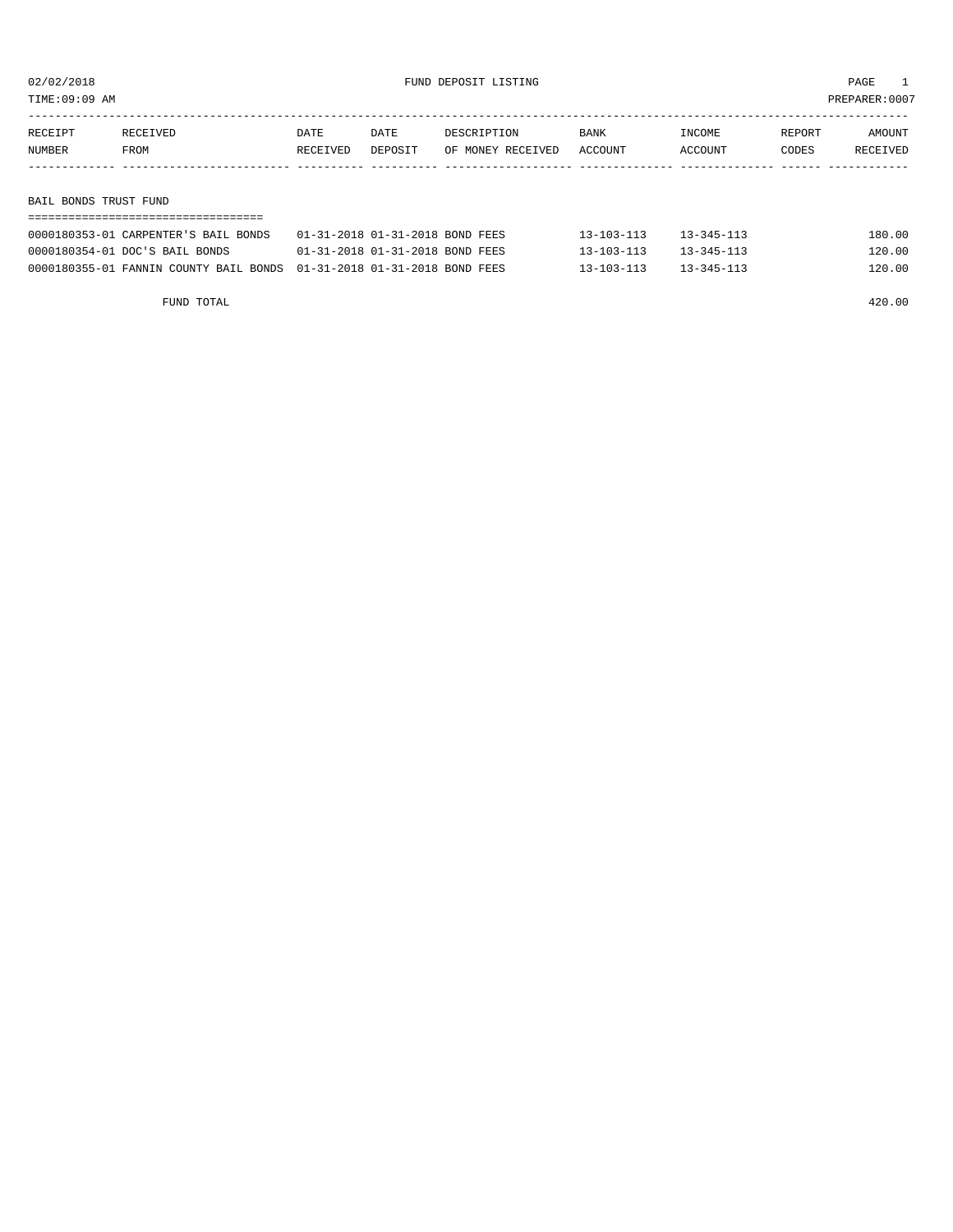| TIME:09:09 AM<br>PREPARER:0007 |          |          |         |                   |         |         |        |          |  |
|--------------------------------|----------|----------|---------|-------------------|---------|---------|--------|----------|--|
|                                |          |          |         |                   |         |         |        |          |  |
| RECEIPT                        | RECEIVED | DATE     | DATE    | DESCRIPTION       | BANK    | INCOME  | REPORT | AMOUNT   |  |
| NUMBER                         | FROM     | RECEIVED | DEPOSIT | OF MONEY RECEIVED | ACCOUNT | ACCOUNT | CODES  | RECEIVED |  |
|                                |          |          |         |                   |         |         |        |          |  |
|                                |          |          |         |                   |         |         |        |          |  |
| JUSTICE CT.BLDG.SECURITY       |          |          |         |                   |         |         |        |          |  |
|                                |          |          |         |                   |         |         |        |          |  |

| 0000180271-12 JP PCT. # 1 | 01-04-2018 01-04-2018 NOV. 2017     | $14 - 103 - 100$ | $14 - 370 - 455$ |       |
|---------------------------|-------------------------------------|------------------|------------------|-------|
| 0000180360-12 JP PCT. # 1 | $01-31-2018$ $01-31-2018$ DEC. 2017 | $14 - 103 - 100$ | $14 - 370 - 455$ | 22.32 |

FUND TOTAL 68.53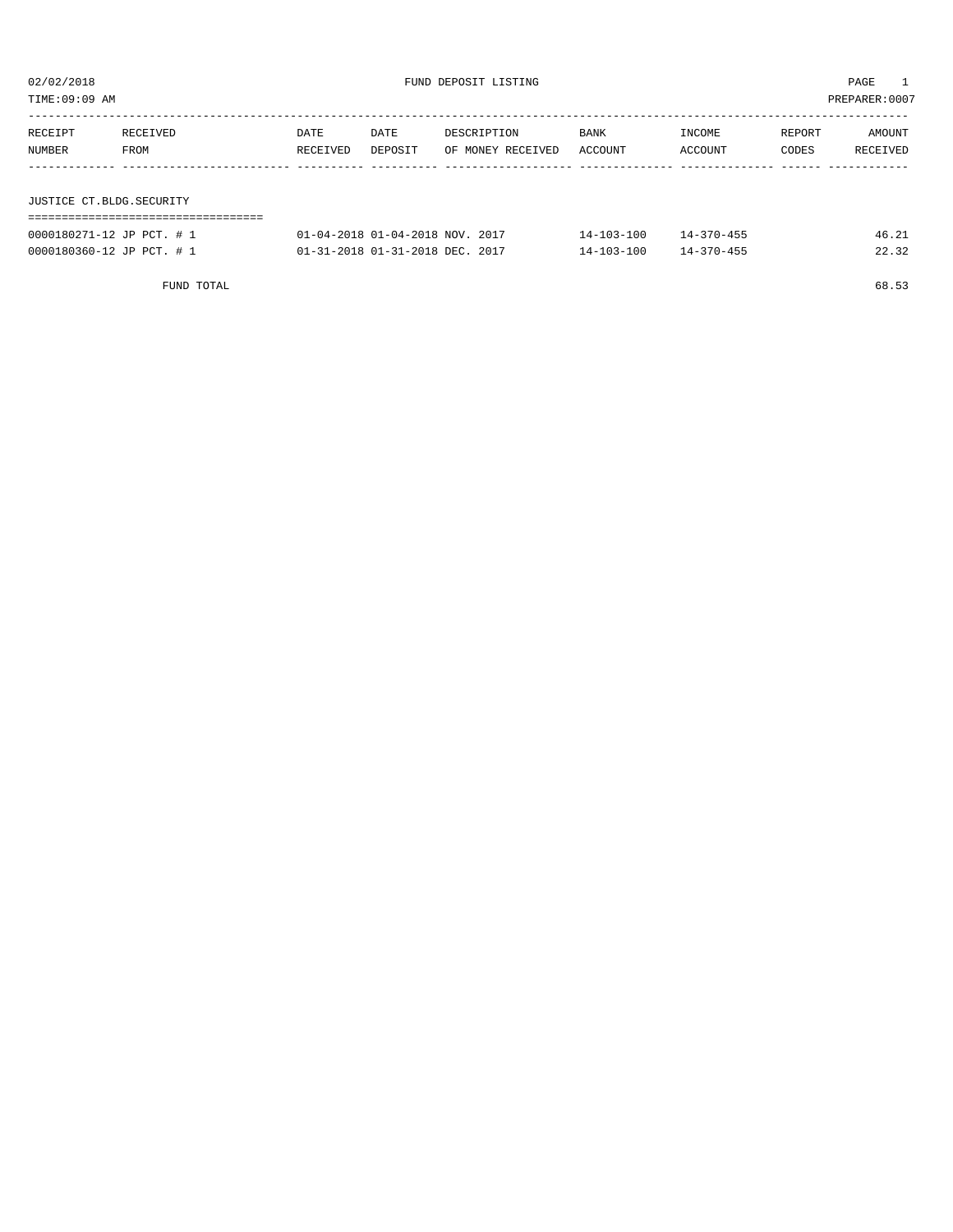TIME:09:09 AM PREPARER:0007

| RECEIPT                  | RECEIVED | DATE     | DATE    | DESCRIPTION       | <b>BANK</b> | INCOME  | REPORT | AMOUNT   |
|--------------------------|----------|----------|---------|-------------------|-------------|---------|--------|----------|
| NUMBER                   | FROM     | RECEIVED | DEPOSIT | OF MONEY RECEIVED | ACCOUNT     | ACCOUNT | CODES  | RECEIVED |
|                          |          |          |         |                   |             |         |        |          |
|                          |          |          |         |                   |             |         |        |          |
| PROBATE JUDGES EDUCATION |          |          |         |                   |             |         |        |          |
|                          |          |          |         |                   |             |         |        |          |

| 0000180287-16 COUNTY CLERK | 01-09-2018 01-09-2018 SEPT. 2017 | $17 - 103 - 100$ | $17 - 340 - 131$ | 25.00 |
|----------------------------|----------------------------------|------------------|------------------|-------|
| 0000180288-19 COUNTY CLERK | 01-09-2018 01-09-2018 OCT. 2017  | $17 - 103 - 100$ | $17 - 340 - 131$ | 40.24 |

FUND TOTAL  $65.24$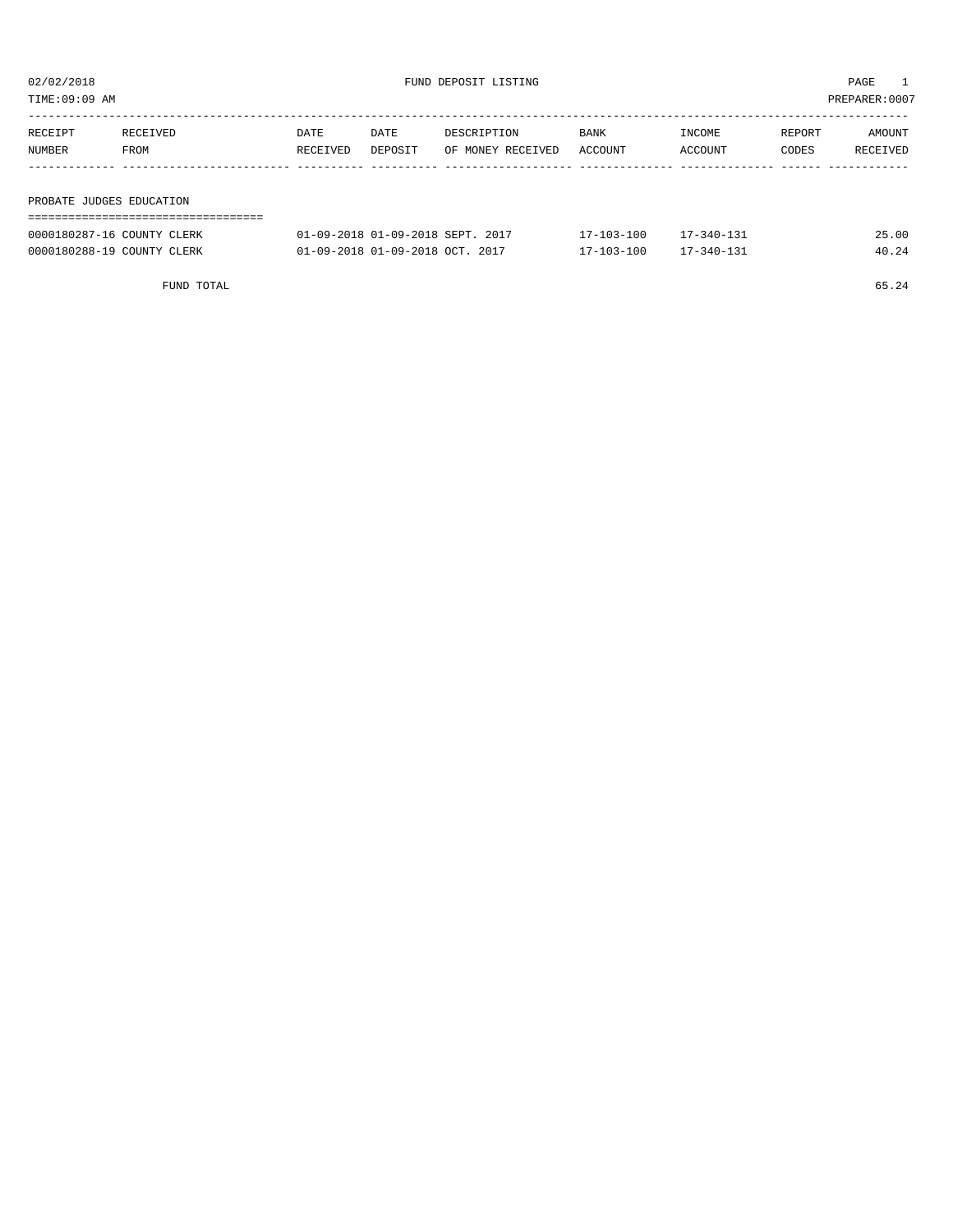TIME:09:09 AM PREPARER:0007

| RECEIPT                                                                                                                                                                                                                         | RECEIVED | DATE     | DATE    | DESCRIPTION       | <b>BANK</b> | INCOME  | REPORT | AMOUNT   |
|---------------------------------------------------------------------------------------------------------------------------------------------------------------------------------------------------------------------------------|----------|----------|---------|-------------------|-------------|---------|--------|----------|
| NUMBER                                                                                                                                                                                                                          | FROM     | RECEIVED | DEPOSIT | OF MONEY RECEIVED | ACCOUNT     | ACCOUNT | CODES  | RECEIVED |
|                                                                                                                                                                                                                                 |          |          |         |                   |             |         |        |          |
|                                                                                                                                                                                                                                 |          |          |         |                   |             |         |        |          |
| $\sim$ . The contract of the contract of the contract of the contract of the contract of the contract of the contract of the contract of the contract of the contract of the contract of the contract of the contract of the co |          |          |         |                   |             |         |        |          |

CO.CLERK RECORD MNGMT.

| 0000180273-04 LEGEND BANK  | 01-05-2018 01-05-2018 DEC. 2017 INTEREST 18-103-100 |            | $18 - 360 - 100$ | 1.59     |
|----------------------------|-----------------------------------------------------|------------|------------------|----------|
| 0000180287-17 COUNTY CLERK | 01-09-2018 01-09-2018 SEPT. 2017                    | 18-103-100 | $18 - 370 - 133$ | 6,194.83 |
| 0000180288-20 COUNTY CLERK | 01-09-2018 01-09-2018 OCT. 2017                     | 18-103-100 | $18 - 370 - 133$ | 6.795.28 |

FUND TOTAL 12,991.70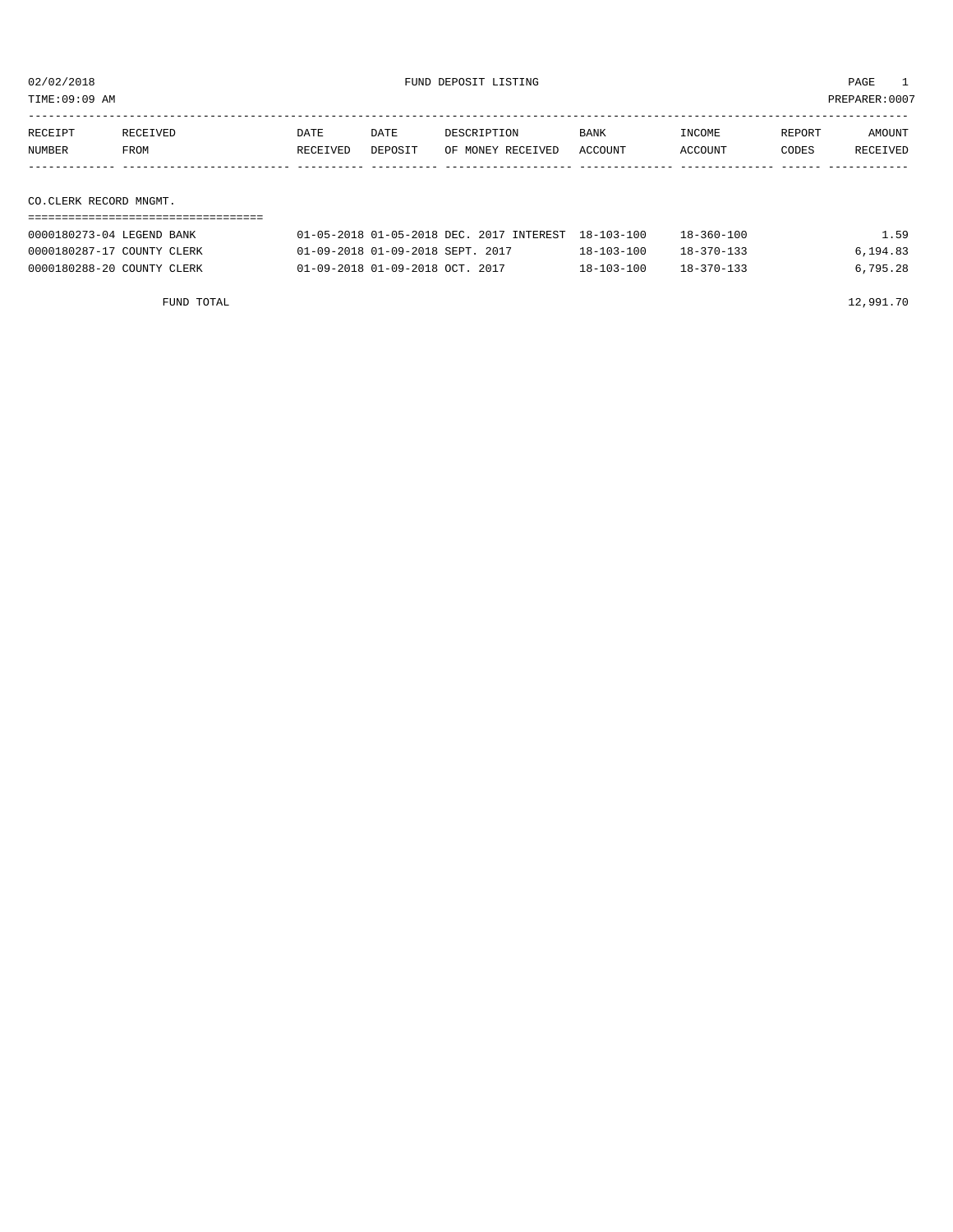| TIME:09:09 AM           |          |          |         |                   |         |         | PREPARER: 0007 |          |
|-------------------------|----------|----------|---------|-------------------|---------|---------|----------------|----------|
|                         |          |          |         |                   |         |         |                |          |
| RECEIPT                 | RECEIVED | DATE     | DATE    | DESCRIPTION       | BANK    | INCOME  | REPORT         | AMOUNT   |
| NUMBER                  | FROM     | RECEIVED | DEPOSIT | OF MONEY RECEIVED | ACCOUNT | ACCOUNT | CODES          | RECEIVED |
|                         |          |          |         |                   |         |         |                |          |
|                         |          |          |         |                   |         |         |                |          |
| DIST.CLK.RECORDS MNGMT. |          |          |         |                   |         |         |                |          |
|                         |          |          |         |                   |         |         |                |          |

| 0000180272-13 DISTRICT<br>CLERK | 1-05-2018 DEC<br>-05-2018 01. | 201<br>$1 - 31$         | ח י<br>$10 - 1$ | $370 -$<br>136<br>$Q -$ | .68.80        |
|---------------------------------|-------------------------------|-------------------------|-----------------|-------------------------|---------------|
| 0000180273-05 LEGEND<br>BANK    | 1-05-2018 01-05-2018 DEC      | 2017<br><b>TNTEREST</b> | 19-103-100      | $9 - 360 - 100$         | $\sim$ $\sim$ |

FUND TOTAL 169.17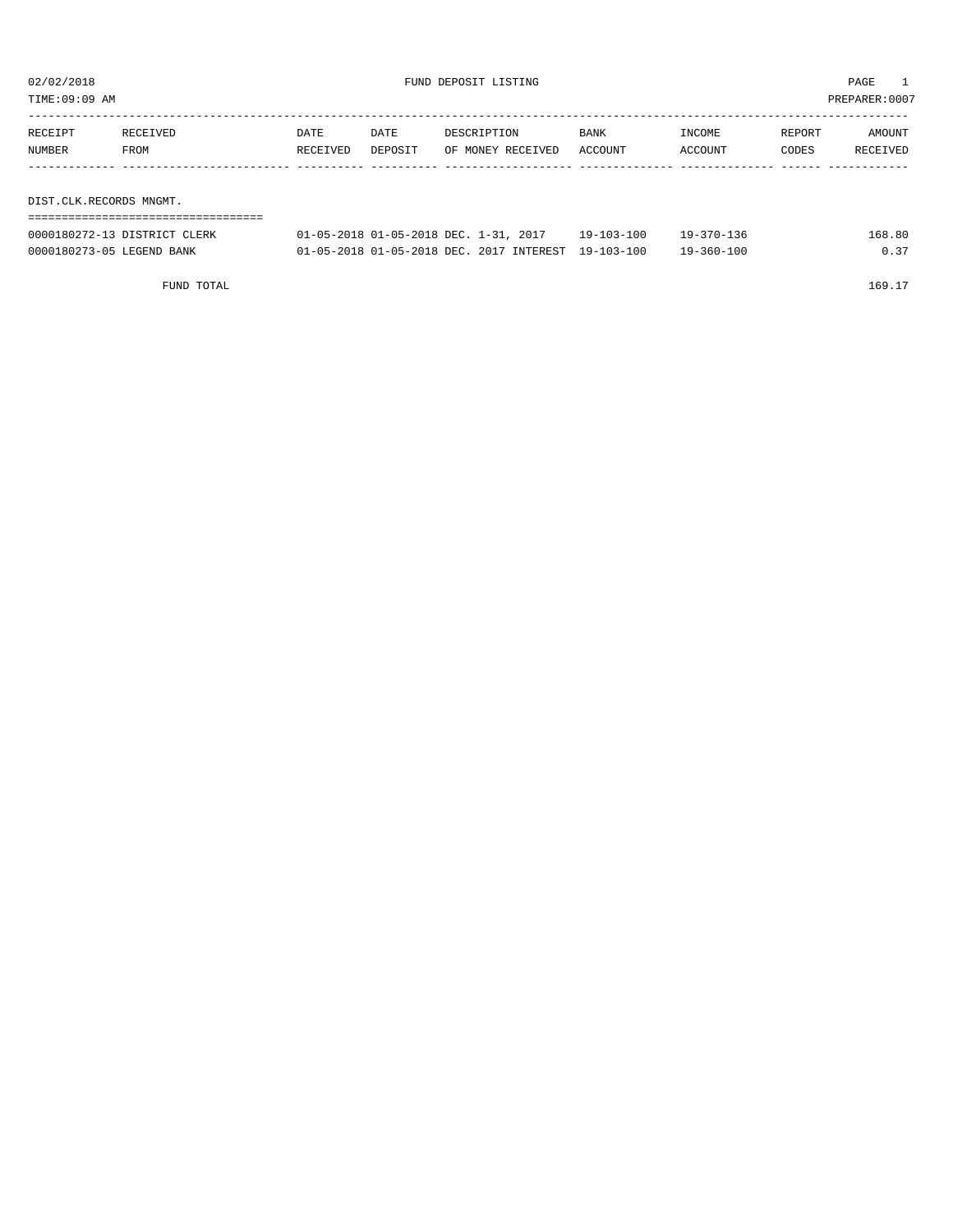TIME:09:09 AM PREPARER:0007

| RECEIPT                                                                                                                                                                                                                         | RECEIVED    | DATE     | DATE    | DESCRIPTION       | <b>BANK</b> | INCOME  | REPORT | AMOUNT   |
|---------------------------------------------------------------------------------------------------------------------------------------------------------------------------------------------------------------------------------|-------------|----------|---------|-------------------|-------------|---------|--------|----------|
| NUMBER                                                                                                                                                                                                                          | <b>FROM</b> | RECEIVED | DEPOSIT | OF MONEY RECEIVED | ACCOUNT     | ACCOUNT | CODES  | RECEIVED |
|                                                                                                                                                                                                                                 |             |          |         |                   |             |         |        |          |
|                                                                                                                                                                                                                                 |             |          |         |                   |             |         |        |          |
| $\sim$ . The contract of the contract of the contract of the contract of the contract of the contract of the contract of the contract of the contract of the contract of the contract of the contract of the contract of the co |             |          |         |                   |             |         |        |          |

# COUNTY OFFICES REC.MNGMT.

| 0000180272-14 DISTRICT CLERK | 01-05-2018 01-05-2018 DEC. 1-31, 2017               | $20 - 103 - 100$ | $20 - 370 - 135$ | 379.34 |
|------------------------------|-----------------------------------------------------|------------------|------------------|--------|
| 0000180273-06 LEGEND BANK    | 01-05-2018 01-05-2018 DEC. 2017 INTEREST 20-103-100 |                  | 20-360-100       | 1.61   |
| 0000180287-18 COUNTY CLERK   | 01-09-2018 01-09-2018 SEPT. 2017                    | $20 - 103 - 100$ | 20-370-135       | 653.06 |
| 0000180288-21 COUNTY CLERK   | 01-09-2018 01-09-2018 OCT. 2017                     | $20 - 103 - 100$ | 20-370-135       | 797.32 |

FUND TOTAL  $1,831.33$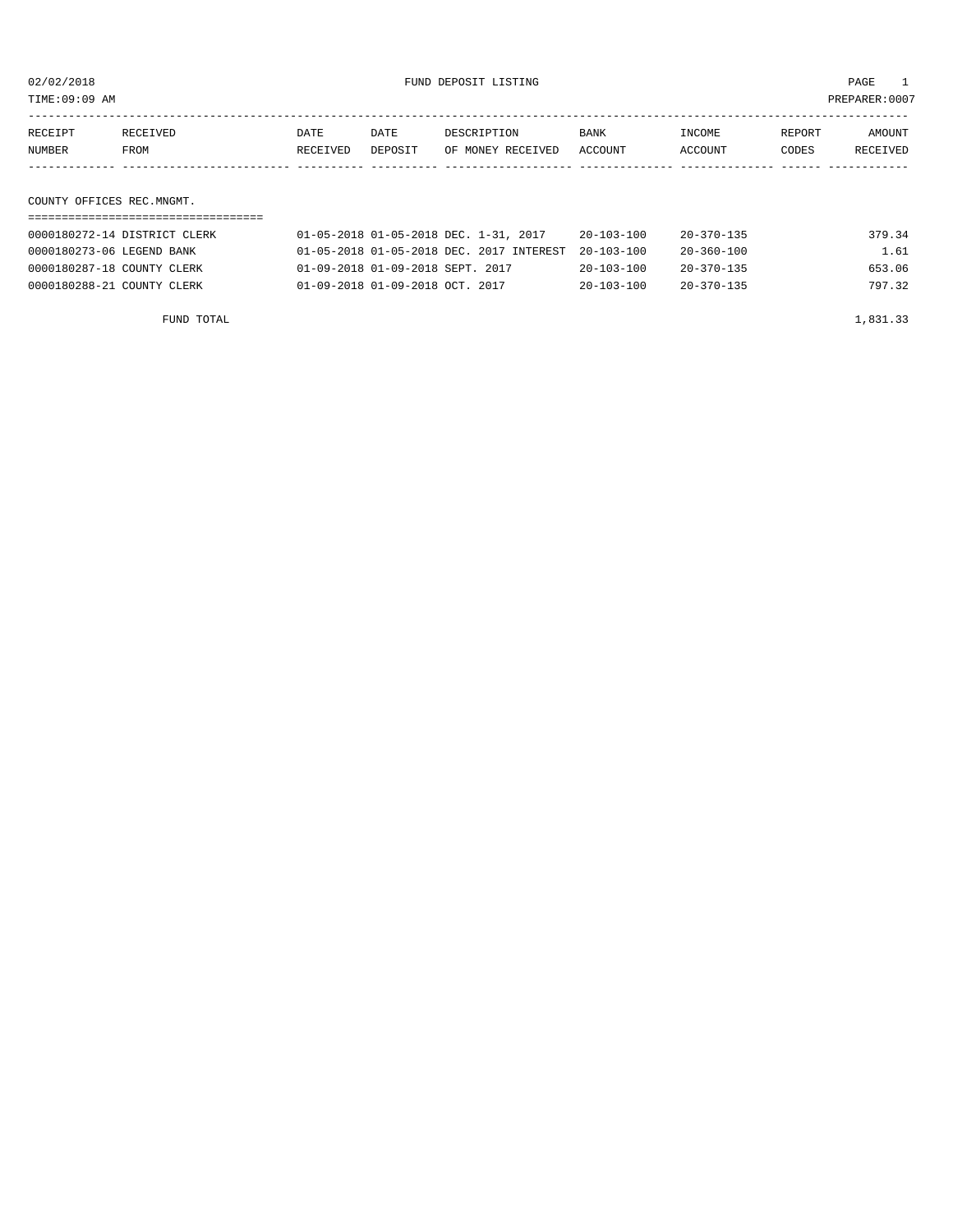# 02/02/2018 FUND DEPOSIT LISTING PAGE 1

| RECEIPT | <b>RECEIVED</b> | DATE     | DATE    | DESCRIPTION          | <b>BANK</b>    | INCOME  | <b>REPORT</b> | AMOUNT          |
|---------|-----------------|----------|---------|----------------------|----------------|---------|---------------|-----------------|
| NUMBER  | FROM            | RECEIVED | DEPOSIT | RECEIVED<br>OF MONEY | <b>ACCOUNT</b> | ACCOUNT | CODES         | <b>RECEIVED</b> |
|         |                 |          |         |                      |                |         |               |                 |

FANNIN CO. R & B #1 FUND

| ==================================== |                                 |                                 |                                                      |                  |                  |            |
|--------------------------------------|---------------------------------|---------------------------------|------------------------------------------------------|------------------|------------------|------------|
| 0000180264-02 TEXPOOL                |                                 |                                 | 01-02-2018 01-02-2018 DEC. 2017 INTEREST 21-103-175  |                  | $21 - 360 - 100$ | 17.48      |
| 0000180270-03 APPRAISAL DISTRICT     | 01-03-2018 01-03-2018 TAXES     |                                 |                                                      | $21 - 103 - 100$ | $21 - 310 - 110$ | 33, 253.83 |
| 0000180270-09 APPRAISAL DISTRICT     | 01-03-2018 01-03-2018 TAXES     |                                 |                                                      | $21 - 103 - 100$ | $21 - 310 - 120$ | 297.03     |
| 0000180271-14 JP PCT. # 1            | 01-04-2018 01-04-2018 NOV. 2017 |                                 |                                                      | $21 - 103 - 100$ | $21 - 350 - 455$ | 543.05     |
| 0000180272-17 DISTRICT CLERK         |                                 |                                 | 01-05-2018 01-05-2018 DEC. 1-31, 2017                | $21 - 103 - 100$ | $21 - 350 - 450$ | 491.95     |
| 0000180273-07 LEGEND BANK            |                                 |                                 | 01-05-2018 01-05-2018 DEC. 2017 INTEREST             | 21-103-100       | $21 - 360 - 100$ | 8.19       |
| 0000180280-02 TAX A/C                |                                 |                                 | 01-08-2018 01-08-2018 WEEK OF 12/22/17               | $21 - 103 - 100$ | $21 - 321 - 300$ | 678.66     |
| 0000180281-02 TAX A/C                |                                 |                                 | 01-08-2018 01-08-2018 WEEK OF 12/29/17               | $21 - 103 - 100$ | $21 - 321 - 300$ | 1,322.66   |
| 0000180282-02 TAX A/C                |                                 |                                 | 01-08-2018 01-08-2018 WEEK OF 12/29/17               | $21 - 103 - 100$ | $21 - 321 - 300$ | 2.04       |
| 0000180283-02 TAX A/C                |                                 |                                 | 01-08-2018 01-08-2018 WEEK OF 12/22/17               | $21 - 103 - 100$ | $21 - 321 - 300$ | 2.04       |
| 0000180287-20 COUNTY CLERK           |                                 |                                 | 01-09-2018 01-09-2018 SEPT. 2017                     | $21 - 103 - 100$ | $21 - 350 - 403$ | 538.62     |
| 0000180288-23 COUNTY CLERK           | 01-09-2018 01-09-2018 OCT. 2017 |                                 |                                                      | $21 - 103 - 100$ | $21 - 350 - 403$ | 930.80     |
| 0000180293-01 ALEX LEWIS             | 01-10-2018 01-10-2018 CULVERT   |                                 |                                                      | $21 - 103 - 100$ | $21 - 370 - 145$ | 617.46     |
| 0000180294-04 APPRAISAL DISTRICT     | 01-11-2018 01-11-2018 TAXES     |                                 |                                                      | $21 - 103 - 100$ | $21 - 310 - 110$ | 25, 144.74 |
| 0000180294-10 APPRAISAL DISTRICT     | 01-11-2018 01-11-2018 TAXES     |                                 |                                                      | $21 - 103 - 100$ | $21 - 310 - 120$ | 569.48     |
| 0000180295-02 TAX A/C                |                                 |                                 | 01-11-2018 01-11-2018 WEEK OF 01/05/17               | $21 - 103 - 100$ | $21 - 321 - 300$ | 1,379.73   |
| 0000180295-06 TAX A/C                |                                 |                                 | 01-11-2018 01-11-2018 WEEK OF 01/05/17               | $21 - 103 - 100$ | $21 - 321 - 200$ | 7,571.90   |
| 0000180299-02 COMPTROLLER            |                                 |                                 | 01-12-2018 01-12-2018 NOV. 2017 LOCAL SAL 21-103-100 |                  | $21 - 318 - 160$ | 3,932.79   |
| 0000180311-03 APPRAISAL DISTRICT     | 01-18-2018 01-18-2018 TAXES     |                                 |                                                      | $21 - 103 - 100$ | $21 - 310 - 110$ | 19,361.99  |
| 0000180311-09 APPRAISAL DISTRICT     | 01-18-2018 01-18-2018 TAXES     |                                 |                                                      | $21 - 103 - 100$ | $21 - 310 - 120$ | 123.31     |
| 0000180312-01 CITY OF ECTOR          | 01-18-2018 01-18-2018 CULVERT   |                                 |                                                      | $21 - 103 - 100$ | $21 - 370 - 145$ | 252.00     |
| 0000180315-02 TAX A/C                |                                 |                                 | 01-19-2018 01-19-2018 WEEK OF 01/12/18               | $21 - 103 - 100$ | $21 - 321 - 300$ | 1,298.21   |
| 0000180315-06 TAX A/C                |                                 |                                 | 01-19-2018 01-19-2018 WEEK OF 01/12/18               | $21 - 103 - 100$ | $21 - 321 - 200$ | 7,477.41   |
| 0000180316-02 TAX A/C                |                                 |                                 | 01-19-2018 01-19-2018 WEEK OF 01/05/18               | $21 - 103 - 100$ | $21 - 321 - 300$ | 2.04       |
| 0000180316-06 TAX A/C                |                                 |                                 | 01-19-2018 01-19-2018 WEEK OF 01/05/18               | $21 - 103 - 100$ | $21 - 321 - 200$ | 120.67     |
| 0000180328-03 FANNIN COUNTY A/C      |                                 |                                 | 01-23-2018 01-23-2018 2017 VIT OVERPAYMEN 21-103-100 |                  | $21 - 310 - 110$ | 18.83      |
| 0000180339-04 APPRAISAL DISTRICT     | 01-25-2018 01-25-2018 TAXES     |                                 |                                                      | $21 - 103 - 100$ | $21 - 310 - 110$ | 25,569.43  |
| 0000180339-09 APPRAISAL DISTRICT     | 01-25-2018 01-25-2018 TAXES     |                                 |                                                      | $21 - 103 - 100$ | $21 - 310 - 120$ | 43.66      |
| 0000180341-02 TAX A/C                |                                 |                                 | 01-25-2018 01-25-2018 WEEK OF 01/19/18               | $21 - 103 - 100$ | $21 - 321 - 300$ | 1,016.96   |
| 0000180341-06 TAX A/C                |                                 |                                 | 01-25-2018 01-25-2018 WEEK OF 01/19/18               | $21 - 103 - 100$ | $21 - 321 - 200$ | 5,946.23   |
| 0000180356-02 TAX A/C                |                                 |                                 | 01-31-2018 01-31-2018 WEEK OF 01/26/18               | $21 - 103 - 100$ | $21 - 321 - 300$ | 1,296.17   |
| 0000180356-06 TAX A/C                |                                 |                                 | 01-31-2018 01-31-2018 WEEK OF 01/26/18               | $21 - 103 - 100$ | $21 - 321 - 200$ | 7,352.19   |
| 0000180357-02 TAX A/C                |                                 |                                 | 01-31-2018 01-31-2018 WEEK OF 01/19/18               | $21 - 103 - 100$ | $21 - 321 - 300$ | 10.19      |
| 0000180357-06 TAX A/C                |                                 |                                 | 01-31-2018 01-31-2018 WEEK OF 01/19/18               | $21 - 103 - 100$ | $21 - 321 - 200$ | 57.04      |
| 0000180358-02 TAX A/C                |                                 |                                 | 01-31-2018 01-31-2018 WEEK OF 01/26/18               | $21 - 103 - 100$ | $21 - 321 - 300$ | 14.27      |
| 0000180358-06 TAX A/C                |                                 |                                 | 01-31-2018 01-31-2018 WEEK OF 01/26/18               | $21 - 103 - 100$ | $21 - 321 - 200$ | 744.23     |
| 0000180360-14 JP PCT. # 1            |                                 | 01-31-2018 01-31-2018 DEC. 2017 |                                                      | $21 - 103 - 100$ | $21 - 350 - 455$ | 189.97     |

FUND TOTAL 148,197.25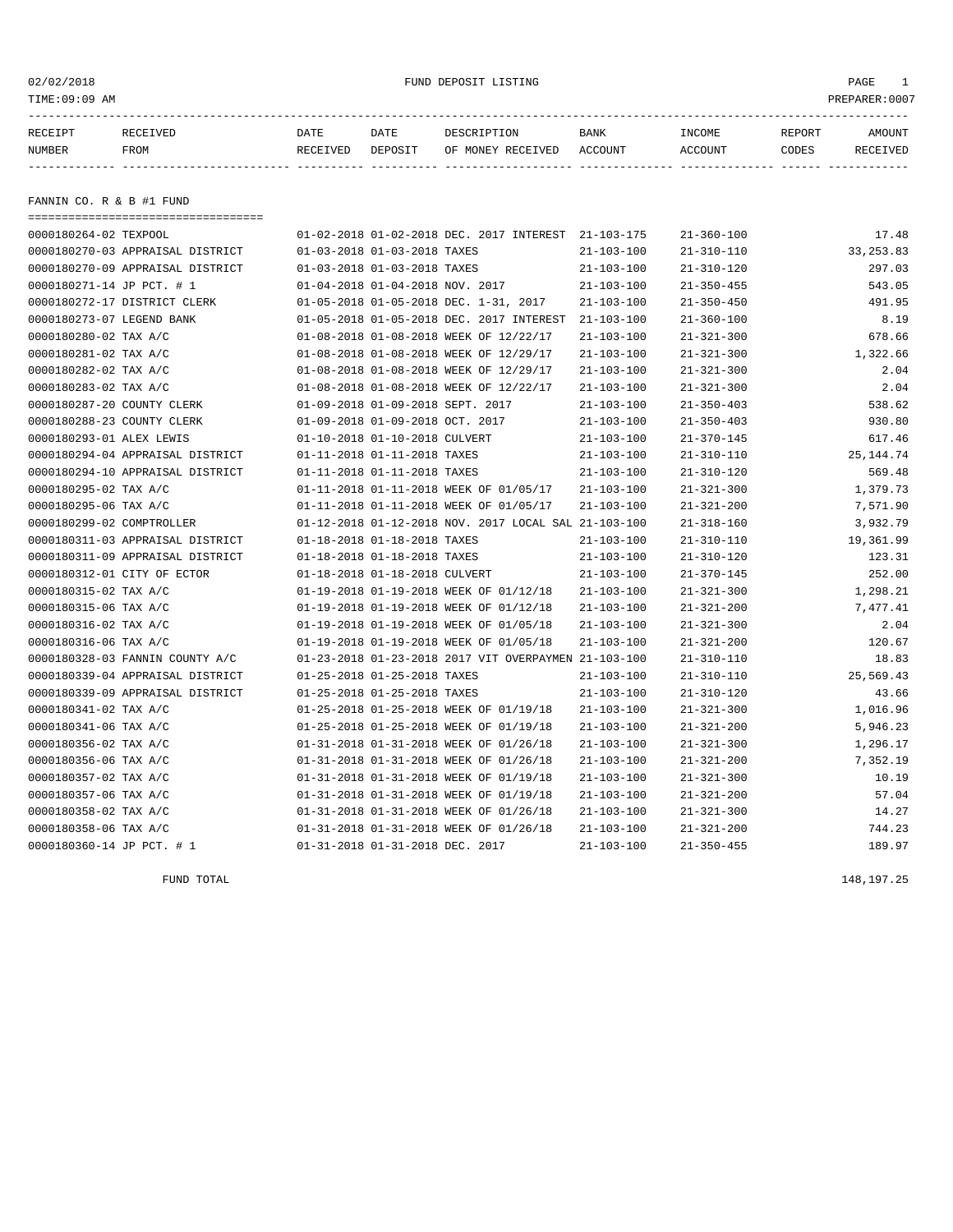02/02/2018 FUND DEPOSIT LISTING PAGE 1

| RECEIPT | <b>RECEIVED</b> | DATE     | DATE    | DESCRIPTION          | <b>BANK</b>    | INCOME  | <b>REPORT</b> | AMOUNT          |
|---------|-----------------|----------|---------|----------------------|----------------|---------|---------------|-----------------|
| NUMBER  | FROM            | RECEIVED | DEPOSIT | RECEIVED<br>OF MONEY | <b>ACCOUNT</b> | ACCOUNT | CODES         | <b>RECEIVED</b> |
|         |                 |          |         |                      |                |         |               |                 |

FANNIN CO. R & B #2 FUND

| ==================================== |                                  |                                                      |                  |                  |           |
|--------------------------------------|----------------------------------|------------------------------------------------------|------------------|------------------|-----------|
| 0000180264-03 TEXPOOL                |                                  | 01-02-2018 01-02-2018 DEC. 2017 INTEREST 22-103-175  |                  | $22 - 360 - 100$ | 381.08    |
| 0000180270-04 APPRAISAL DISTRICT     | 01-03-2018 01-03-2018 TAXES      |                                                      | $22 - 103 - 100$ | $22 - 310 - 110$ | 38,736.30 |
| 0000180270-10 APPRAISAL DISTRICT     | 01-03-2018 01-03-2018 TAXES      |                                                      | $22 - 103 - 100$ | $22 - 310 - 120$ | 345.99    |
| 0000180271-15 JP PCT. # 1            | 01-04-2018 01-04-2018 NOV. 2017  |                                                      | $22 - 103 - 100$ | $22 - 350 - 455$ | 632.58    |
| 0000180272-18 DISTRICT CLERK         |                                  | 01-05-2018 01-05-2018 DEC. 1-31, 2017                | $22 - 103 - 100$ | $22 - 350 - 450$ | 573.06    |
| 0000180273-08 LEGEND BANK            |                                  | 01-05-2018 01-05-2018 DEC. 2017 INTEREST             | 22-103-100       | $22 - 360 - 100$ | 11.34     |
| 0000180280-03 TAX A/C                |                                  | 01-08-2018 01-08-2018 WEEK OF 12/22/17               | $22 - 103 - 100$ | $22 - 321 - 300$ | 790.54    |
| 0000180281-03 TAX A/C                |                                  | 01-08-2018 01-08-2018 WEEK OF 12/29/17               | $22 - 103 - 100$ | $22 - 321 - 300$ | 1,540.73  |
| 0000180282-03 TAX A/C                |                                  | 01-08-2018 01-08-2018 WEEK OF 12/29/17               | $22 - 103 - 100$ | $22 - 321 - 300$ | 2.37      |
| 0000180283-03 TAX A/C                |                                  | 01-08-2018 01-08-2018 WEEK OF 12/22/17               | $22 - 103 - 100$ | $22 - 321 - 300$ | 2.37      |
| 0000180287-21 COUNTY CLERK           | 01-09-2018 01-09-2018 SEPT. 2017 |                                                      | $22 - 103 - 100$ | $22 - 350 - 403$ | 627.42    |
| 0000180288-24 COUNTY CLERK           | 01-09-2018 01-09-2018 OCT. 2017  |                                                      | $22 - 103 - 100$ | $22 - 350 - 403$ | 1,084.25  |
| 0000180294-05 APPRAISAL DISTRICT     | 01-11-2018 01-11-2018 TAXES      |                                                      | $22 - 103 - 100$ | $22 - 310 - 110$ | 29,290.30 |
| 0000180294-11 APPRAISAL DISTRICT     | 01-11-2018 01-11-2018 TAXES      |                                                      | $22 - 103 - 100$ | $22 - 310 - 120$ | 663.37    |
| 0000180295-03 TAX A/C                |                                  | 01-11-2018 01-11-2018 WEEK OF 01/05/17               | $22 - 103 - 100$ | $22 - 321 - 300$ | 1,607.20  |
| 0000180295-07 TAX A/C                |                                  | 01-11-2018 01-11-2018 WEEK OF 01/05/17               | $22 - 103 - 100$ | $22 - 321 - 200$ | 8,820.26  |
| 0000180299-03 COMPTROLLER            |                                  | 01-12-2018 01-12-2018 NOV. 2017 LOCAL SAL 22-103-100 |                  | $22 - 318 - 160$ | 4,581.17  |
| 0000180311-04 APPRAISAL DISTRICT     | 01-18-2018 01-18-2018 TAXES      |                                                      | $22 - 103 - 100$ | $22 - 310 - 110$ | 22,554.16 |
| 0000180311-10 APPRAISAL DISTRICT     | 01-18-2018 01-18-2018 TAXES      |                                                      | $22 - 103 - 100$ | $22 - 310 - 120$ | 143.64    |
| 0000180315-03 TAX A/C                |                                  | 01-19-2018 01-19-2018 WEEK OF 01/12/18               | $22 - 103 - 100$ | $22 - 321 - 300$ | 1,512.24  |
| 0000180315-07 TAX A/C                |                                  | 01-19-2018 01-19-2018 WEEK OF 01/12/18               | $22 - 103 - 100$ | $22 - 321 - 200$ | 8,710.19  |
| 0000180316-03 TAX A/C                |                                  | 01-19-2018 01-19-2018 WEEK OF 01/05/18               | $22 - 103 - 100$ | $22 - 321 - 300$ | 2.37      |
| 0000180316-07 TAX A/C                |                                  | 01-19-2018 01-19-2018 WEEK OF 01/05/18               | $22 - 103 - 100$ | $22 - 321 - 200$ | 140.57    |
| 0000180328-04 FANNIN COUNTY A/C      |                                  | 01-23-2018 01-23-2018 2017 VIT OVERPAYMEN 22-103-100 |                  | $22 - 310 - 110$ | 21.94     |
| 0000180329-01 NECHIA PORTER          | 01-23-2018 01-23-2018 CULVERT    |                                                      | $22 - 103 - 100$ | $22 - 370 - 145$ | 303.00    |
| 0000180330-01 RICKY POLSER           | 01-23-2018 01-23-2018 CULVERT    |                                                      | $22 - 103 - 100$ | $22 - 370 - 145$ | 250.00    |
| 0000180339-05 APPRAISAL DISTRICT     | 01-25-2018 01-25-2018 TAXES      |                                                      | $22 - 103 - 100$ | $22 - 310 - 110$ | 29,784.99 |
| 0000180339-10 APPRAISAL DISTRICT     | 01-25-2018 01-25-2018 TAXES      |                                                      | $22 - 103 - 100$ | $22 - 310 - 120$ | 50.85     |
| 0000180341-03 TAX A/C                |                                  | 01-25-2018 01-25-2018 WEEK OF 01/19/18               | $22 - 103 - 100$ | $22 - 321 - 300$ | 1,184.63  |
| 0000180341-07 TAX A/C                |                                  | 01-25-2018 01-25-2018 WEEK OF 01/19/18               | $22 - 103 - 100$ | $22 - 321 - 200$ | 6,926.57  |
| 0000180344-01 TAC                    |                                  | 01-25-2018 01-25-2018 SUPP. TO MV 2014 CH 22-103-100 |                  | $22 - 622 - 458$ | 2,104.65  |
| 0000180352-01 MS. SCRIBNER           | 01-30-2018 01-30-2018 CULVERT    |                                                      | $22 - 103 - 100$ | $22 - 370 - 145$ | 252.00    |
| 0000180356-03 TAX A/C                |                                  | 01-31-2018 01-31-2018 WEEK OF 01/26/17               | $22 - 103 - 100$ | $22 - 321 - 300$ | 1,509.86  |
| 0000180356-07 TAX A/C                |                                  | 01-31-2018 01-31-2018 WEEK OF 01/26/18               | $22 - 103 - 100$ | $22 - 321 - 200$ | 8,564.32  |
| 0000180357-03 TAX A/C                |                                  | 01-31-2018 01-31-2018 WEEK OF 01/19/18               | $22 - 103 - 100$ | $22 - 321 - 300$ | 11.87     |
| 0000180357-07 TAX A/C                |                                  | 01-31-2018 01-31-2018 WEEK OF 01/19/18               | $22 - 103 - 100$ | $22 - 321 - 200$ | 66.45     |
| 0000180358-03 TAX A/C                |                                  | 01-31-2018 01-31-2018 WEEK OF 01/26/18               | $22 - 103 - 100$ | $22 - 321 - 300$ | 16.62     |
| 0000180358-07 TAX A/C                |                                  | 01-31-2018 01-31-2018 WEEK OF 01/26/18               | $22 - 103 - 100$ | $22 - 321 - 200$ | 866.93    |
| 0000180360-15 JP PCT. # 1            | 01-31-2018 01-31-2018 DEC. 2017  |                                                      | $22 - 103 - 100$ | $22 - 350 - 455$ | 221.29    |

FUND TOTAL 174,889.47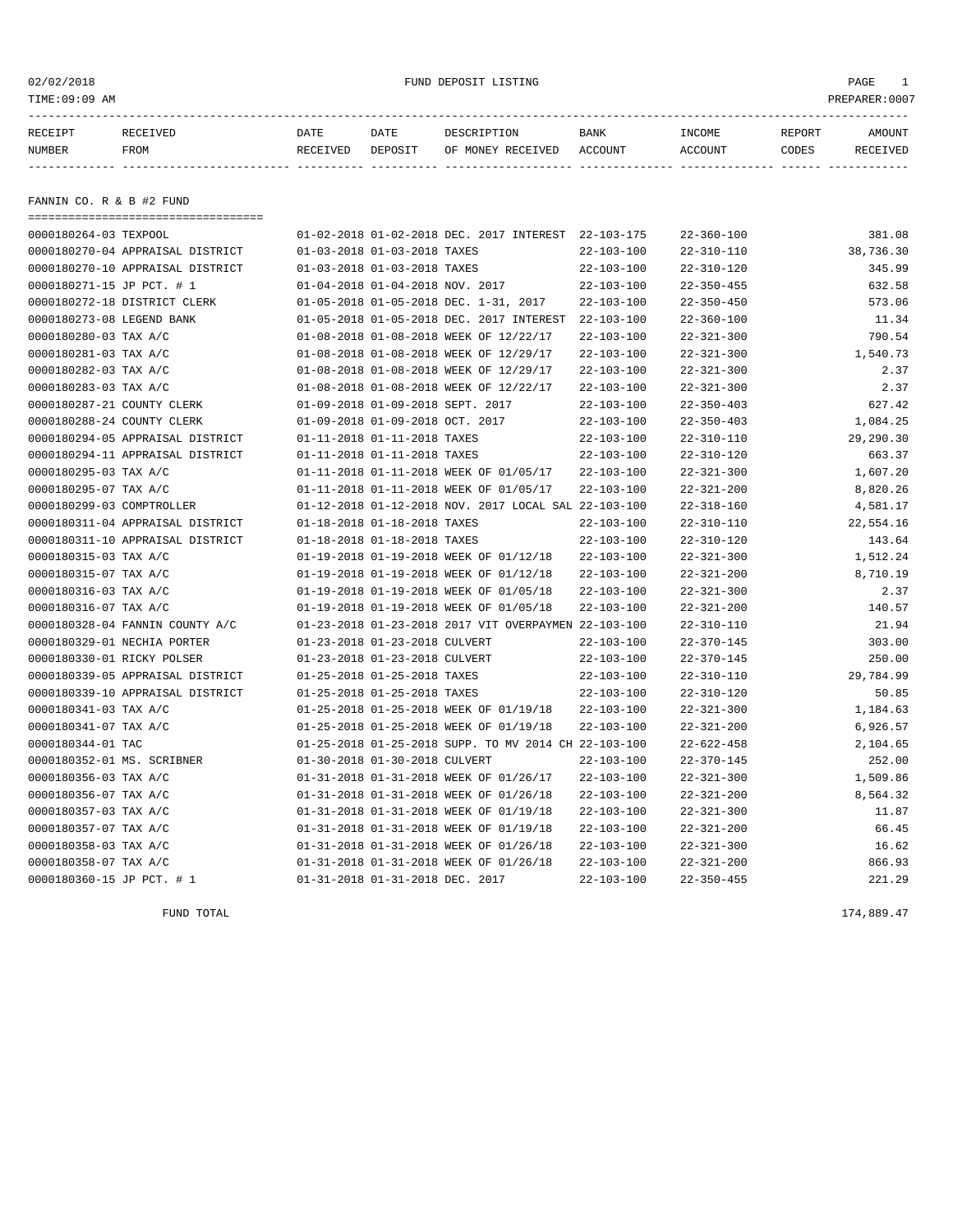# 02/02/2018 FUND DEPOSIT LISTING PAGE 1

| RECEIPT | <b>RECEIVED</b> | DATE     | DATE    | DESCRIPTION          | <b>BANK</b>    | INCOME  | <b>REPORT</b> | AMOUNT          |
|---------|-----------------|----------|---------|----------------------|----------------|---------|---------------|-----------------|
| NUMBER  | FROM            | RECEIVED | DEPOSIT | RECEIVED<br>OF MONEY | <b>ACCOUNT</b> | ACCOUNT | CODES         | <b>RECEIVED</b> |
|         |                 |          |         |                      |                |         |               |                 |

FANNIN CO. R & B #3 FUND

| ====================================  |                                        |                                                      |                  |                  |           |
|---------------------------------------|----------------------------------------|------------------------------------------------------|------------------|------------------|-----------|
| 0000180264-04 TEXPOOL                 |                                        | 01-02-2018 01-02-2018 DEC. 2017 INTEREST 23-103-175  |                  | $23 - 360 - 100$ | 229.37    |
| 0000180270-05 APPRAISAL DISTRICT      | 01-03-2018 01-03-2018 TAXES            |                                                      | $23 - 103 - 100$ | $23 - 310 - 110$ | 58,104.45 |
| 0000180270-11 APPRAISAL DISTRICT      | 01-03-2018 01-03-2018 TAXES            |                                                      | $23 - 103 - 100$ | $23 - 310 - 120$ | 518.99    |
| 0000180271-16 JP PCT. # 1             | 01-04-2018 01-04-2018 NOV. 2017        |                                                      | $23 - 103 - 100$ | $23 - 350 - 455$ | 948.86    |
| 0000180272-19 DISTRICT CLERK          | 01-05-2018 01-05-2018 DEC. 1-31, 2017  |                                                      | $23 - 103 - 100$ | $23 - 350 - 450$ | 859.59    |
| 0000180273-09 LEGEND BANK             |                                        | 01-05-2018 01-05-2018 DEC. 2017 INTEREST             | $23 - 103 - 100$ | $23 - 360 - 100$ | 26.87     |
| 0000180280-04 TAX A/C                 |                                        | 01-08-2018 01-08-2018 WEEK OF 12/22/17               | $23 - 103 - 100$ | $23 - 321 - 300$ | 1,185.81  |
| 0000180281-04 TAX A/C                 |                                        | 01-08-2018 01-08-2018 WEEK OF 12/29/17               | $23 - 103 - 100$ | $23 - 321 - 300$ | 2,311.09  |
| 0000180282-04 TAX A/C                 |                                        | 01-08-2018 01-08-2018 WEEK OF 12/29/17               | $23 - 103 - 100$ | $23 - 321 - 300$ | 3.56      |
| 0000180283-04 TAX A/C                 |                                        | 01-08-2018 01-08-2018 WEEK OF 12/22/17               | $23 - 103 - 100$ | $23 - 321 - 300$ | 3.56      |
| 0000180287-22 COUNTY CLERK            | 01-09-2018 01-09-2018 SEPT. 2017       |                                                      | $23 - 103 - 100$ | $23 - 350 - 403$ | 941.13    |
| 0000180288-25 COUNTY CLERK            | 01-09-2018 01-09-2018 OCT. 2017        |                                                      | $23 - 103 - 100$ | $23 - 350 - 403$ | 1,626.38  |
| 0000180291-01 PAUL LESTER WRECKER &   |                                        | 01-10-2018 01-10-2018 SALE OF SCRAP METAL 23-103-100 |                  | $23 - 370 - 130$ | 258.00    |
| 0000180292-01 RON FOSTER CONSTRUCTION | 01-10-2018 01-10-2018 CULVERT          |                                                      | $23 - 103 - 100$ | $23 - 370 - 145$ | 402.00    |
| 0000180294-06 APPRAISAL DISTRICT      | 01-11-2018 01-11-2018 TAXES            |                                                      | $23 - 103 - 100$ | $23 - 310 - 110$ | 43,935.44 |
| 0000180294-12 APPRAISAL DISTRICT      | 01-11-2018 01-11-2018 TAXES            |                                                      | $23 - 103 - 100$ | $23 - 310 - 120$ | 995.06    |
| 0000180295-04 TAX A/C                 |                                        | 01-11-2018 01-11-2018 WEEK OF 01/05/17               | $23 - 103 - 100$ | $23 - 321 - 300$ | 2,410.80  |
| 0000180295-08 TAX A/C                 | 01-11-2018 01-11-2018 WEEK OF 01/05/17 |                                                      | $23 - 103 - 100$ | $23 - 321 - 200$ | 13,230.39 |
| 0000180298-01 CITY OF HONEY GROVE     | 01-11-2018 01-11-2018 CULVERTS         |                                                      | $23 - 103 - 100$ | $23 - 370 - 145$ | 1,069.60  |
| 0000180299-04 COMPTROLLER             |                                        | 01-12-2018 01-12-2018 NOV. 2017 LOCAL SAL 23-103-100 |                  | $23 - 318 - 160$ | 6,871.76  |
| 0000180311-05 APPRAISAL DISTRICT      | 01-18-2018 01-18-2018 TAXES            |                                                      | $23 - 103 - 100$ | $23 - 310 - 110$ | 33,831.24 |
| 0000180311-11 APPRAISAL DISTRICT      | 01-18-2018 01-18-2018 TAXES            |                                                      | $23 - 103 - 100$ | $23 - 310 - 120$ | 215.46    |
| 0000180315-04 TAX A/C                 | 01-19-2018 01-19-2018 WEEK OF 01/12/18 |                                                      | $23 - 103 - 100$ | $23 - 321 - 300$ | 2,268.35  |
| 0000180315-08 TAX A/C                 |                                        | 01-19-2018 01-19-2018 WEEK OF 01/12/18               | $23 - 103 - 100$ | $23 - 321 - 200$ | 13,065.28 |
| 0000180316-04 TAX A/C                 | 01-19-2018 01-19-2018 WEEK OF 01/05/18 |                                                      | $23 - 103 - 100$ | $23 - 321 - 300$ | 3.56      |
| 0000180316-08 TAX A/C                 | 01-19-2018 01-19-2018 WEEK OF 01/05/18 |                                                      | $23 - 103 - 100$ | $23 - 321 - 200$ | 210.85    |
| 0000180328-05 FANNIN COUNTY A/C       |                                        | 01-23-2018 01-23-2018 2017 VIT OVERPAYMEN 23-103-100 |                  | $23 - 310 - 110$ | 32.90     |
| 0000180331-01 SCHOENIG LAND & CATTLE  | 01-23-2018 01-23-2018 CULVERT          |                                                      | $23 - 103 - 100$ | $23 - 370 - 145$ | 551.10    |
| 0000180339-06 APPRAISAL DISTRICT      | 01-25-2018 01-25-2018 TAXES            |                                                      | $23 - 103 - 100$ | $23 - 310 - 110$ | 44,677.49 |
| 0000180339-11 APPRAISAL DISTRICT      | 01-25-2018 01-25-2018 TAXES            |                                                      | $23 - 103 - 100$ | $23 - 310 - 120$ | 76.28     |
| 0000180341-04 TAX A/C                 | 01-25-2018 01-25-2018 WEEK OF 01/19/18 |                                                      | $23 - 103 - 100$ | $23 - 321 - 300$ | 1,776.94  |
| 0000180341-08 TAX A/C                 |                                        | 01-25-2018 01-25-2018 WEEK OF 01/19/18               | $23 - 103 - 100$ | $23 - 321 - 200$ | 10,389.85 |
| 0000180356-04 TAX A/C                 | 01-31-2018 01-31-2018 WEEK OF 01/26/18 |                                                      | $23 - 103 - 100$ | $23 - 321 - 300$ | 2,264.80  |
| 0000180356-08 TAX A/C                 | 01-31-2018 01-31-2018 WEEK OF 01/26/18 |                                                      | $23 - 103 - 100$ | $23 - 321 - 200$ | 12,846.48 |
| 0000180357-04 TAX A/C                 | 01-31-2018 01-31-2018 WEEK OF 01/19/18 |                                                      | $23 - 103 - 100$ | $23 - 321 - 300$ | 17.80     |
| 0000180357-08 TAX A/C                 | 01-31-2018 01-31-2018 WEEK OF 01/19/18 |                                                      | $23 - 103 - 100$ | $23 - 321 - 200$ | 99.67     |
| 0000180358-04 TAX A/C                 | 01-31-2018 01-31-2018 WEEK OF 01/26/18 |                                                      | $23 - 103 - 100$ | $23 - 321 - 300$ | 24.93     |
| 0000180358-08 TAX A/C                 | 01-31-2018 01-31-2018 WEEK OF 01/26/18 |                                                      | $23 - 103 - 100$ | $23 - 321 - 200$ | 1,300.40  |
| 0000180360-16 JP PCT. # 1             | 01-31-2018 01-31-2018 DEC. 2017        |                                                      | $23 - 103 - 100$ | $23 - 350 - 455$ | 331.93    |

FUND TOTAL 259,918.02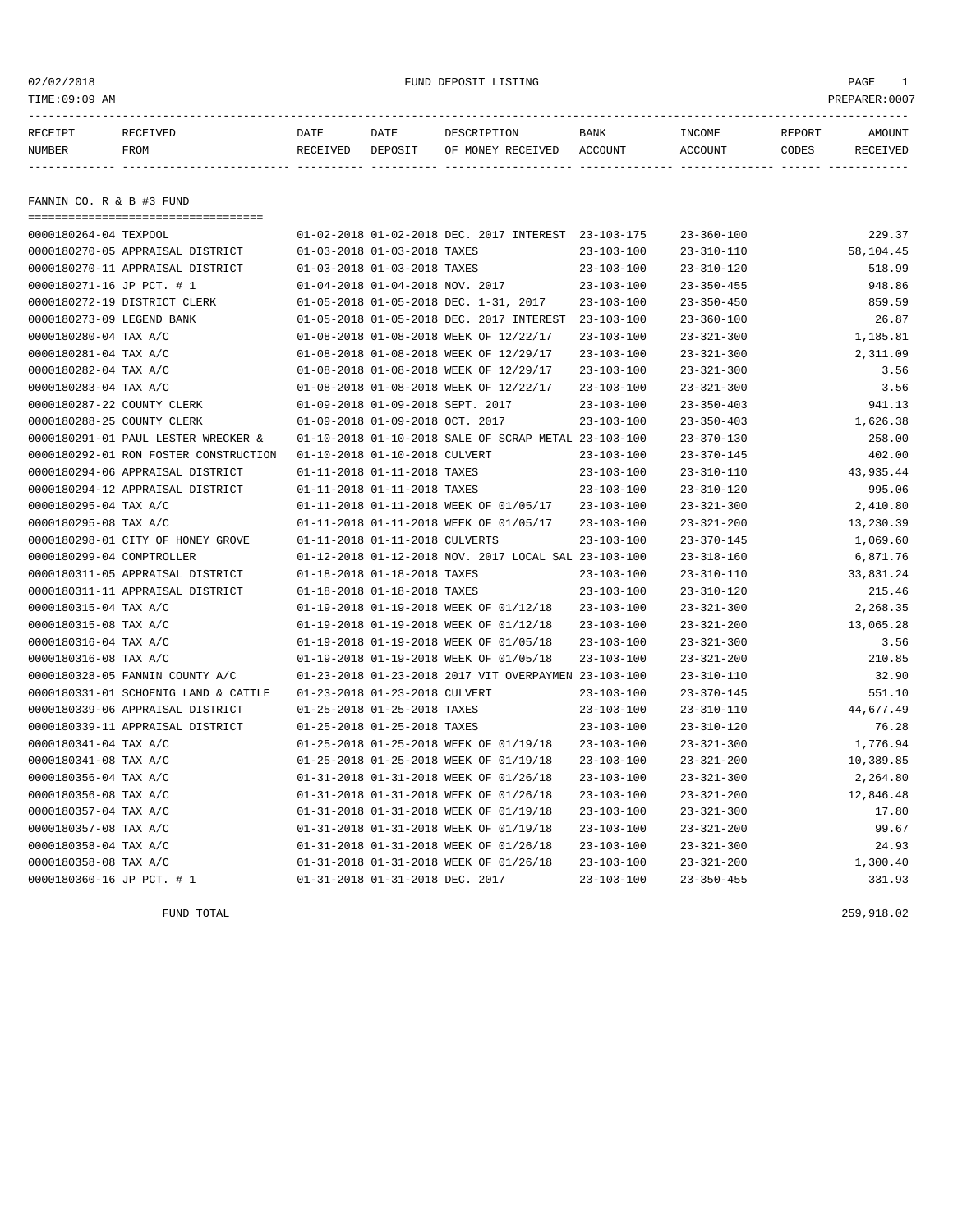# 02/02/2018 FUND DEPOSIT LISTING PAGE 1

| RECEIPT | <b>RECEIVED</b> | DATE     | DATE    | DESCRIPTION          | <b>BANK</b>    | INCOME  | <b>REPORT</b> | AMOUNT          |
|---------|-----------------|----------|---------|----------------------|----------------|---------|---------------|-----------------|
| NUMBER  | FROM            | RECEIVED | DEPOSIT | RECEIVED<br>OF MONEY | <b>ACCOUNT</b> | ACCOUNT | CODES         | <b>RECEIVED</b> |
|         |                 |          |         |                      |                |         |               |                 |

FANNIN CO. R & B #4 FUND

| ==================================== |                                                      |                  |                  |            |
|--------------------------------------|------------------------------------------------------|------------------|------------------|------------|
| 0000180264-05 TEXPOOL                | 01-02-2018 01-02-2018 DEC. 2017 INTEREST 24-103-175  |                  | $24 - 360 - 100$ | 101.68     |
| 0000180270-06 APPRAISAL DISTRICT     | 01-03-2018 01-03-2018 TAXES                          | $24 - 103 - 100$ | $24 - 310 - 110$ | 33,074.34  |
| 0000180270-12 APPRAISAL DISTRICT     | 01-03-2018 01-03-2018 TAXES                          | $24 - 103 - 100$ | $24 - 310 - 120$ | 295.42     |
| 0000180271-17 JP PCT. # 1            | 01-04-2018 01-04-2018 NOV. 2017                      | $24 - 103 - 100$ | $24 - 350 - 455$ | 540.11     |
| 0000180272-20 DISTRICT CLERK         | 01-05-2018 01-05-2018 DEC. 1-31, 2017                | $24 - 103 - 100$ | $24 - 350 - 450$ | 489.31     |
| 0000180273-10 LEGEND BANK            | 01-05-2018 01-05-2018 DEC. 2017 INTEREST             | $24 - 103 - 100$ | $24 - 360 - 100$ | 6.28       |
| 0000180280-05 TAX A/C                | 01-08-2018 01-08-2018 WEEK OF 12/22/17               | $24 - 103 - 100$ | $24 - 321 - 300$ | 674.99     |
| 0000180281-05 TAX A/C                | 01-08-2018 01-08-2018 WEEK OF 12/29/17               | $24 - 103 - 100$ | $24 - 321 - 300$ | 1,315.52   |
| 0000180282-05 TAX A/C                | 01-08-2018 01-08-2018 WEEK OF 12/29/17               | $24 - 103 - 100$ | $24 - 321 - 300$ | 2.03       |
| 0000180283-05 TAX A/C                | 01-08-2018 01-08-2018 WEEK OF 12/22/17               | $24 - 103 - 100$ | $24 - 321 - 300$ | 2.03       |
| 0000180287-23 COUNTY CLERK           | 01-09-2018 01-09-2018 SEPT. 2017                     | $24 - 103 - 100$ | $24 - 350 - 403$ | 535.71     |
| 0000180288-26 COUNTY CLERK           | 01-09-2018 01-09-2018 OCT. 2017                      | $24 - 103 - 100$ | $24 - 350 - 403$ | 925.77     |
| 0000180294-07 APPRAISAL DISTRICT     | 01-11-2018 01-11-2018 TAXES                          | $24 - 103 - 100$ | $24 - 310 - 110$ | 25,009.03  |
| 0000180294-13 APPRAISAL DISTRICT     | 01-11-2018 01-11-2018 TAXES                          | $24 - 103 - 100$ | $24 - 310 - 120$ | 566.41     |
| 0000180295-05 TAX A/C                | 01-11-2018 01-11-2018 WEEK OF 01/05/17               | $24 - 103 - 100$ | $24 - 321 - 300$ | 1,372.27   |
| 0000180295-09 TAX A/C                | 01-11-2018 01-11-2018 WEEK OF 01/05/17               | $24 - 103 - 100$ | $24 - 321 - 200$ | 7,531.03   |
| 0000180299-05 COMPTROLLER            | 01-12-2018 01-12-2018 NOV. 2017 LOCAL SAL 24-103-100 |                  | $24 - 318 - 160$ | 3,911.56   |
| 0000180311-06 APPRAISAL DISTRICT     | 01-18-2018 01-18-2018 TAXES                          | $24 - 103 - 100$ | $24 - 310 - 110$ | 19,257.49  |
| 0000180311-12 APPRAISAL DISTRICT     | 01-18-2018 01-18-2018 TAXES                          | $24 - 103 - 100$ | $24 - 310 - 120$ | 122.64     |
| 0000180315-05 TAX A/C                | 01-19-2018 01-19-2018 WEEK OF 01/12/18               | $24 - 103 - 100$ | $24 - 321 - 300$ | 1,291.20   |
| 0000180315-09 TAX A/C                | 01-19-2018 01-19-2018 WEEK OF 01/12/18               | $24 - 103 - 100$ | $24 - 321 - 200$ | 7,437.05   |
| 0000180316-05 TAX A/C                | 01-19-2018 01-19-2018 WEEK OF 01/05/18               | $24 - 103 - 100$ | $24 - 321 - 300$ | 2.03       |
| 0000180316-09 TAX A/C                | 01-19-2018 01-19-2018 WEEK OF 01/05/18               | $24 - 103 - 100$ | $24 - 321 - 200$ | 120.02     |
| 0000180328-06 FANNIN COUNTY A/C      | 01-23-2018 01-23-2018 2017 VIT OVERPAYMEN 24-103-100 |                  | $24 - 310 - 110$ | 18.73      |
| 0000180332-01 LANCE LEISHMAN         | 01-23-2018 01-23-2018 CULVERTS & ROCK                | $24 - 103 - 100$ | $24 - 370 - 145$ | 4,683.00   |
| 0000180333-01 DODD CITY VFD          | 01-23-2018 01-23-2018 FUEL                           | $24 - 103 - 100$ | $24 - 370 - 145$ | 117.00     |
| 0000180339-07 APPRAISAL DISTRICT     | 01-25-2018 01-25-2018 TAXES                          | $24 - 103 - 100$ | $24 - 310 - 110$ | 25, 431.42 |
| 0000180339-12 APPRAISAL DISTRICT     | 01-25-2018 01-25-2018 TAXES                          | $24 - 103 - 100$ | $24 - 310 - 120$ | 43.42      |
| 0000180341-05 TAX A/C                | 01-25-2018 01-25-2018 WEEK OF 01/19/18               | $24 - 103 - 100$ | $24 - 321 - 300$ | 1,011.47   |
| 0000180341-09 TAX A/C                | 01-25-2018 01-25-2018 WEEK OF 01/19/18               | $24 - 103 - 100$ | $24 - 321 - 200$ | 5,914.13   |
| 0000180356-05 TAX A/C                | 01-31-2018 01-31-2018 WEEK OF 01/26/18               | $24 - 103 - 100$ | $24 - 321 - 300$ | 1,289.17   |
| 0000180356-09 TAX A/C                | 01-31-2018 01-31-2018 WEEK OF 01/26/18               | $24 - 103 - 100$ | $24 - 321 - 200$ | 7,312.50   |
| 0000180357-05 TAX A/C                | 01-31-2018 01-31-2018 WEEK OF 01/19/18               | $24 - 103 - 100$ | $24 - 321 - 300$ | 10.14      |
| 0000180357-09 TAX A/C                | 01-31-2018 01-31-2018 WEEK OF 01/19/18               | $24 - 103 - 100$ | $24 - 321 - 200$ | 56.74      |
| 0000180358-05 TAX A/C                | 01-31-2018 01-31-2018 WEEK OF 01/26/18               | $24 - 103 - 100$ | $24 - 321 - 300$ | 14.18      |
| 0000180358-09 TAX A/C                | 01-31-2018 01-31-2018 WEEK OF 01/26/18               | $24 - 103 - 100$ | $24 - 321 - 200$ | 740.21     |
| 0000180360-17 JP PCT. # 1            | 01-31-2018 01-31-2018 DEC. 2017                      | $24 - 103 - 100$ | $24 - 350 - 455$ | 188.93     |

FUND TOTAL 151,414.96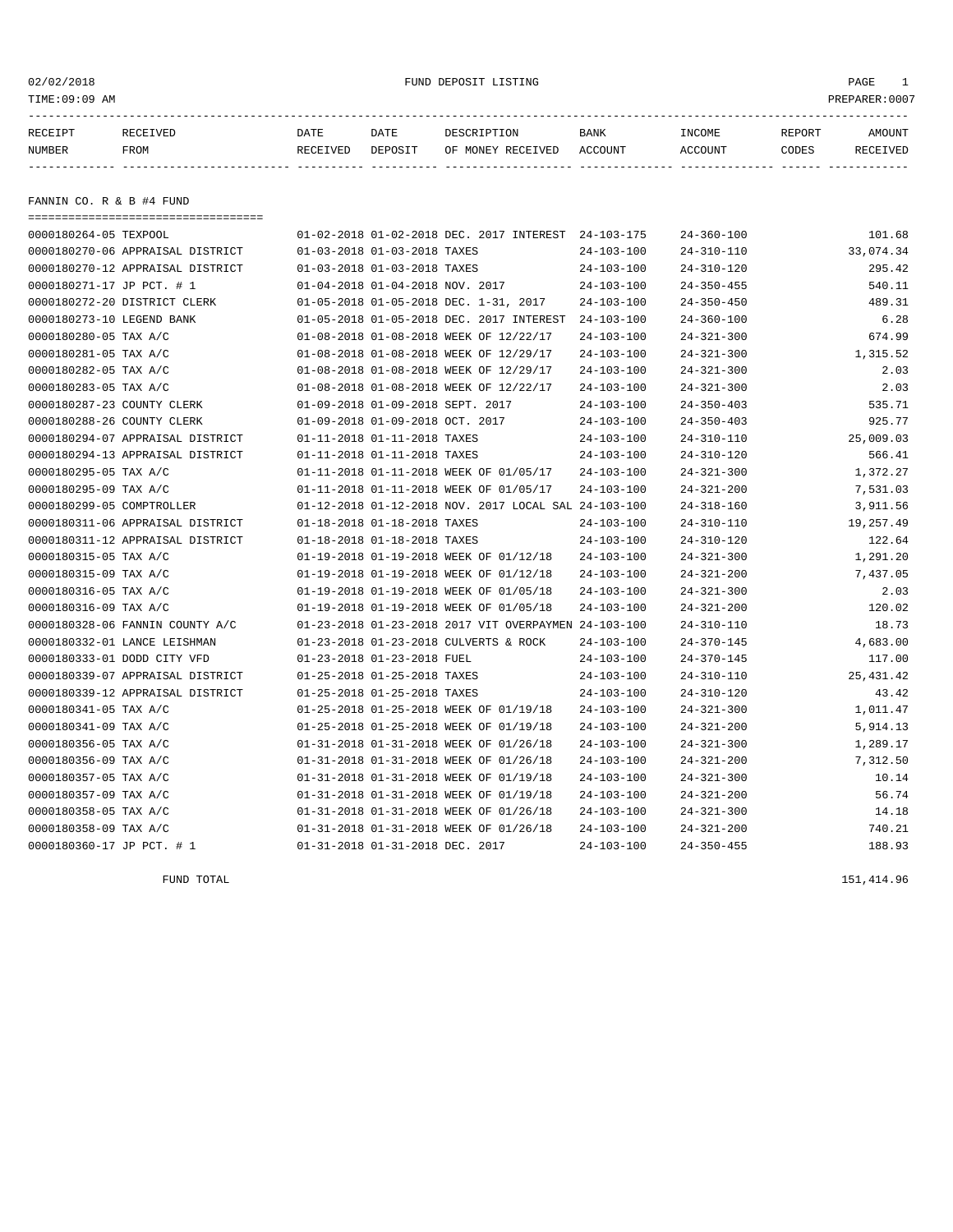TIME:09:09 AM PREPARER:0007

| RECEIPT                   | RECEIVED | DATE     | DATE    | DESCRIPTION       | <b>BANK</b> | INCOME  | REPORT | AMOUNT   |
|---------------------------|----------|----------|---------|-------------------|-------------|---------|--------|----------|
| NUMBER                    | FROM     | RECEIVED | DEPOSIT | OF MONEY RECEIVED | ACCOUNT     | ACCOUNT | CODES  | RECEIVED |
|                           |          |          |         |                   |             |         |        |          |
|                           |          |          |         |                   |             |         |        |          |
| J.P.#1 JUST.CT.TECHNOLOGY |          |          |         |                   |             |         |        |          |
|                           |          |          |         |                   |             |         |        |          |

| 0000180271-13 JP PCT. # 1 | 01-04-2018 01-04-2018 NOV. 2017                     | $26 - 103 - 100$ | $26 - 370 - 455$ | 184.77 |
|---------------------------|-----------------------------------------------------|------------------|------------------|--------|
| 0000180273-11 LEGEND BANK | 01-05-2018 01-05-2018 DEC. 2017 INTEREST 26-103-100 |                  | $26 - 360 - 100$ | 1.89   |
| 0000180360-13 JP PCT. # 1 | 01-31-2018 01-31-2018 DEC. 2017                     | $26 - 103 - 100$ | $26 - 370 - 455$ | 97.42  |

FUND TOTAL 284.08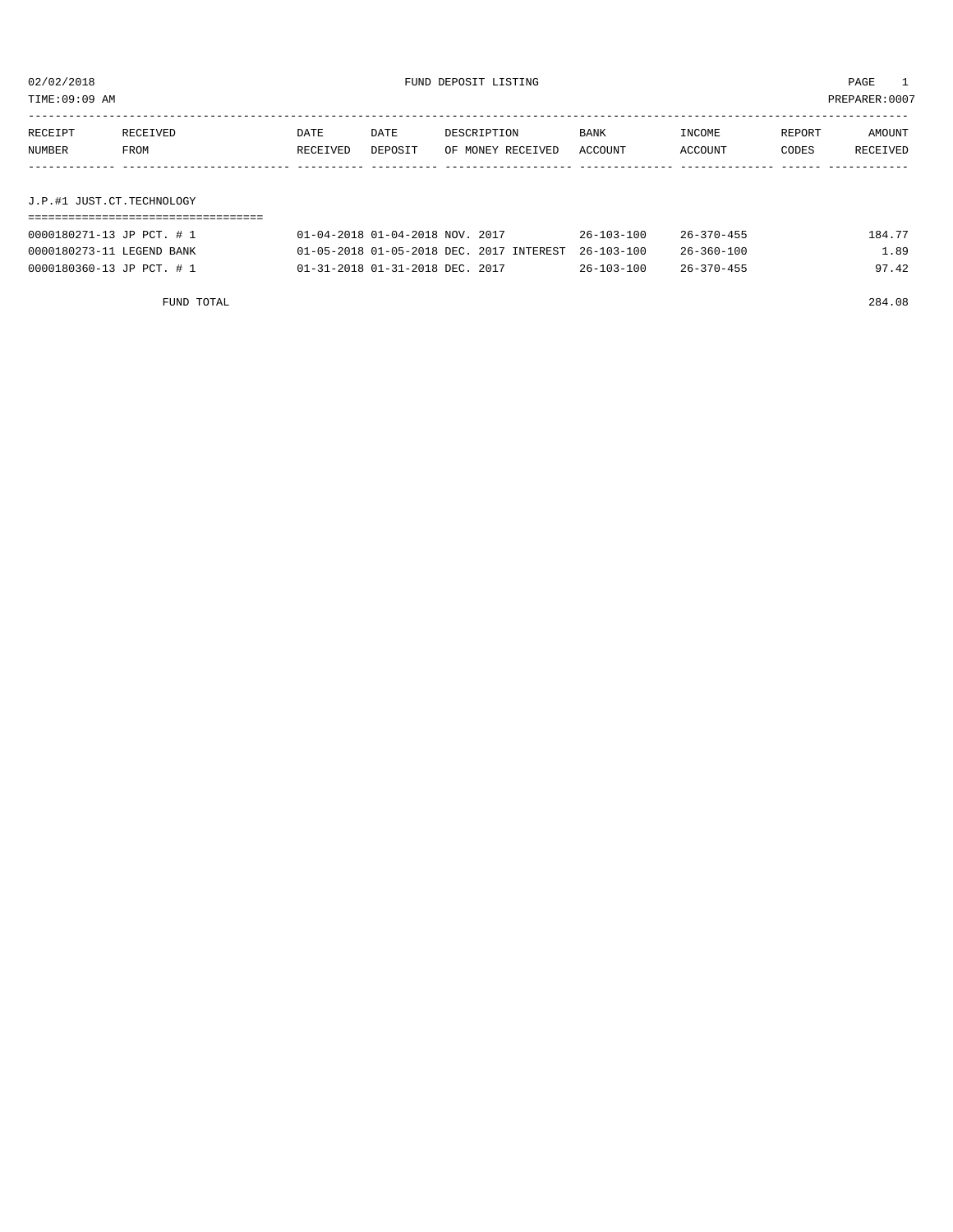TIME:09:09 AM PREPARER:0007

| RECEIVED | DATE     | DATE | DESCRIPTION | BANK              | INCOME  | REPORT | AMOUNT   |
|----------|----------|------|-------------|-------------------|---------|--------|----------|
| FROM     | RECEIVED |      |             |                   | ACCOUNT | CODES  | RECEIVED |
|          |          |      |             |                   |         |        |          |
|          |          |      |             |                   |         |        |          |
|          |          |      | DEPOSIT     | OF MONEY RECEIVED | ACCOUNT |        |          |

J.P.#2 JUST.CT.TECHNOLOGY

===================================

| 0000180273-12<br>LEGEND BANK | .1-05-2018 01-05-2018 DEC. | 2017<br>INTEREST | 27-103-100 | 7-360-100 | 20 |
|------------------------------|----------------------------|------------------|------------|-----------|----|
|                              |                            |                  |            |           |    |

FUND TOTAL 0.39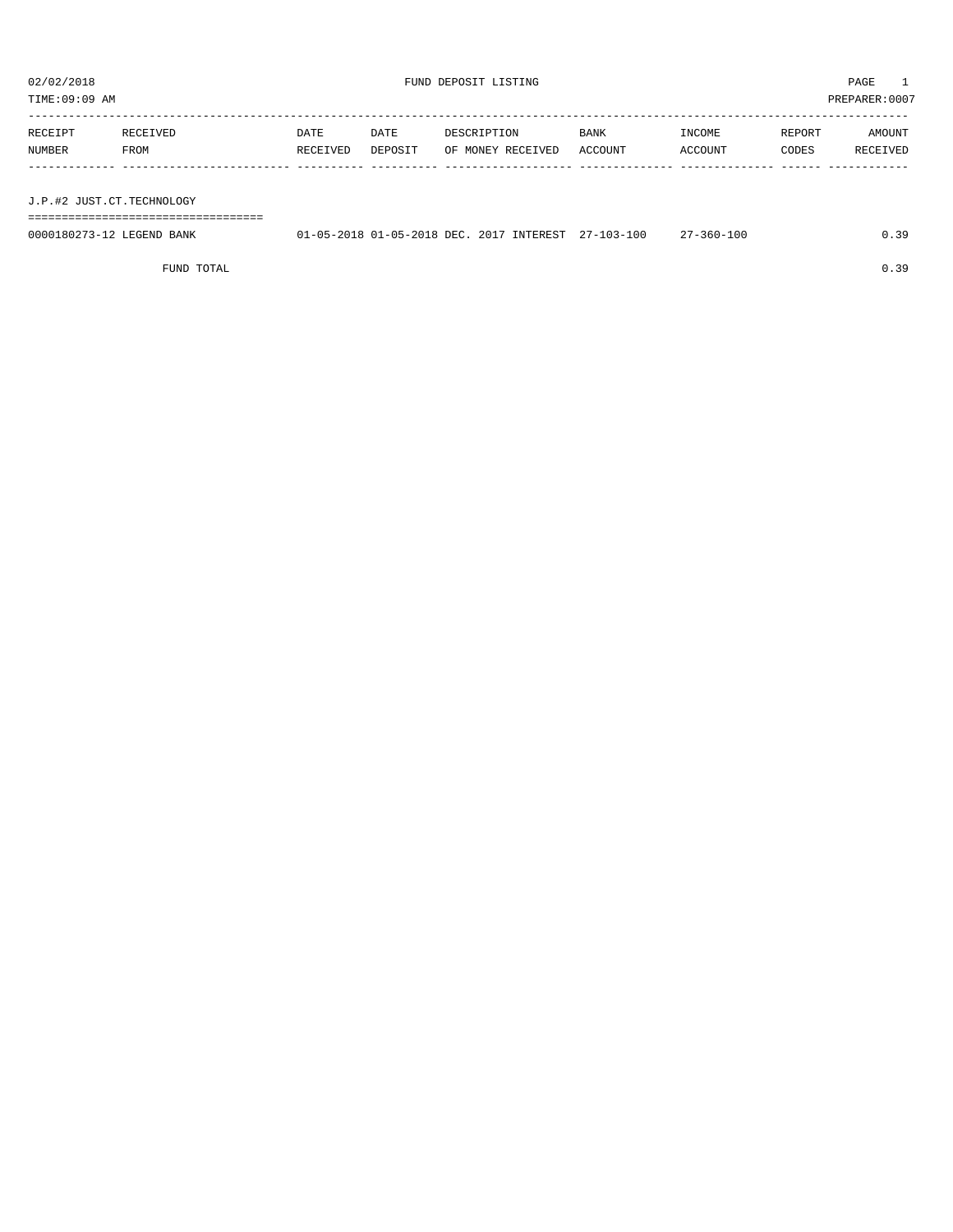TIME:09:09 AM PREPARER:0007

| RECEIPT | RECEIVED | DATE     | DATE    | DESCRIPTION       | BANK    | INCOME  | REPORT | AMOUNT   |
|---------|----------|----------|---------|-------------------|---------|---------|--------|----------|
| NUMBER  | FROM     | RECEIVED | DEPOSIT | OF MONEY RECEIVED | ACCOUNT | ACCOUNT | CODES  | RECEIVED |
|         |          |          |         |                   |         |         |        |          |
|         |          |          |         |                   |         |         |        |          |

J.P.#3 JUST.CT.TECHNOLOGY

===================================

| 0000180273-13 LEGEND BANK | 01-05-2018 01-05-2018 DEC, 2017 INTEREST 28-103-100 |  | $28 - 360 - 100$ |  |
|---------------------------|-----------------------------------------------------|--|------------------|--|
|                           |                                                     |  |                  |  |

FUND TOTAL  $0.18$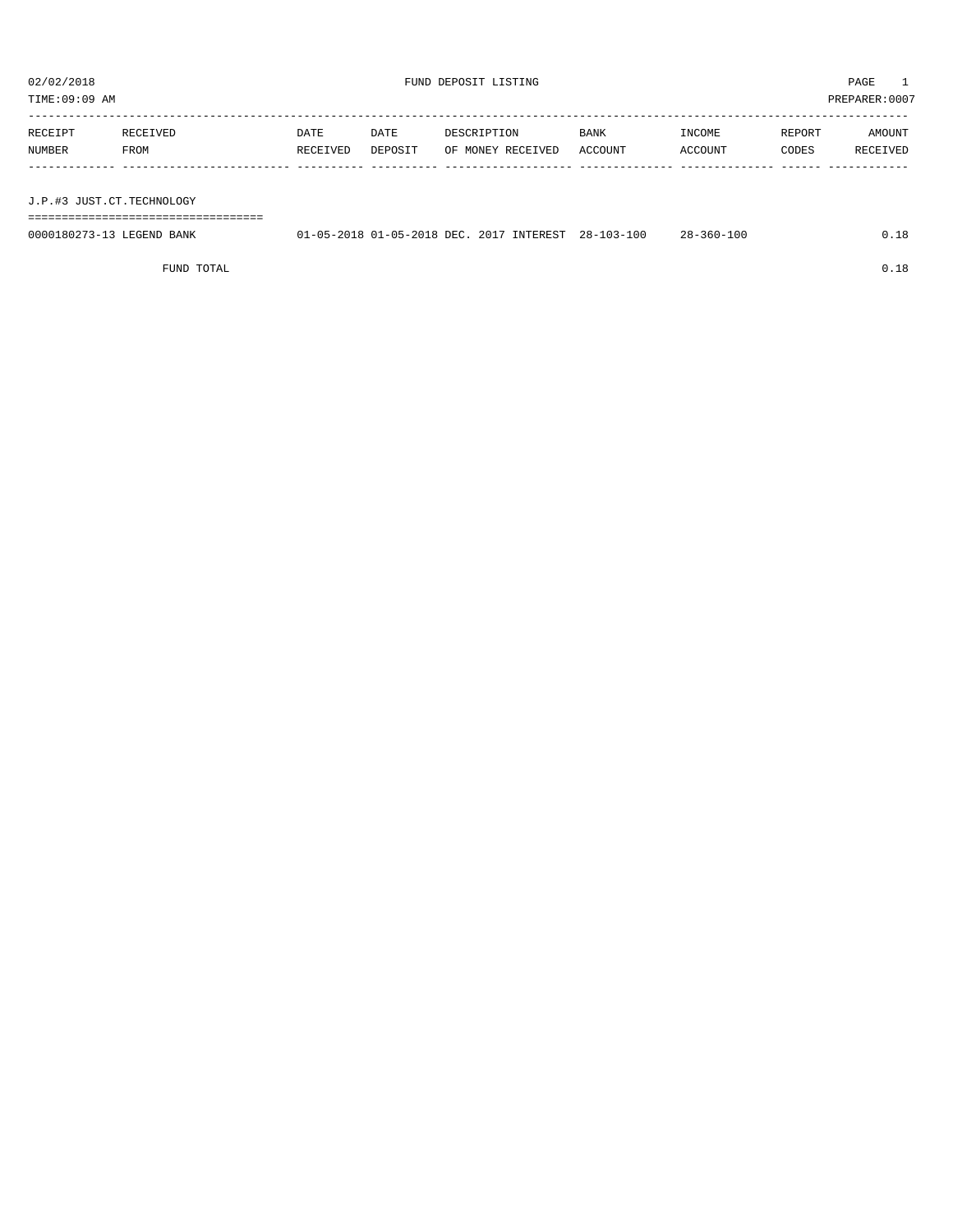| TIME:09:09 AM |                             |          |         |                                                                   |             |            |        | PREPARER:0007 |
|---------------|-----------------------------|----------|---------|-------------------------------------------------------------------|-------------|------------|--------|---------------|
| RECEIPT       | RECEIVED                    | DATE     | DATE    | DESCRIPTION                                                       | <b>BANK</b> | INCOME     | REPORT | AMOUNT        |
| NUMBER        | FROM                        | RECEIVED | DEPOSIT | OF MONEY RECEIVED                                                 | ACCOUNT     | ACCOUNT    | CODES  | RECEIVED      |
|               |                             |          |         |                                                                   |             |            |        |               |
|               | DISTRICT CT.RECORDS ARCHIVE |          |         |                                                                   |             |            |        |               |
|               |                             |          |         |                                                                   |             |            |        |               |
|               |                             |          |         | $0.1$ $0.5$ $0.10$ $0.1$ $0.5$ $0.10$ $0.70$ $0.70$ $0.10$ $0.10$ | 21.32330    | 21.252.152 |        | 0.02.77       |

| 0000180272-15 DISTRICT CLERK | 2017<br>$01 - 05 - 2018$ $01 - 05 - 2018$ DEC.<br>1 – 31 | $-103 - 100$<br>$34 -$ | $-370 - 450$     | 283.55 |
|------------------------------|----------------------------------------------------------|------------------------|------------------|--------|
| 0000180273-14 LEGEND BANK    | 2017 INTEREST<br>$01 - 05 - 2018$ $01 - 05 - 2018$ DEC.  | $34 - 103 - 100$       | $34 - 360 - 100$ | J.98   |

FUND TOTAL 284.53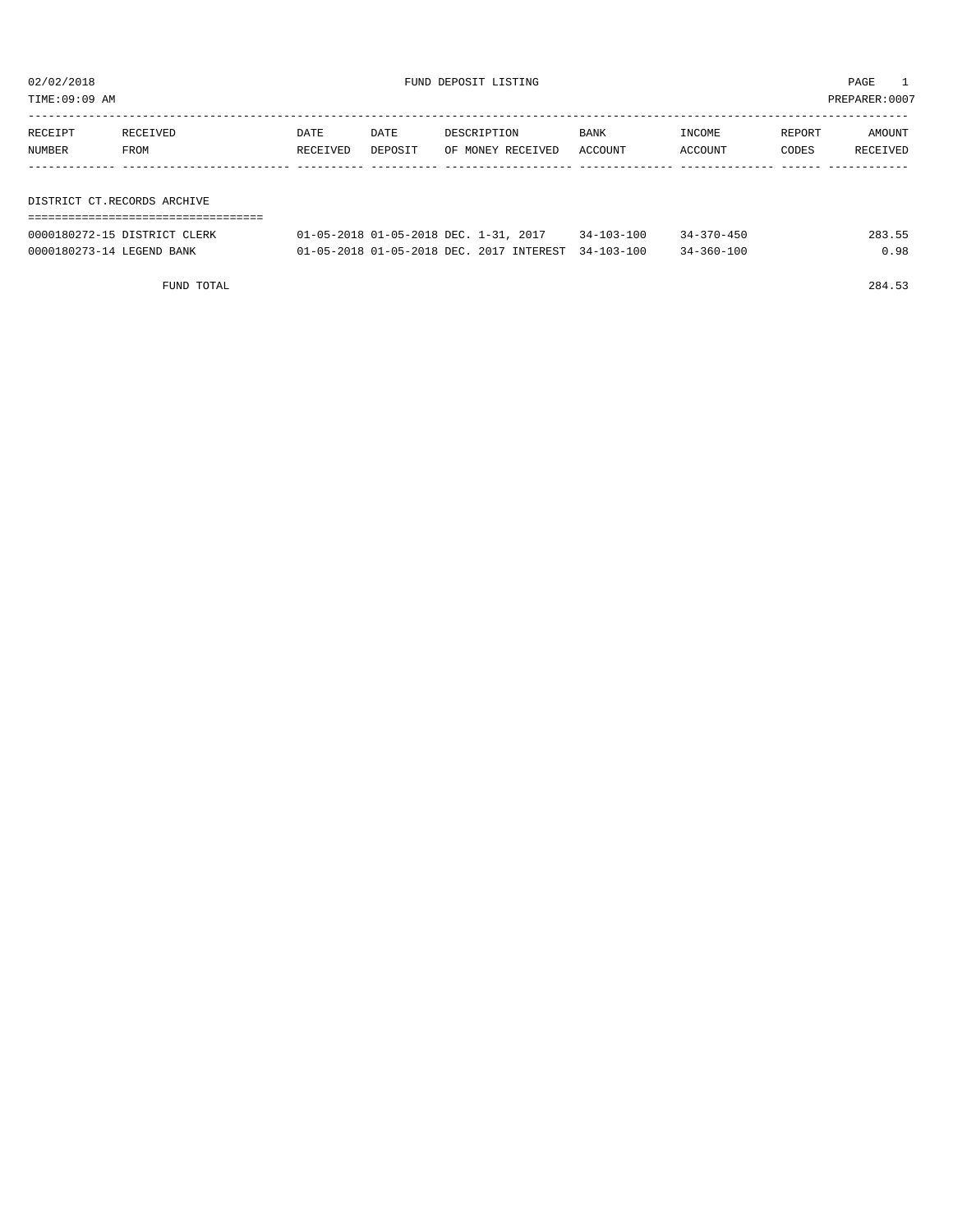TIME:09:09 AM PREPARER:0007

| RECEIPT               | RECEIVED | DATE     | DATE    | DESCRIPTION       | <b>BANK</b> | INCOME  | REPORT | AMOUNT          |
|-----------------------|----------|----------|---------|-------------------|-------------|---------|--------|-----------------|
| NUMBER<br><b>FROM</b> |          | RECEIVED | DEPOSIT | OF MONEY RECEIVED | ACCOUNT     | ACCOUNT | CODES  | <b>RECEIVED</b> |
|                       |          |          |         |                   |             |         |        |                 |

#### LAW LIBRARY FUND

# =================================== 0000180272-16 DISTRICT CLERK 01-05-2018 01-05-2018 DEC. 1-31, 2017 35-103-100 35-340-450 526.22

|                            | <u>vi vu bvid vi vu bvid bbul i ull bvil</u>        | ----------       | --------         | ------ |
|----------------------------|-----------------------------------------------------|------------------|------------------|--------|
| 0000180273-15 LEGEND BANK  | 01-05-2018 01-05-2018 DEC. 2017 INTEREST 35-103-100 |                  | 35-360-100       | 5.93   |
| 0000180287-19 COUNTY CLERK | 01-09-2018 01-09-2018 SEPT. 2017                    | $35 - 103 - 100$ | $35 - 340 - 403$ | 315.00 |
| 0000180288-22 COUNTY CLERK | 01-09-2018 01-09-2018 OCT. 2017                     | $35 - 103 - 100$ | $35 - 340 - 403$ | 527.80 |
|                            |                                                     |                  |                  |        |

FUND TOTAL 1,374.95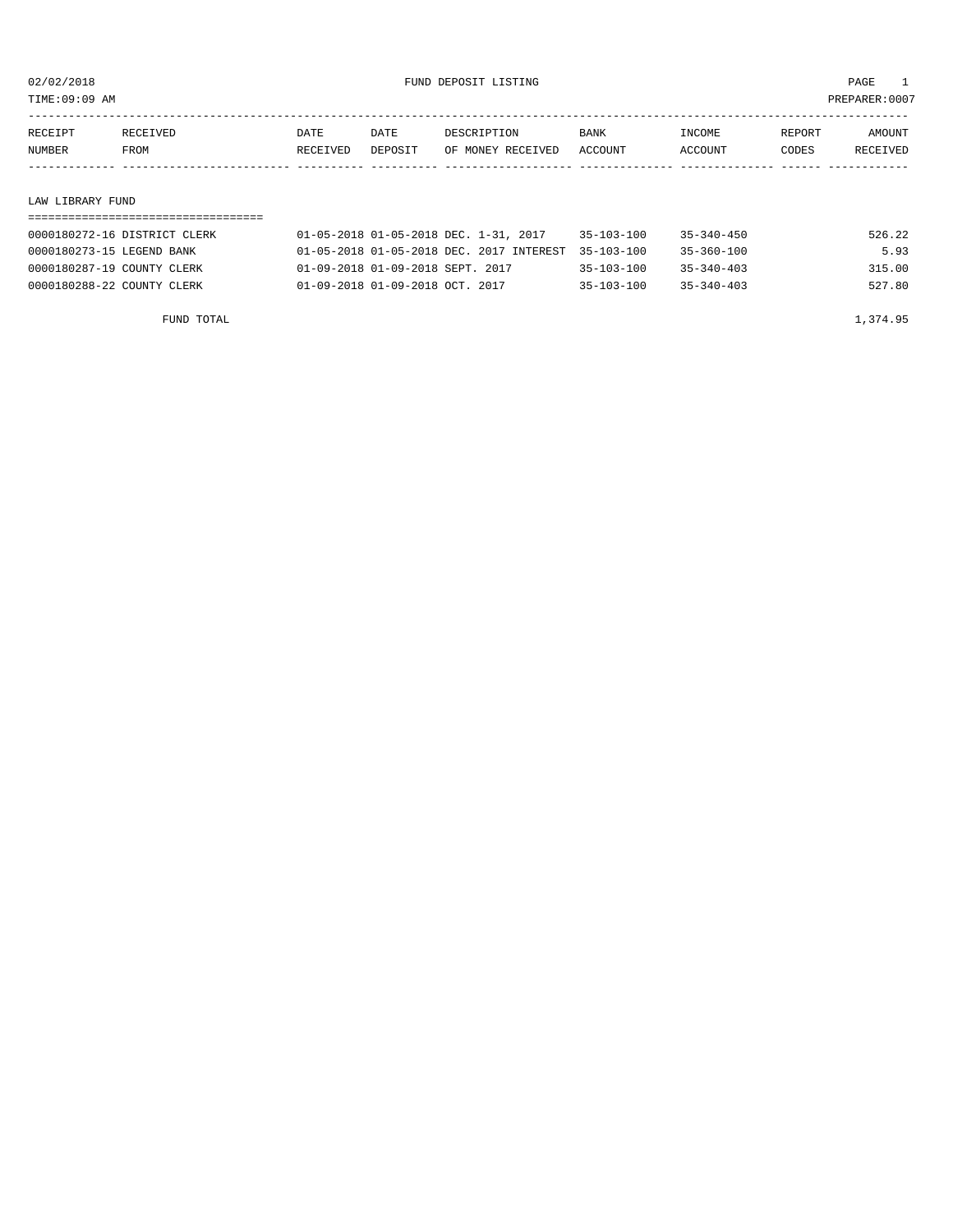02/02/2018 FUND DEPOSIT LISTING PAGE 1

| RECEIPT | <b>RECEIVED</b> | DATE     | DATE    | DESCRIPTION       | <b>BANK</b> | INCOME  | <b>REPORT</b> | AMOUNT          |
|---------|-----------------|----------|---------|-------------------|-------------|---------|---------------|-----------------|
| NUMBER  | <b>FROM</b>     | RECEIVED | DEPOSIT | OF MONEY RECEIVED | ACCOUNT     | ACCOUNT | CODES         | <b>RECEIVED</b> |
|         |                 |          |         |                   |             |         |               |                 |

D.A. FEE ACCOUNT FUND

| ===================================                                      |                                                            |                  |                  |        |
|--------------------------------------------------------------------------|------------------------------------------------------------|------------------|------------------|--------|
| 0000180267-01 DISTRICT ATTORNEY TRUST F 01-03-2018 01-03-2018 CHECK FEES |                                                            | $36 - 103 - 136$ | $36 - 340 - 475$ | 137.80 |
| 0000180273-23 LEGEND BANK                                                | 01-05-2018 01-05-2018 DEC. 2017 INTEREST                   | $36 - 103 - 136$ | $36 - 360 - 100$ | 0.06   |
| 0000180273-24 LEGEND BANK                                                | $01 - 05 - 2018$ $01 - 05 - 2018$ DEC, $2017$ INTEREST     | $36 - 103 - 236$ | $36 - 360 - 236$ | 0.13   |
| 0000180274-01 COUNTY CLERK                                               | 01-08-2018 01-08-2018 BLOOD DRAW MIGUEL C 36-103-136       |                  | $36 - 370 - 130$ | 24.00  |
| 0000180275-01 COUNTY CLERK                                               | $01-08-2018$ $01-08-2018$ BLOOD DRAW DANIEL P $36-103-136$ |                  | $36 - 370 - 130$ | 2.00   |
| 0000180276-01 COUNTY CLERK                                               | 01-08-2018 01-08-2018 BLOOD DRAW RICHARD 36-103-136        |                  | $36 - 370 - 130$ | 40.00  |
| 0000180277-01 COUNTY CLERK                                               | 01-08-2018 01-08-2018 BLOOD DRAW WARREN S 36-103-136       |                  | $36 - 370 - 130$ | 40.00  |
| 0000180308-01 FANNIN COUNTY CSCD                                         | 01-16-2018 01-16-2018 BLOOD DRAWS                          | $36 - 103 - 136$ | $36 - 370 - 130$ | 48.69  |

FUND TOTAL 292.68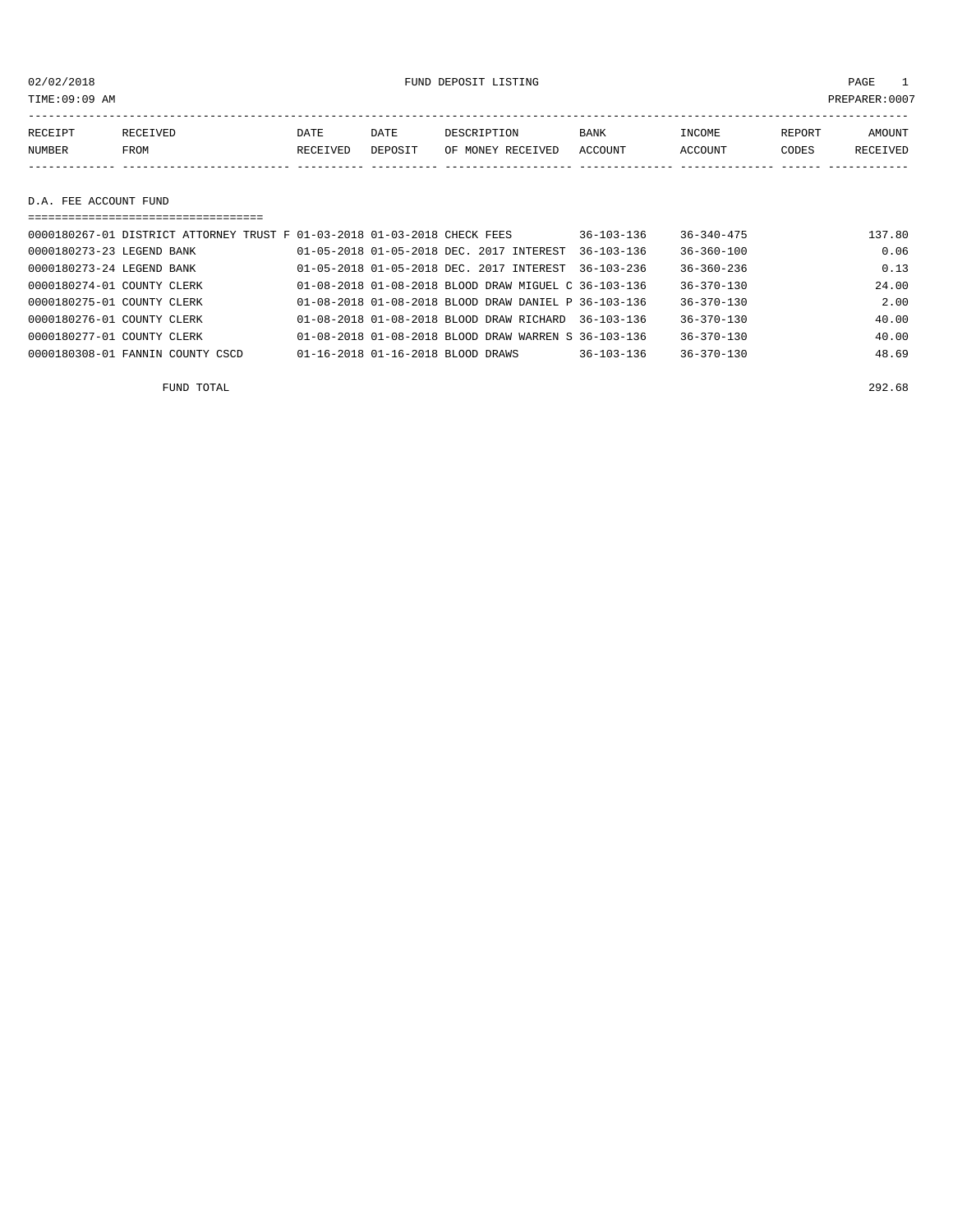| TIME:09:09 AM<br>PREPARER: 0007 |             |          |         |                   |             |         |        |          |
|---------------------------------|-------------|----------|---------|-------------------|-------------|---------|--------|----------|
| RECEIPT                         | RECEIVED    | DATE     | DATE    | DESCRIPTION       | <b>BANK</b> | INCOME  | REPORT | AMOUNT   |
| NUMBER                          | <b>FROM</b> | RECEIVED | DEPOSIT | OF MONEY RECEIVED | ACCOUNT     | ACCOUNT | CODES  | RECEIVED |
|                                 |             |          |         |                   |             |         |        |          |

#### CONTRABAND SEIZURE

===================================

| 0000180273-25 LEGEND BANK | 01-05-2018 01-05-2018 DEC. 2017 INTEREST | $. 37 - 103 - 127$ | 17-360-100 |  |
|---------------------------|------------------------------------------|--------------------|------------|--|
|                           |                                          |                    |            |  |

FUND TOTAL  $0.04$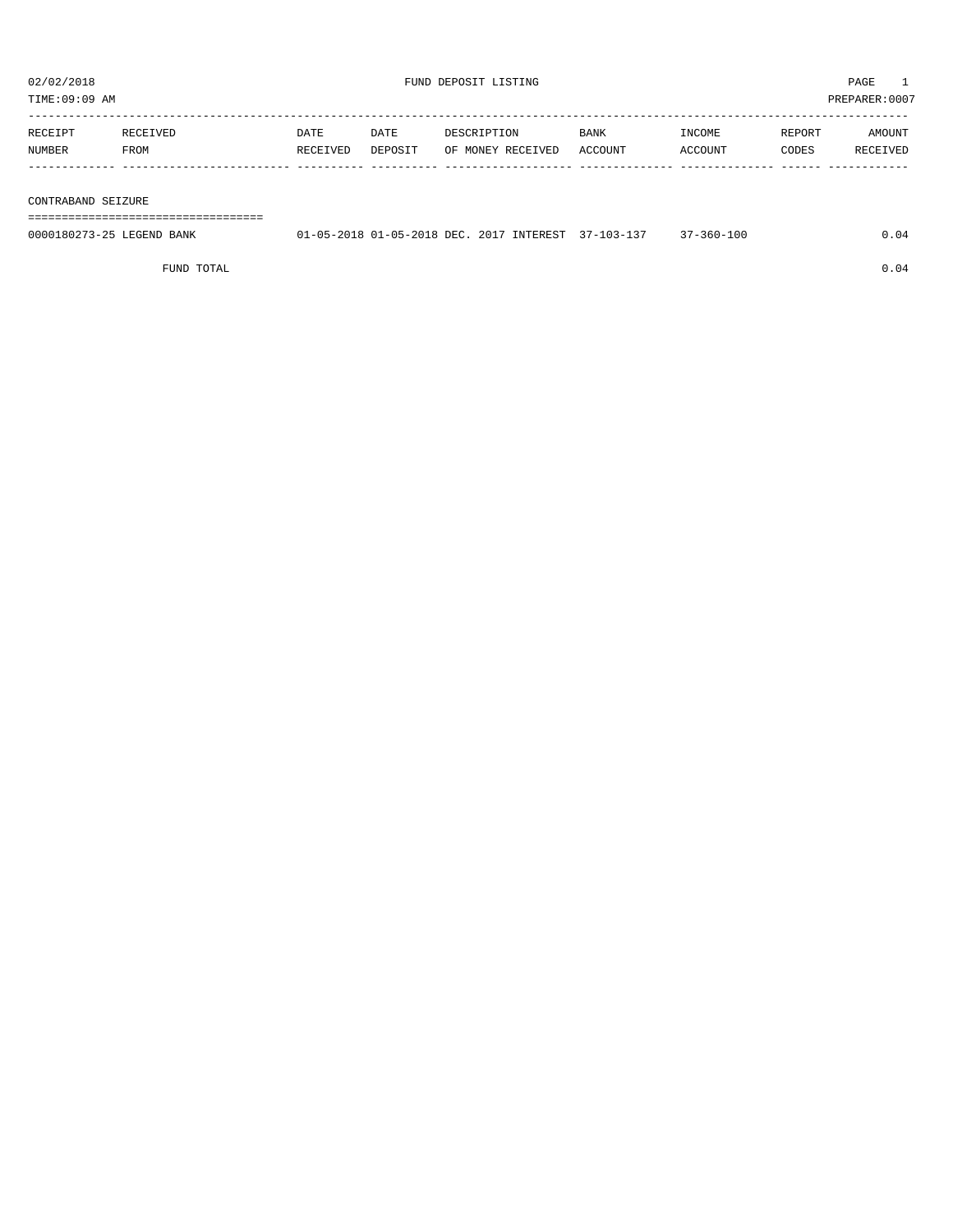TIME:09:09 AM PREPARER:0007

| RECEIPT       | RECEIVED | DATE     | DATE    | DESCRIPTION       | <b>BANK</b> | INCOME         | REPORT | AMOUNT   |
|---------------|----------|----------|---------|-------------------|-------------|----------------|--------|----------|
| NUMBER        | FROM     | RECEIVED | DEPOSIT | OF MONEY RECEIVED | ACCOUNT     | <b>ACCOUNT</b> | CODES  | RECEIVED |
|               |          |          |         |                   |             |                |        |          |
|               |          |          |         |                   |             |                |        |          |
| IHC CO-OP GIN |          |          |         |                   |             |                |        |          |

| ----------------------    |                                                     |                           |
|---------------------------|-----------------------------------------------------|---------------------------|
| 0000180264-06 TEXPOOL     | 01-02-2018 01-02-2018 DEC. 2017 INTEREST 38-103-175 | 18.35<br>$38 - 360 - 100$ |
| 0000180273-16 LEGEND BANK | 01-05-2018 01-05-2018 DEC. 2017 INTEREST 38-103-100 | $38 - 360 - 100$<br>0.01  |

FUND TOTAL 18.36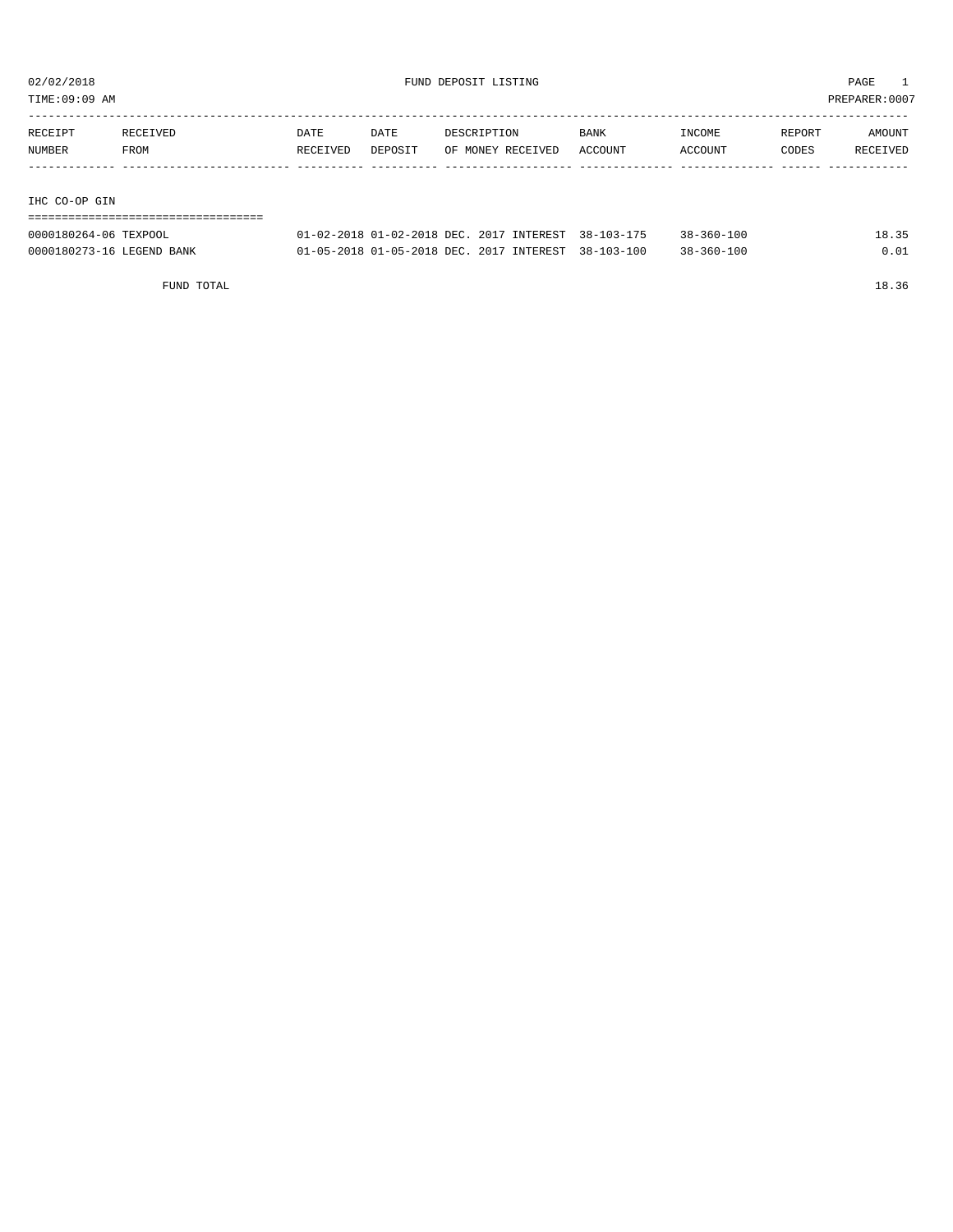TIME:09:09 AM PREPARER:0007

| RECEIVED | DATE     | DATE    | DESCRIPTION | <b>BANK</b>       | INCOME  | REPORT | AMOUNT   |
|----------|----------|---------|-------------|-------------------|---------|--------|----------|
| FROM     | RECEIVED | DEPOSIT |             |                   | ACCOUNT | CODES  | RECEIVED |
|          |          |         |             |                   |         |        |          |
|          |          |         |             |                   |         |        |          |
|          |          |         |             | OF MONEY RECEIVED | ACCOUNT |        |          |

IHC B.R. COOPER

| 0000180264-07 TEXPOOL     | 01-02-2018 01-02-2018 DEC. 2017 INTEREST 39-103-175         |  | 39-360-100       | 6.10 |
|---------------------------|-------------------------------------------------------------|--|------------------|------|
| 0000180273-17 LEGEND BANK | $01-05-2018$ $01-05-2018$ DEC, $2017$ INTEREST $39-103-100$ |  | $39 - 360 - 100$ | 0.49 |

FUND TOTAL 6.59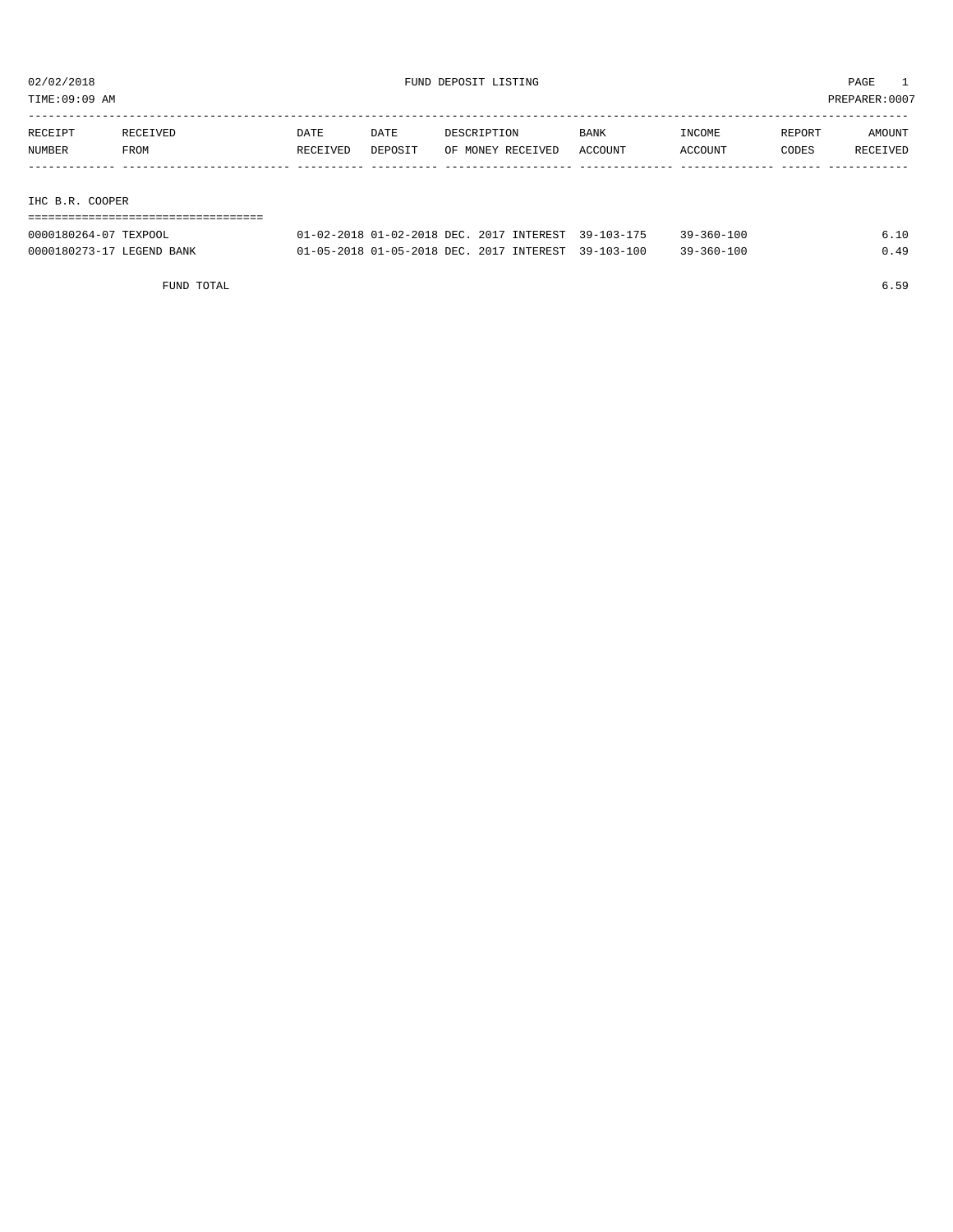| TIME:09:09 AM     |                  |                  |                 |                                  |                        |                   |                 | PREPARER: 0007     |
|-------------------|------------------|------------------|-----------------|----------------------------------|------------------------|-------------------|-----------------|--------------------|
| RECEIPT<br>NUMBER | RECEIVED<br>FROM | DATE<br>RECEIVED | DATE<br>DEPOSIT | DESCRIPTION<br>OF MONEY RECEIVED | <b>BANK</b><br>ACCOUNT | INCOME<br>ACCOUNT | REPORT<br>CODES | AMOUNT<br>RECEIVED |
|                   |                  |                  |                 |                                  |                        |                   |                 |                    |

CHAPTER 19 FUNDS

===================================

| 0000180300-01 SECRETARY OF STATE | 01-12-2018 01-12-2018 AMG PRINTING & MAIL 45-103-100 | $45 - 330 - 403$ |  |
|----------------------------------|------------------------------------------------------|------------------|--|
|                                  |                                                      |                  |  |
|                                  |                                                      |                  |  |

FUND TOTAL 655.50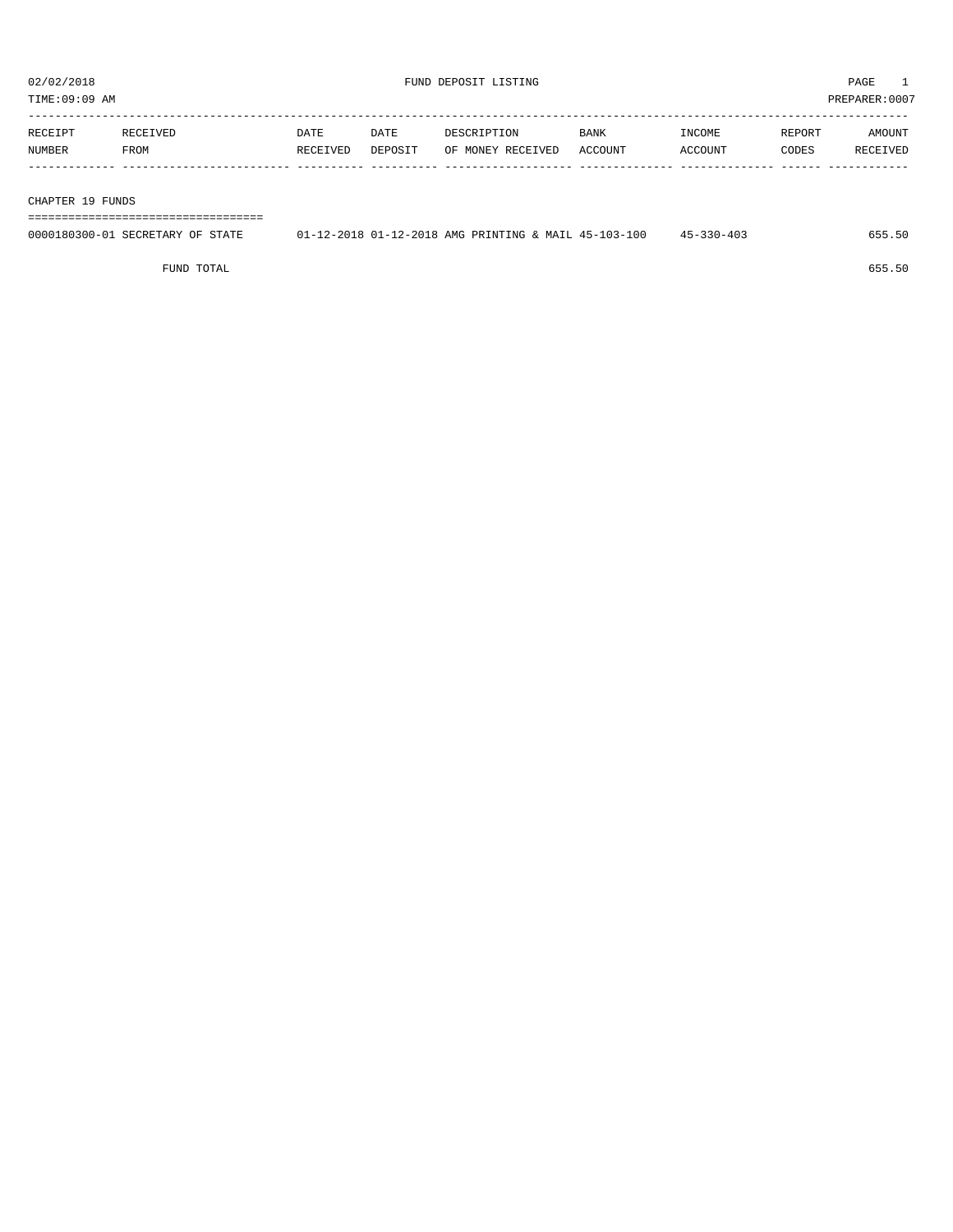TIME:09:09 AM PREPARER:0007

| RECEIPT | RECEIVED | DATE     | DATE    | DESCRIPTION       | <b>BANK</b> | <b>TNCOME</b>  | <b>REPORT</b> | AMOUNT   |
|---------|----------|----------|---------|-------------------|-------------|----------------|---------------|----------|
| NUMBER  | FROM     | RECEIVED | DEPOSIT | OF MONEY RECEIVED | ACCOUNT     | <b>ACCOUNT</b> | CODES         | RECEIVED |
|         |          |          |         |                   |             |                |               |          |

#### ELECTION EQUIPMENT FUND

===================================

| 0000180304-03 CITY OF SAVOY | 01-16-2018 01-16-2018 NOV. 2017 SPECIAL E 48-103-100 | $48 - 340 - 484$ | 600.00 |
|-----------------------------|------------------------------------------------------|------------------|--------|
|                             |                                                      |                  |        |

FUND TOTAL 600.00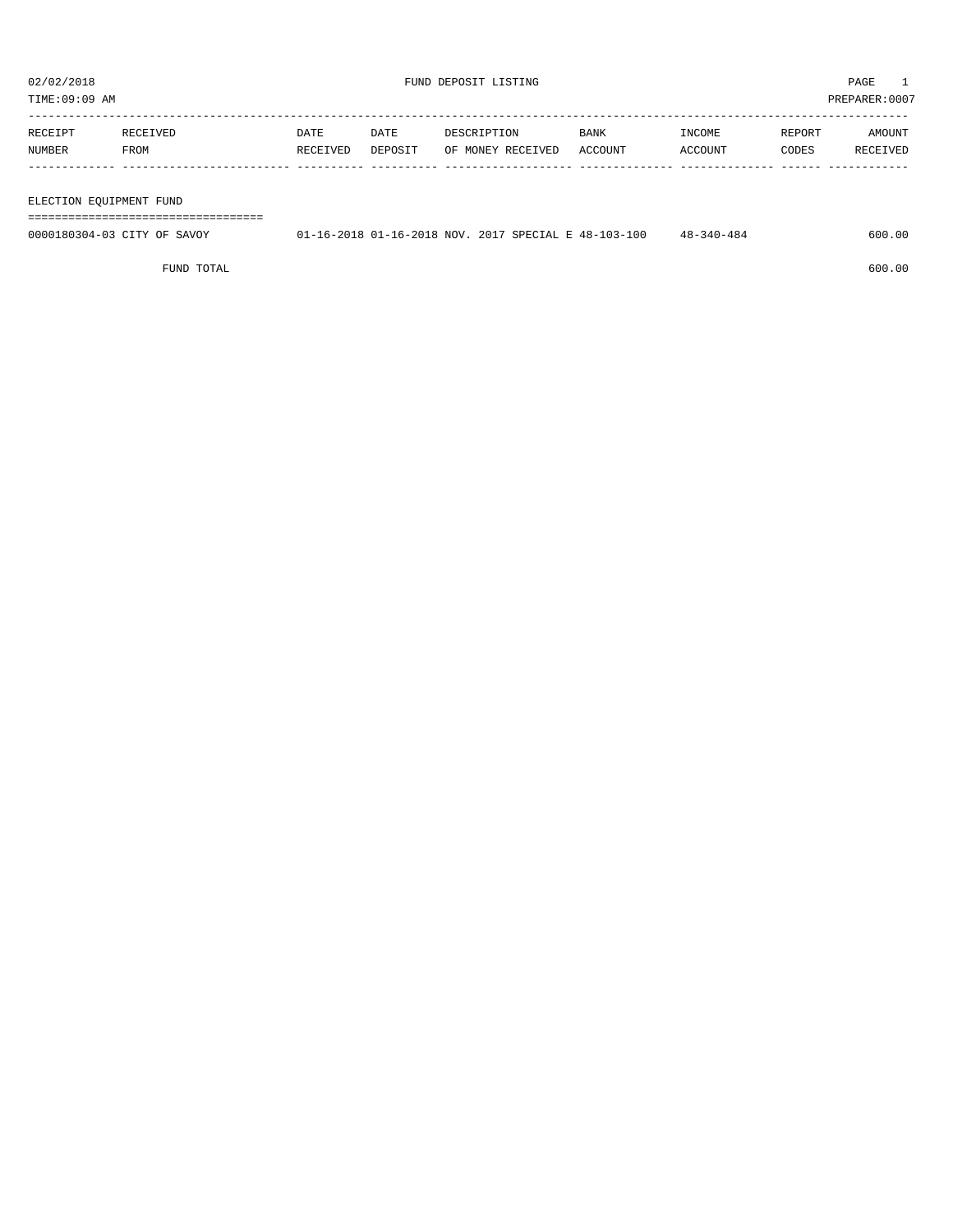| TIME:09:09 AM |                                   |          |         |                   |         |         |        | PREPARER:0007 |
|---------------|-----------------------------------|----------|---------|-------------------|---------|---------|--------|---------------|
|               |                                   |          |         |                   |         |         |        |               |
| RECEIPT       | RECEIVED                          | DATE     | DATE    | DESCRIPTION       | BANK    | INCOME  | REPORT | AMOUNT        |
| NUMBER        | FROM                              | RECEIVED | DEPOSIT | OF MONEY RECEIVED | ACCOUNT | ACCOUNT | CODES  | RECEIVED      |
|               |                                   |          |         |                   |         |         |        |               |
|               |                                   |          |         |                   |         |         |        |               |
|               | CO.CLERK CO.& DIST.CT. TECHNOLOGY |          |         |                   |         |         |        |               |
|               |                                   |          |         |                   |         |         |        |               |

| 0000180287-24 COUNTY CLERK | 01-09-2018 01-09-2018 SEPT. 2017 | $51 - 103 - 100$ | $51 - 370 - 440$ | 65.59  |
|----------------------------|----------------------------------|------------------|------------------|--------|
| 0000180288-27 COUNTY CLERK | 01-09-2018 01-09-2018 OCT. 2017  | $51 - 103 - 100$ | $51 - 370 - 440$ | 102.08 |

FUND TOTAL  $167.67$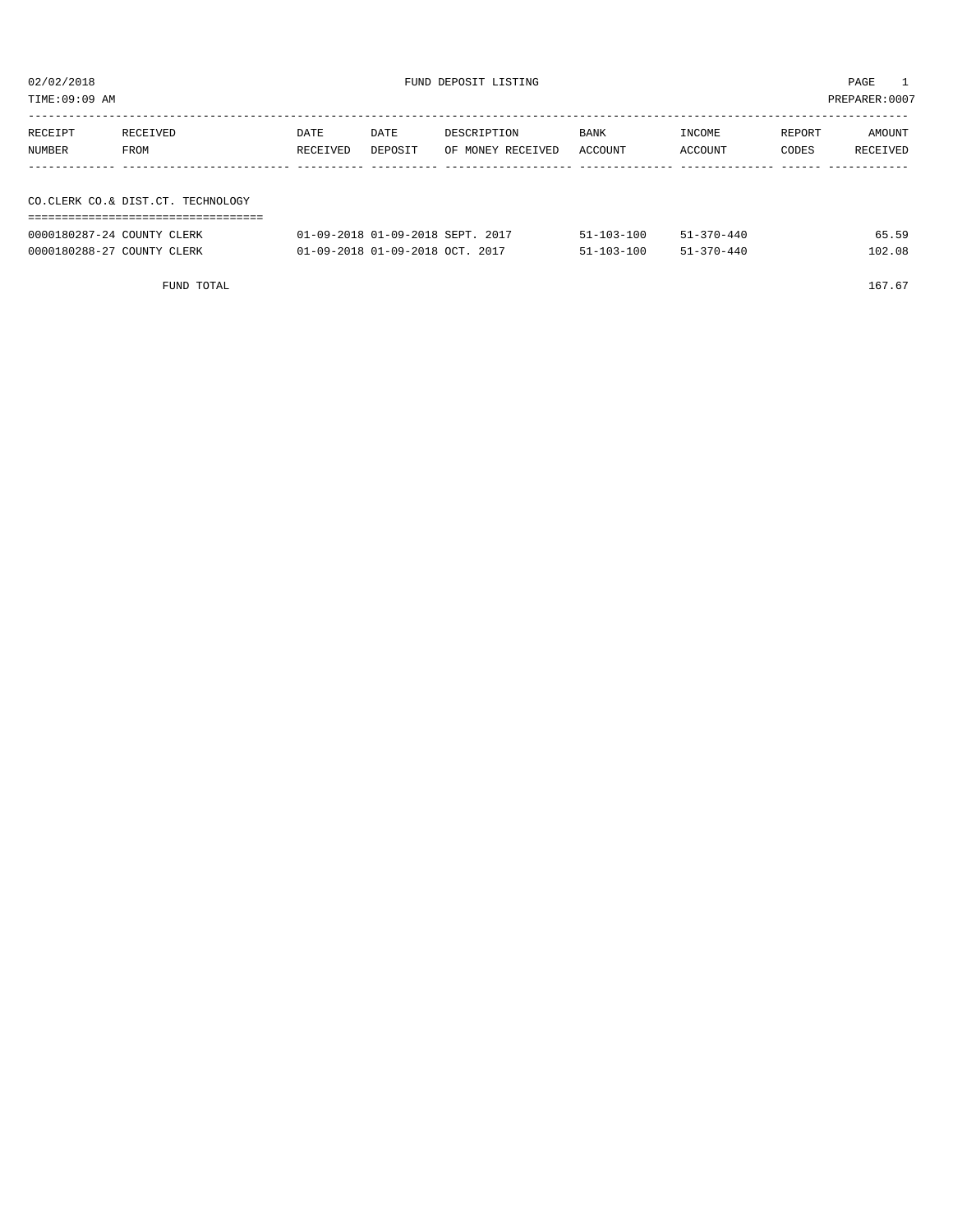02/02/2018 FUND DEPOSIT LISTING PAGE 1

| RECEIPT | <b>RECEIVED</b> | DATE     | DATE    | DESCRIPTION       | BANK    | INCOME  | REPORT | AMOUNT          |
|---------|-----------------|----------|---------|-------------------|---------|---------|--------|-----------------|
| NUMBER  | FROM            | RECEIVED | DEPOSIT | OF MONEY RECEIVED | ACCOUNT | ACCOUNT | CODES  | <b>RECEIVED</b> |
|         |                 |          |         |                   |         |         |        |                 |

### CO.CLK.COURT RECORDS PRESERVATION ===================================

| 0000180273-18 LEGEND BANK  | $01-05-2018$ $01-05-2018$ DEC, $2017$ INTEREST $52-103-100$ |                  | 52-360-100       | 0.49   |
|----------------------------|-------------------------------------------------------------|------------------|------------------|--------|
| 0000180287-25 COUNTY CLERK | 01-09-2018 01-09-2018 SEPT. 2017                            | $52 - 103 - 100$ | $52 - 370 - 133$ | 90.00  |
| 0000180288-28 COUNTY CLERK | $01 - 09 - 2018$ $01 - 09 - 2018$ $0CT$ . 2017              | $52 - 103 - 100$ | $52 - 370 - 133$ | 150.00 |

FUND TOTAL 240.49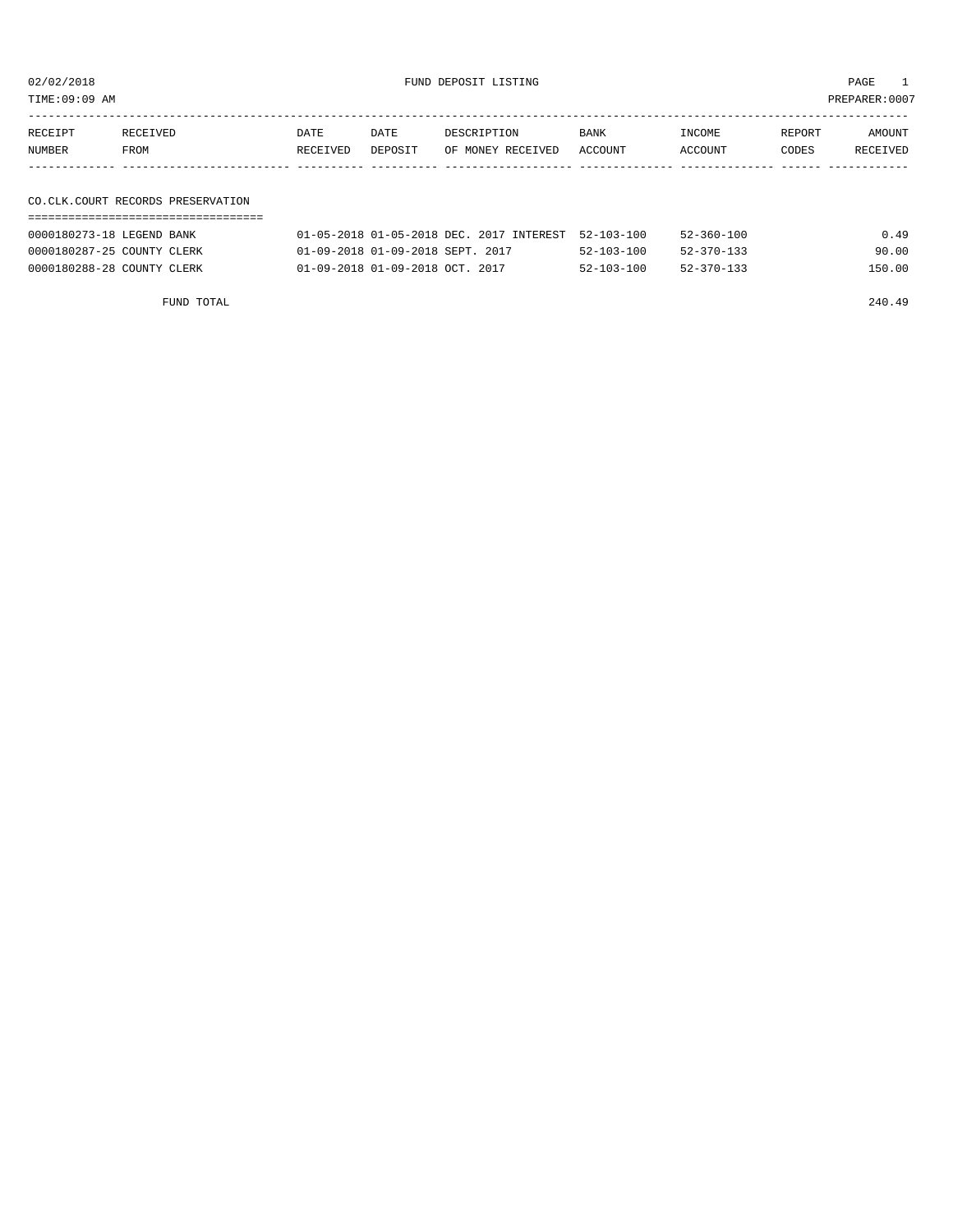| TIME:09:09 AM |                          |          |         |                   |             |         |        | PREPARER:0007 |
|---------------|--------------------------|----------|---------|-------------------|-------------|---------|--------|---------------|
|               |                          |          |         |                   |             |         |        |               |
| RECEIPT       | RECEIVED                 | DATE     | DATE    | DESCRIPTION       | <b>BANK</b> | INCOME  | REPORT | AMOUNT        |
| NUMBER        | FROM                     | RECEIVED | DEPOSIT | OF MONEY RECEIVED | ACCOUNT     | ACCOUNT | CODES  | RECEIVED      |
|               |                          |          |         |                   |             |         |        |               |
|               |                          |          |         |                   |             |         |        |               |
|               | CO.CLERK RECORDS ARCHIVE |          |         |                   |             |         |        |               |
|               |                          |          |         |                   |             |         |        |               |

| 0000180287-26 COUNTY CLERK | 01-09-2018 01-09-2018 SEPT. 2017 | $53 - 103 - 100$ | $53 - 370 - 133$ | 6.410.00 |
|----------------------------|----------------------------------|------------------|------------------|----------|
| 0000180288-29 COUNTY CLERK | 01-09-2018 01-09-2018 OCT, 2017  | $53 - 103 - 100$ | $53 - 370 - 133$ | 6.920.00 |

FUND TOTAL 13,330.00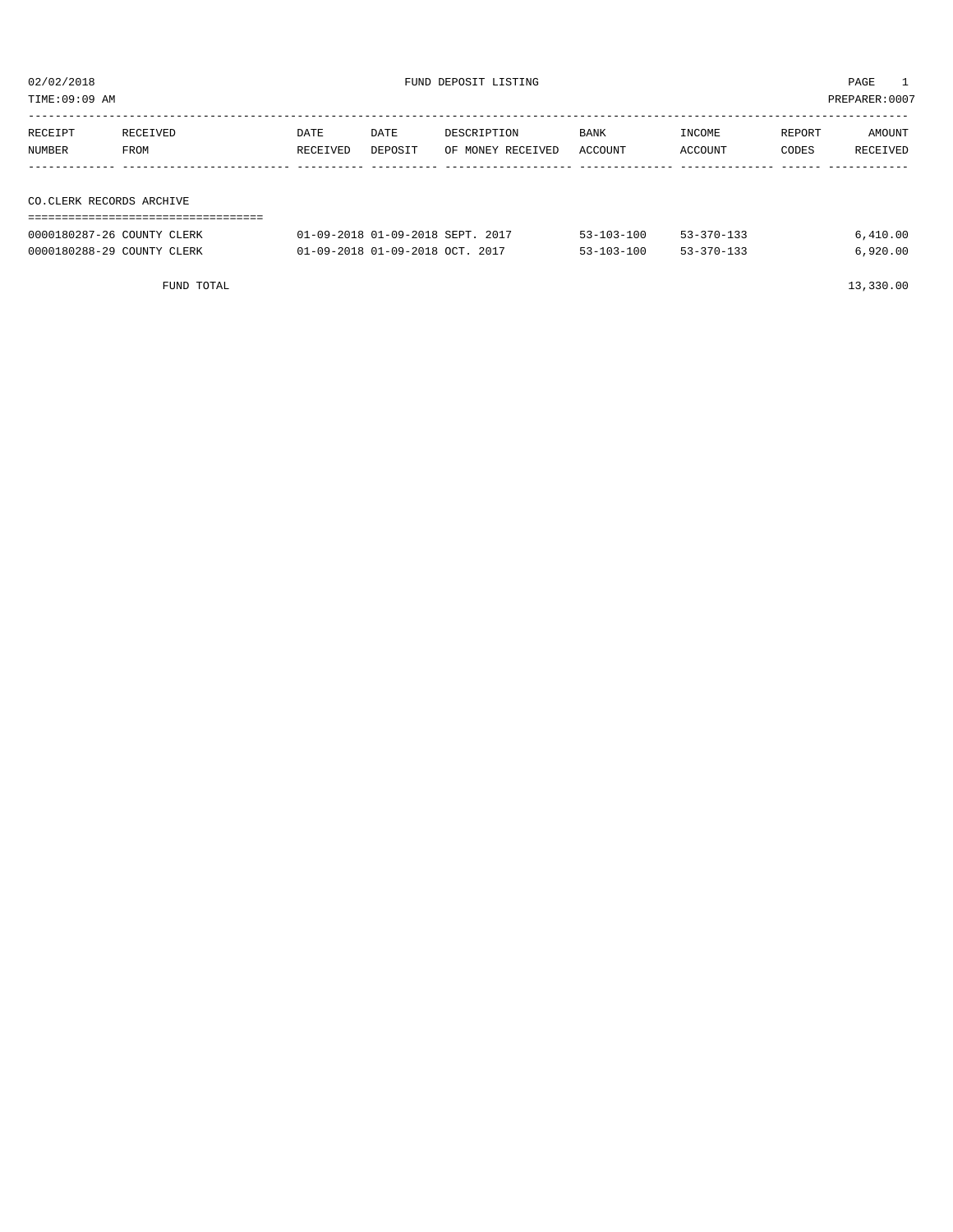TIME:09:09 AM PREPARER:0007

| RECEIPT | RECEIVED | DATE     | DATE    | DESCRIPTION       | BANK    | INCOME  | REPORT | AMOUNT   |
|---------|----------|----------|---------|-------------------|---------|---------|--------|----------|
| NUMBER  | FROM     | RECEIVED | DEPOSIT | OF MONEY RECEIVED | ACCOUNT | ACCOUNT | CODES  | RECEIVED |
|         |          |          |         |                   |         |         |        |          |
|         |          |          |         |                   |         |         |        |          |

F C SHERIFF FORFEITURE

| 0000180273-26 LEGEND BANK         | 01-05-2018 01-05-2018 DEC, 2017 INTEREST 56-103-156  | $56 - 360 - 100$ | 1.23     |
|-----------------------------------|------------------------------------------------------|------------------|----------|
| 0000180338-01 BONHAM POLICE DEPT. | 01-25-2018 01-25-2018 SALE OF GAME MACHIN 56-103-156 | $56 - 352 - 200$ | 5,468.07 |

FUND TOTAL  $5,469.30$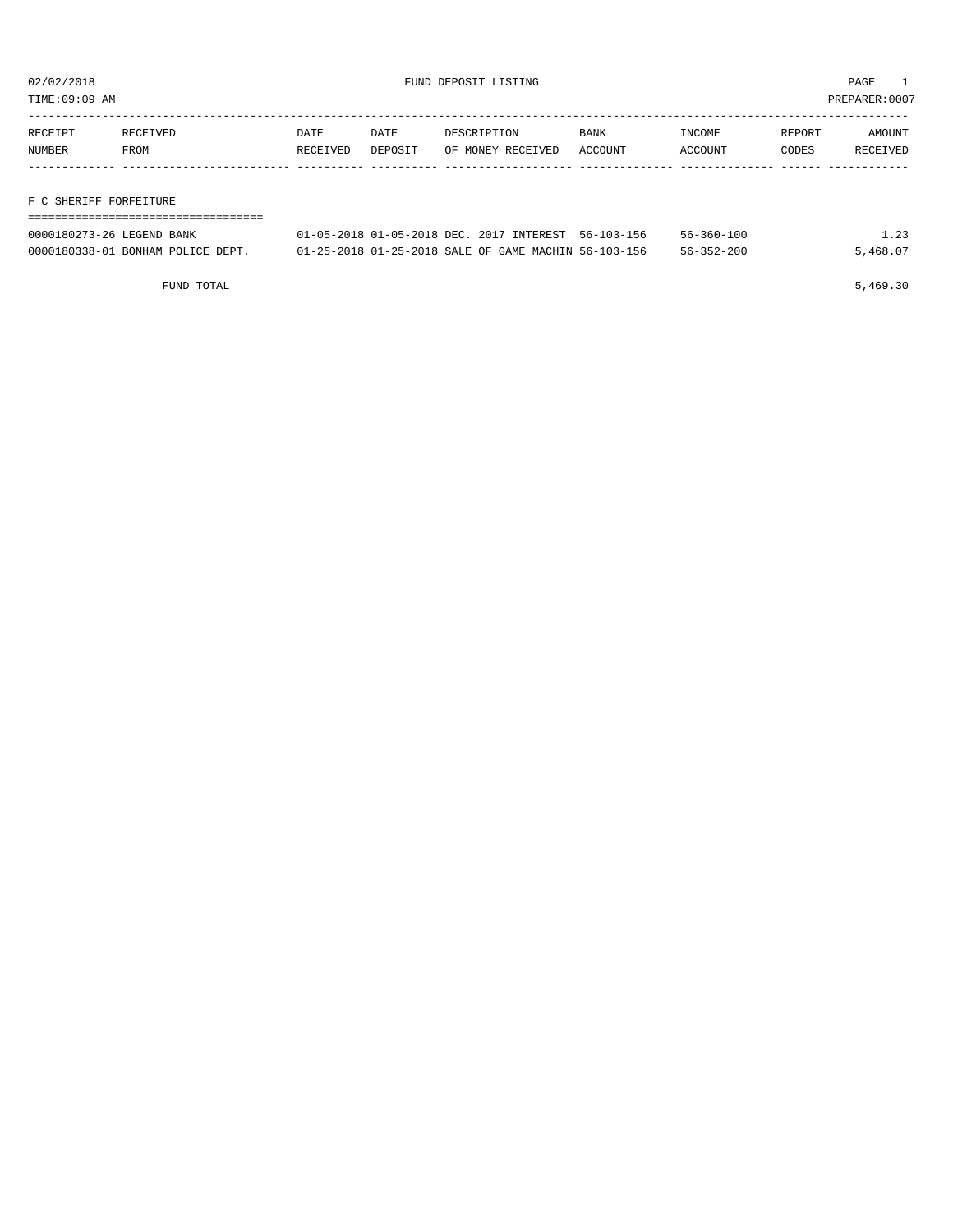TIME:09:09 AM PREPARER:0007

| RECEIPT | RECEIVED | DATE     | DATE    | DESCRIPTION       | <b>BANK</b> | INCOME  | REPORT | AMOUNT   |
|---------|----------|----------|---------|-------------------|-------------|---------|--------|----------|
| NUMBER  | FROM     | RECEIVED | DEPOSIT | OF MONEY RECEIVED | ACCOUNT     | ACCOUNT | CODES  | RECEIVED |
|         |          |          |         |                   |             |         |        |          |
|         |          |          |         |                   |             |         |        |          |

## DRUG COURT PROGRAM

| 0000180272-23 DISTRICT CLERK | 01-05-2018 01-05-2018 DEC. 1-31, 2017    | 59-103-100       | 59-370-425       | 207.35 |
|------------------------------|------------------------------------------|------------------|------------------|--------|
| 0000180273-19 LEGEND BANK    | 01-05-2018 01-05-2018 DEC. 2017 INTEREST | 59-103-100       | 59-360-100       | 1.32   |
| 0000180287-27 COUNTY CLERK   | 01-09-2018 01-09-2018 SEPT. 2017         | $59 - 103 - 100$ | 59-370-425       | 180.81 |
| 0000180288-30 COUNTY CLERK   | 01-09-2018 01-09-2018 OCT. 2017          | $59 - 103 - 100$ | $59 - 370 - 425$ | 275.09 |

FUND TOTAL 664.57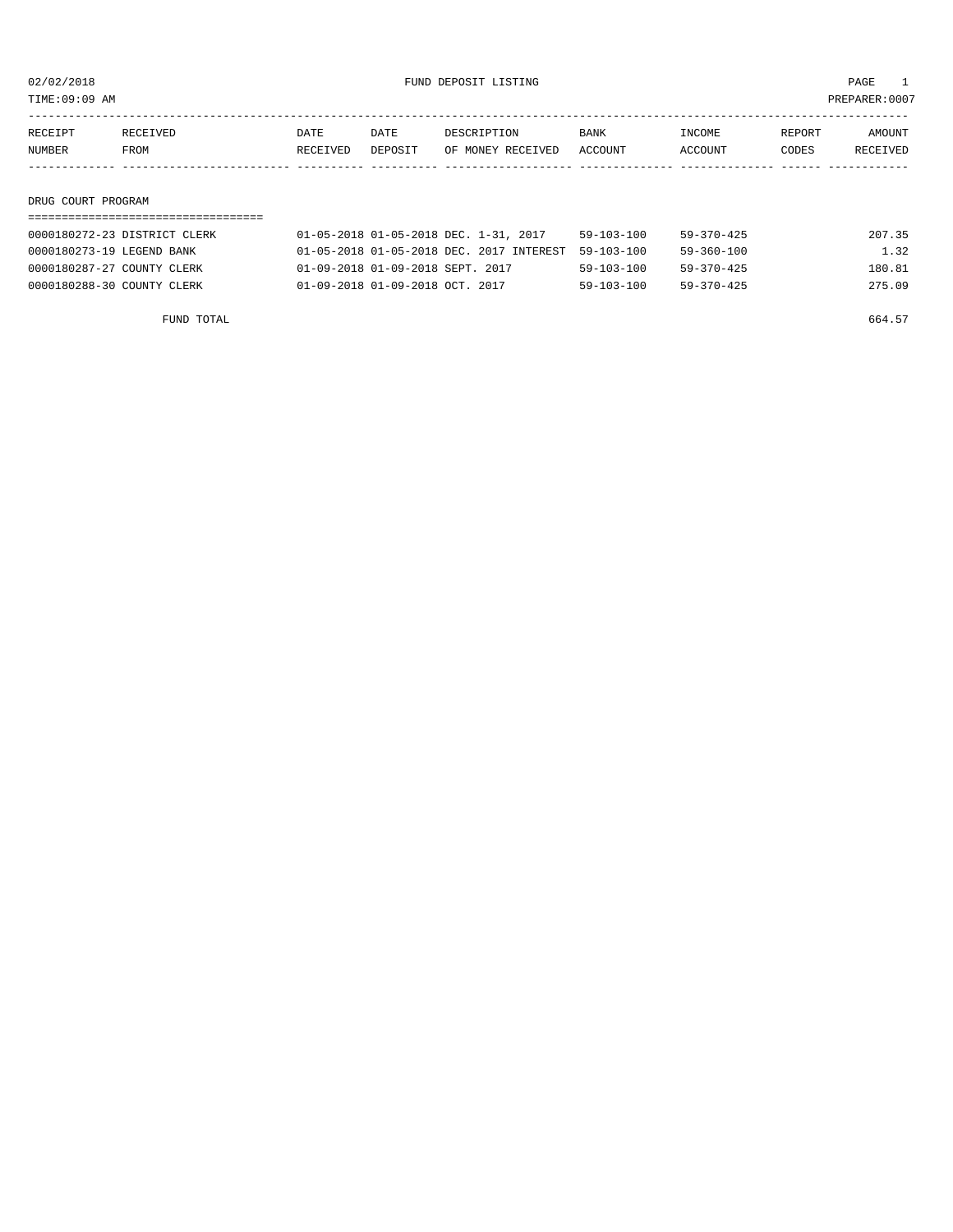TIME:09:09 AM PREPARER:0007

| RECEIPT      | RECEIVED | DATE     | DATE    | DESCRIPTION       | <b>BANK</b> | INCOME  | REPORT | AMOUNT   |
|--------------|----------|----------|---------|-------------------|-------------|---------|--------|----------|
| NUMBER       | FROM     | RECEIVED | DEPOSIT | OF MONEY RECEIVED | ACCOUNT     | ACCOUNT | CODES  | RECEIVED |
|              |          |          |         |                   |             |         |        |          |
|              |          |          |         |                   |             |         |        |          |
| SINKING FUND |          |          |         |                   |             |         |        |          |
|              |          |          |         |                   |             |         |        |          |

| 0000180270-02 APPRAISAL DISTRICT | 01-03-2018 01-03-2018 TAXES             |                                                      | $60 - 103 - 100$ | $60 - 310 - 110$ | 31,812.51  |
|----------------------------------|-----------------------------------------|------------------------------------------------------|------------------|------------------|------------|
| 0000180270-08 APPRAISAL DISTRICT | 01-03-2018 01-03-2018 TAXES             |                                                      | $60 - 103 - 100$ | $60 - 310 - 120$ | 3.39       |
| 0000180294-03 APPRAISAL DISTRICT | 01-11-2018 01-11-2018 TAXES             |                                                      | $60 - 103 - 100$ | $60 - 310 - 110$ | 24, 121.54 |
| 0000180294-09 APPRAISAL DISTRICT | 01-11-2018 01-11-2018 TAXES             |                                                      | $60 - 103 - 100$ | $60 - 310 - 120$ | 41.70      |
| 0000180311-02 APPRAISAL DISTRICT | 01-18-2018 01-18-2018 TAXES             |                                                      | $60 - 103 - 100$ | $60 - 310 - 110$ | 18,817.67  |
| 0000180311-08 APPRAISAL DISTRICT | 01-18-2018 01-18-2018 TAXES             |                                                      | $60 - 103 - 100$ | $60 - 310 - 120$ | 8.06       |
| 0000180328-02 FANNIN COUNTY A/C  |                                         | 01-23-2018 01-23-2018 2017 VIT OVERPAYMEN 60-103-100 |                  | $60 - 310 - 110$ | 16.80      |
| 0000180339-03 APPRAISAL DISTRICT | $01 - 25 - 2018$ $01 - 25 - 2018$ TAXES |                                                      | $60 - 103 - 100$ | $60 - 310 - 110$ | 24,415.00  |
|                                  |                                         |                                                      |                  |                  |            |

FUND TOTAL  $99,236.67$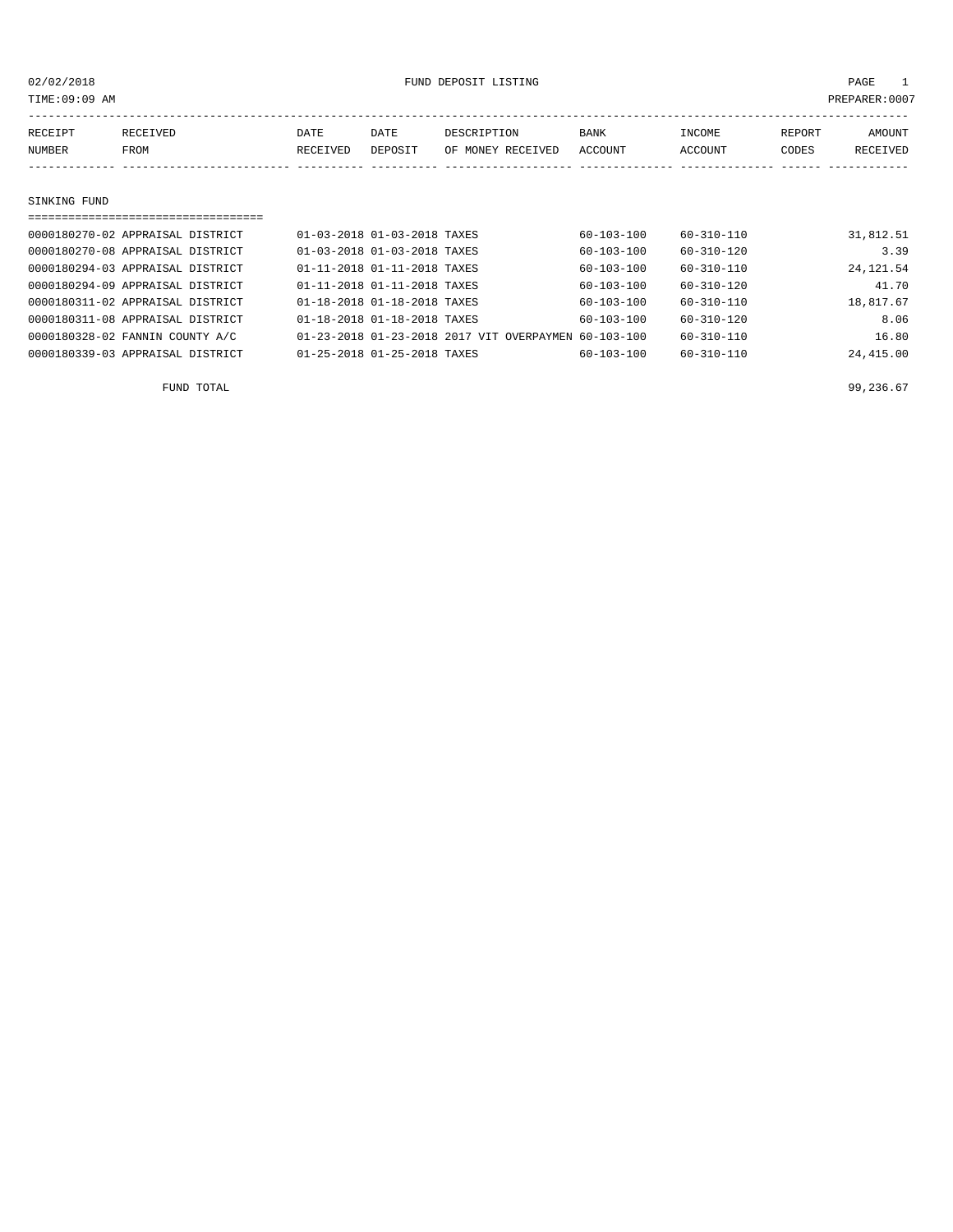| TIME:09:09 AM     |                  |                  |                 |                                  |                 |                   |                 | PREPARER:0007      |
|-------------------|------------------|------------------|-----------------|----------------------------------|-----------------|-------------------|-----------------|--------------------|
| RECEIPT<br>NUMBER | RECEIVED<br>FROM | DATE<br>RECEIVED | DATE<br>DEPOSIT | DESCRIPTION<br>OF MONEY RECEIVED | BANK<br>ACCOUNT | INCOME<br>ACCOUNT | REPORT<br>CODES | AMOUNT<br>RECEIVED |
|                   |                  |                  |                 |                                  |                 |                   |                 |                    |
|                   |                  |                  |                 |                                  |                 |                   |                 |                    |

DIST.CLK.CO.&DIST.CT.TECH.-COMB.FUN

| 0000180272-21 DISTRICT CLERK | 01-05-2018 01-05-2018 DEC. 1-31, 2017 | 61-103-100 | $61 - 370 - 440$ | 48.61 |
|------------------------------|---------------------------------------|------------|------------------|-------|

FUND TOTAL 48.61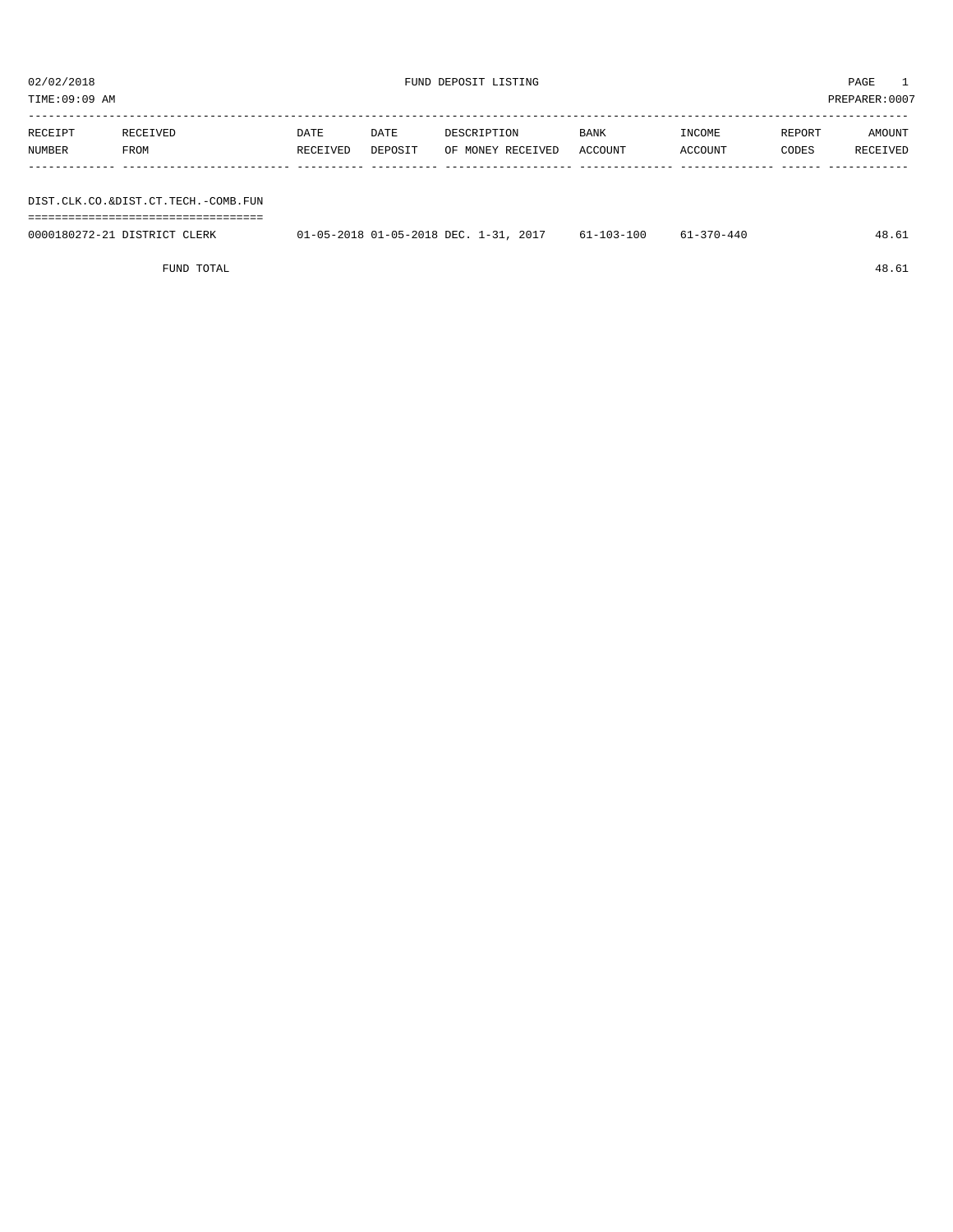| 02/02/2018<br>FUND DEPOSIT LISTING<br>TIME:09:09 AM |                                     |                  |                 |                                                                                   |                                      |                                      | PAGE<br>PREPARER: 0007 |                    |
|-----------------------------------------------------|-------------------------------------|------------------|-----------------|-----------------------------------------------------------------------------------|--------------------------------------|--------------------------------------|------------------------|--------------------|
| RECEIPT<br>NUMBER                                   | RECEIVED<br>FROM                    | DATE<br>RECEIVED | DATE<br>DEPOSIT | DESCRIPTION<br>OF MONEY RECEIVED                                                  | BANK<br>ACCOUNT                      | INCOME<br>ACCOUNT                    | REPORT<br>CODES        | AMOUNT<br>RECEIVED |
|                                                     | DIST.CLK.COURT RECORDS PRESERVATION |                  |                 |                                                                                   |                                      |                                      |                        |                    |
| 0000180273-20 LEGEND BANK                           | 0000180272-22 DISTRICT CLERK        |                  |                 | 01-05-2018 01-05-2018 DEC. 1-31, 2017<br>01-05-2018 01-05-2018 DEC. 2017 INTEREST | $62 - 103 - 100$<br>$62 - 103 - 100$ | $62 - 370 - 133$<br>$62 - 360 - 100$ |                        | 201.26<br>1.13     |

FUND TOTAL 202.39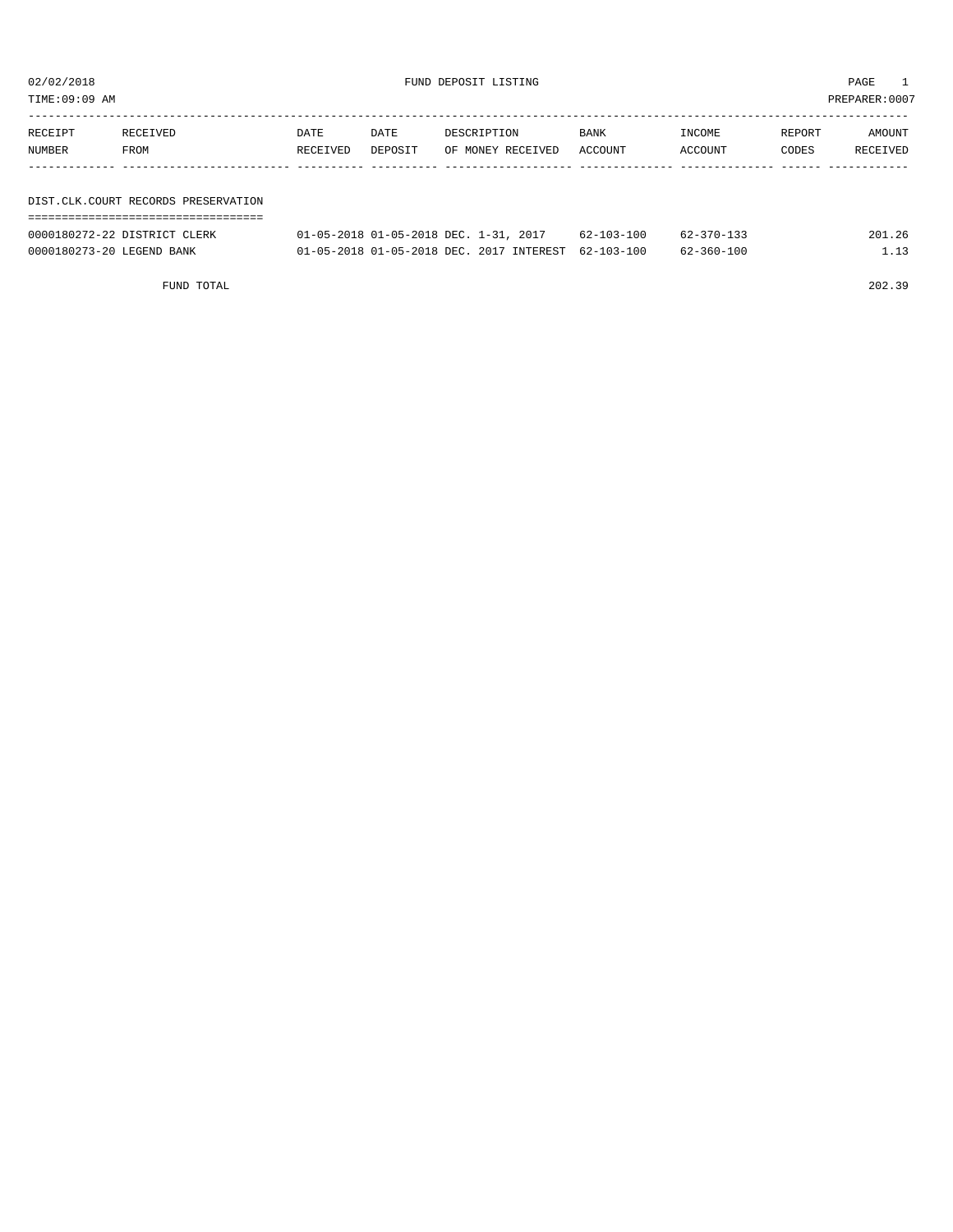| TIME:09:09 AM             |                                                                        |                  |                 |                                                     |                 |                   |                 | PREPARER:0007      |
|---------------------------|------------------------------------------------------------------------|------------------|-----------------|-----------------------------------------------------|-----------------|-------------------|-----------------|--------------------|
| RECEIPT<br>NUMBER         | RECEIVED<br>FROM                                                       | DATE<br>RECEIVED | DATE<br>DEPOSIT | DESCRIPTION<br>OF MONEY RECEIVED                    | BANK<br>ACCOUNT | INCOME<br>ACCOUNT | REPORT<br>CODES | AMOUNT<br>RECEIVED |
|                           | 2017 GO BONDS-CONSTRUCTION FUND<br>=================================== |                  |                 |                                                     |                 |                   |                 |                    |
| 0000180273-29 LEGEND BANK |                                                                        |                  |                 | 01-05-2018 01-05-2018 DEC. 2017 INTEREST 66-103-100 |                 | 66-360-166        |                 | 5,473.02           |

FUND TOTAL  $5,473.02$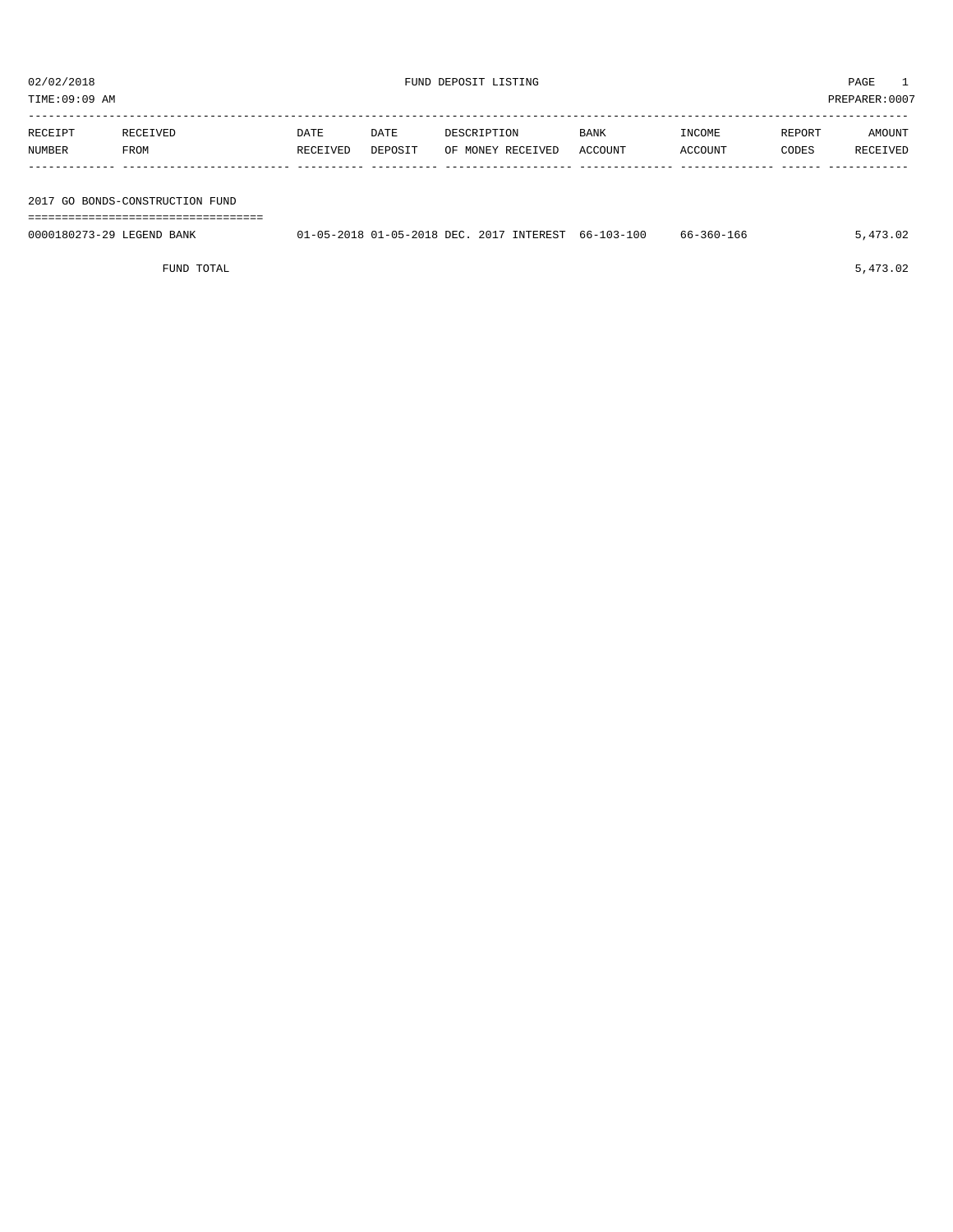TIME:09:09 AM PREPARER:0007

| RECEIPT           | RECEIVED | DATE     | DATE    | DESCRIPTION       | <b>BANK</b> | INCOME  | REPORT | AMOUNT   |
|-------------------|----------|----------|---------|-------------------|-------------|---------|--------|----------|
| NUMBER            | FROM     | RECEIVED | DEPOSIT | OF MONEY RECEIVED | ACCOUNT     | ACCOUNT | CODES  | RECEIVED |
|                   |          |          |         |                   |             |         |        |          |
|                   |          |          |         |                   |             |         |        |          |
| PICHT OF WAY FUND |          |          |         |                   |             |         |        |          |

RIGHT OF WAY FUND

| ================================= |                                                     |  |                  |       |
|-----------------------------------|-----------------------------------------------------|--|------------------|-------|
| 0000180264-08 TEXPOOL             | 01-02-2018 01-02-2018 DEC. 2017 INTEREST 70-103-175 |  | 70-360-100       | 81.01 |
| 0000180273-21 LEGEND BANK         | 01-05-2018 01-05-2018 DEC. 2017 INTEREST 70-103-100 |  | $70 - 360 - 100$ | 0.64  |

FUND TOTAL 81.65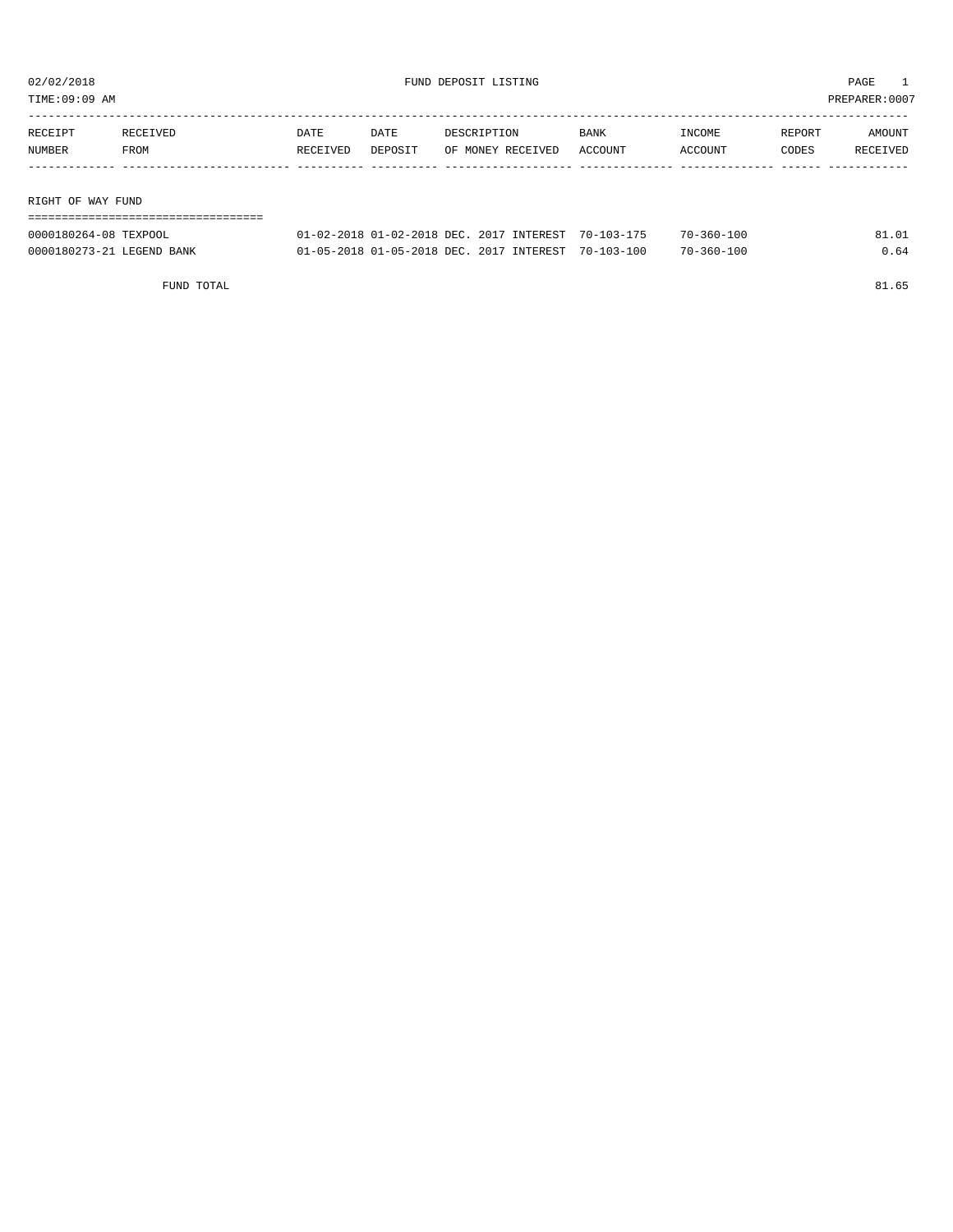02/02/2018 FUND DEPOSIT LISTING PAGE 1

| RECEIPT | RECEIVED | DATE     | DATE    | DESCRIPTION       | <b>BANK</b> | INCOME  | <b>REPORT</b> | AMOUNT          |
|---------|----------|----------|---------|-------------------|-------------|---------|---------------|-----------------|
| NUMBER  | FROM     | RECEIVED | DEPOSIT | OF MONEY RECEIVED | ACCOUNT     | ACCOUNT | CODES         | <b>RECEIVED</b> |
|         |          |          |         |                   |             |         |               |                 |

JUVENILE PROBATION

| ,,,,,,,,,,,,,,,,,,,,,,,,,,,,,,,,,,,,,, |                                                      |  |                  |                  |        |
|----------------------------------------|------------------------------------------------------|--|------------------|------------------|--------|
| 0000180289-01 JUVENILE PROBATION       | 01-09-2018 01-09-2018 PID-2200 RESTITUTIO 87-103-187 |  |                  | $87 - 340 - 576$ | 155.00 |
| 0000180290-01 JUVENILE PROBATION       | 01-09-2018 01-09-2018 PID-2198 JOINT REST 87-103-187 |  |                  | 87-340-576       | 90.00  |
| 0000180301-01 JUVENILE PROBATION       | 01-16-2018 01-16-2018 PID- 2199 DEFERRED             |  | 87-103-187       | $87 - 340 - 575$ | 30.00  |
| 0000180301-02 JUVENILE PROBATION       | 01-16-2018 01-16-2018 PID02199 JOINT REST 87-103-187 |  |                  | $87 - 340 - 576$ | 300.00 |
| 0000180302-01 JUVENILE PROBATION       | 01-16-2018 01-16-2018 PID-2205 DEFERRED              |  | 87-103-187       | $87 - 340 - 575$ | 30.00  |
| 0000180313-01 JUVENILE PROBATION       | 01-18-2018 01-18-2018 PID-2208 DEFERRED              |  | $87 - 103 - 187$ | $87 - 340 - 575$ | 30.00  |
| 0000180314-01 JUVENILE PROBATION       | 01-18-2018 01-18-2018 PID-2198 DEFERRED              |  | $87 - 103 - 187$ | $87 - 340 - 575$ | 30.00  |
| 0000180314-02 JUVENILE PROBATION       | 01-18-2018 01-18-2018 PID-2198 JOINT REST 87-103-187 |  |                  | $87 - 340 - 576$ | 5.00   |
| 0000180321-01 JUVENILE PROBATION       | 01-22-2018 01-22-2018 PID-2134 PROBATION             |  | 87-103-187       | $87 - 340 - 575$ | 421.00 |
| 0000180321-02 JUVENILE PROBATION       | 01-22-2018 01-22-2018 PID-2134 RESTITUTIO 87-103-187 |  |                  | $87 - 340 - 576$ | 819.00 |
| 0000180346-01 JUVENILE PROBATION       | 01-29-2018 01-29-2018 PID- 2134 PROBATION 87-103-187 |  |                  | $87 - 340 - 575$ | 14.00  |
| 0000180351-01 JUVENILE PROBATION       | 01-30-2018 01-30-2018 PID-2211 COURT COST 87-103-187 |  |                  | $87 - 340 - 577$ | 20.00  |

FUND TOTAL  $1,944.00$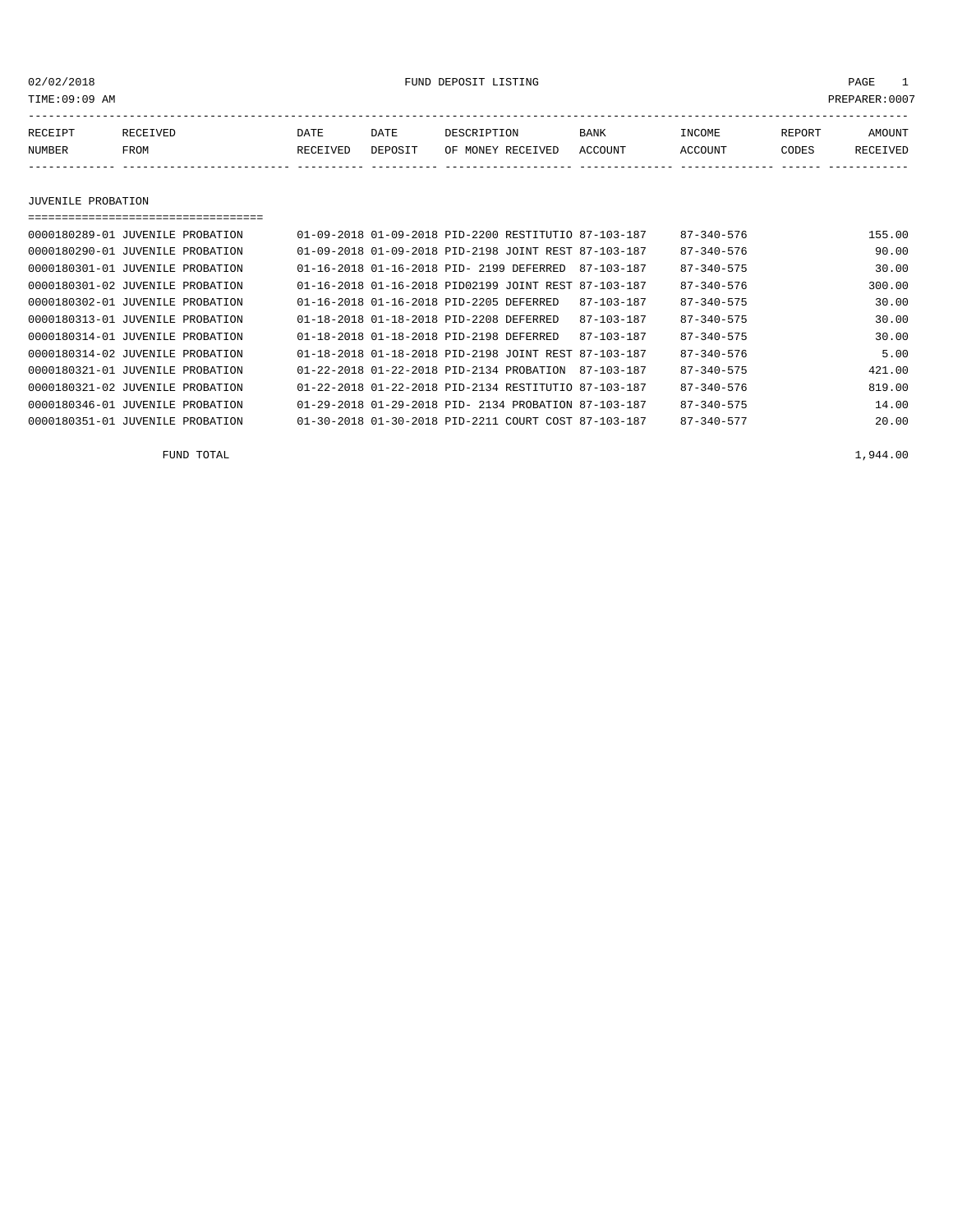02/02/2018 FUND DEPOSIT LISTING PAGE 1

| RECEIPT | RECEIVED | DATE     | DATE    | DESCRIPTION       | <b>BANK</b> | INCOME  | REPORT | AMOUNT          |
|---------|----------|----------|---------|-------------------|-------------|---------|--------|-----------------|
| NUMBER  | FROM     | RECEIVED | DEPOSIT | OF MONEY RECEIVED | ACCOUNT     | ACCOUNT | CODES  | <b>RECEIVED</b> |
|         |          |          |         |                   |             |         |        |                 |

### TEXAS JUVENILE JUSTICE DEPT.

| ================================== |                                               |                  |                  |          |
|------------------------------------|-----------------------------------------------|------------------|------------------|----------|
| 0000180273-27 LEGEND BANK          | 01-05-2018 01-05-2018 DEC. 2017 INTEREST      | 89-103-992       | $89 - 360 - 189$ | 1.48     |
| 0000180337-01 T.J.J.D.             | 01-25-2018 01-25-2018 REG. DIV.               | $89 - 103 - 999$ | $89 - 330 - 920$ | 1,548.00 |
| 0000180337-02 T.J.J.D.             | 01-25-2018 01-25-2018 MENTAL HEALTH           | $89 - 103 - 998$ | $89 - 330 - 919$ | 1,253.00 |
| 0000180337-03 T.J.J.D.             | 01-25-2018 01-25-2018 COMM. DIV.              | $89 - 103 - 997$ | $89 - 330 - 918$ | 1,000.00 |
| 0000180337-04 T.J.J.D.             | $01 - 25 - 2018$ $01 - 25 - 2018$ PPA         | $89 - 103 - 996$ | $89 - 330 - 917$ | 1,000.00 |
| 0000180337-05 T.J.J.D.             | $01 - 25 - 2018$ $01 - 25 - 2018$ COMM. PROG. | $89 - 103 - 994$ | 89-330-916       | 6,667.00 |
| 0000180337-06 T.J.J.D.             | 01-25-2018 01-25-2018 BASIC                   | $89 - 103 - 993$ | 89-330-915       | 9,704.00 |

FUND TOTAL 21,173.48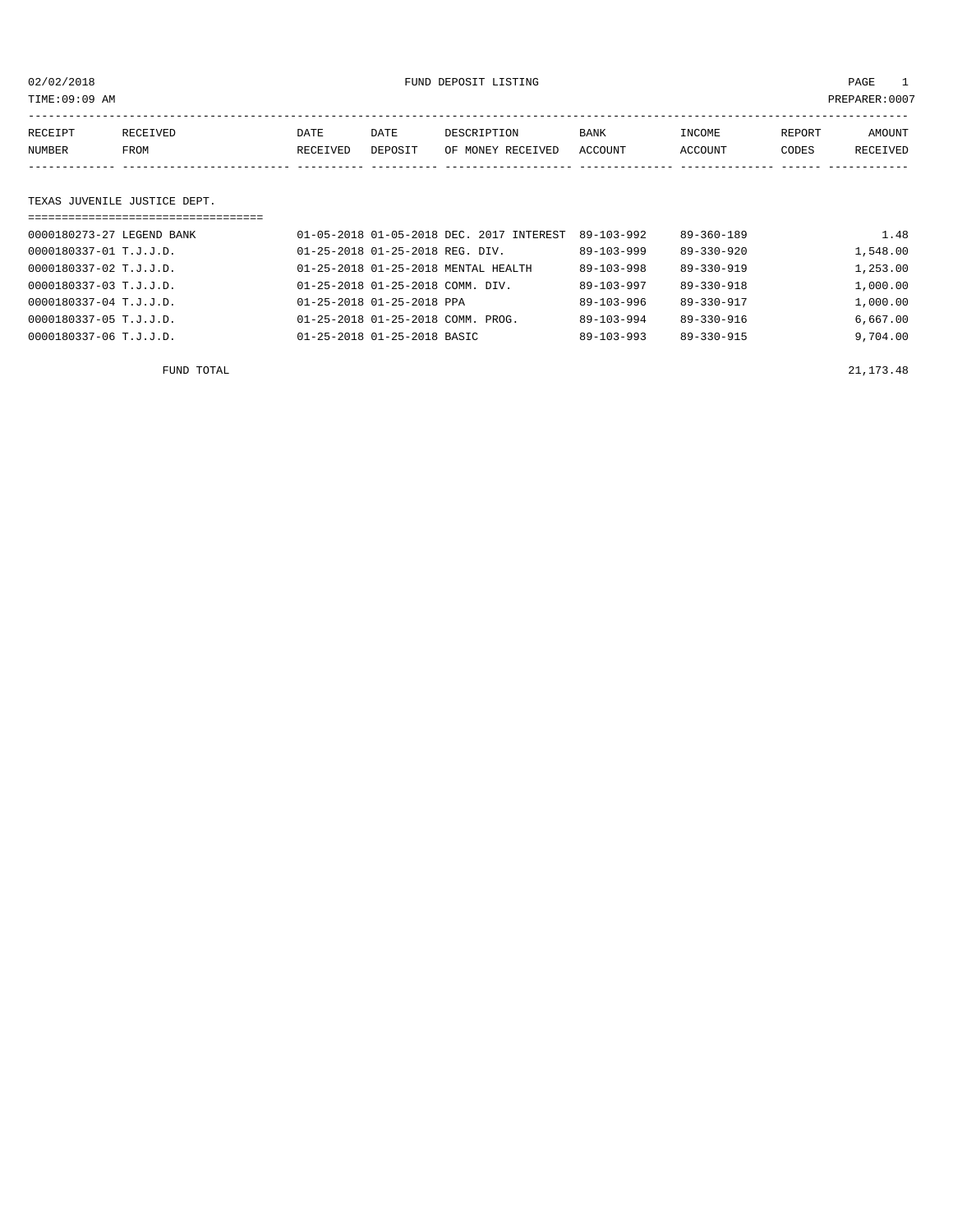TIME:09:09 AM PREPARER:0007

| RECEIPT | RECEIVED | DATE     | DATE    | DESCRIPTION       | BANK    | INCOME  | REPORT | AMOUNT   |
|---------|----------|----------|---------|-------------------|---------|---------|--------|----------|
| NUMBER  | FROM     | RECEIVED | DEPOSIT | OF MONEY RECEIVED | ACCOUNT | ACCOUNT | CODES  | RECEIVED |
|         |          |          |         |                   |         |         |        |          |
|         |          |          |         |                   |         |         |        |          |

#### STATZER FUND

| --------------------      |                                                     |  |                  |       |
|---------------------------|-----------------------------------------------------|--|------------------|-------|
| 0000180264-09 TEXPOOL     | 01-02-2018 01-02-2018 DEC. 2017 INTEREST 92-103-175 |  | $92 - 360 - 100$ | 39.52 |
| 0000180273-22 LEGEND BANK | 01-05-2018 01-05-2018 DEC. 2017 INTEREST 92-103-100 |  | $92 - 360 - 100$ | 0.17  |

FUND TOTAL 39.69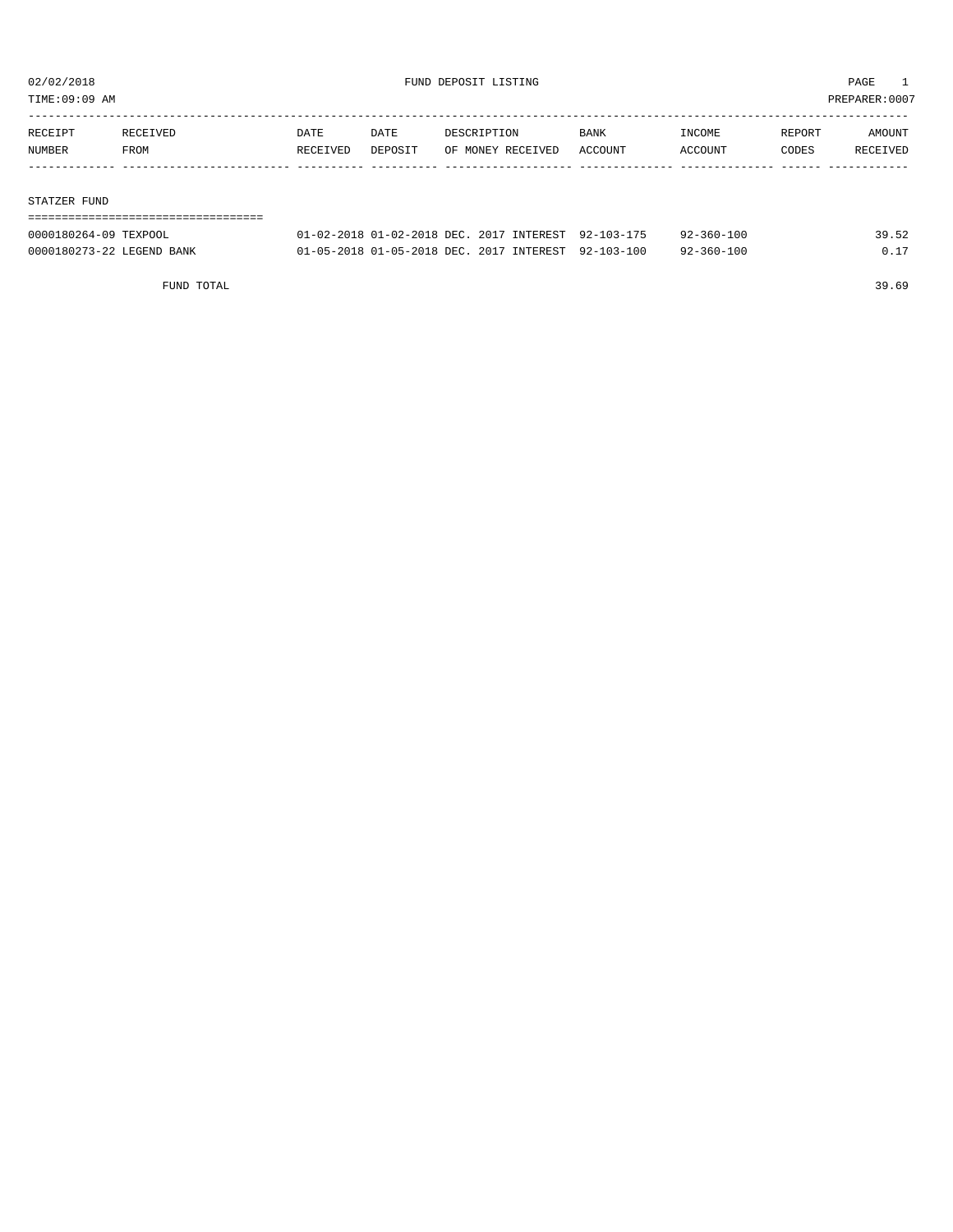TIME:09:09 AM PREPARER:0007

----------------------------------------------------------------------------------------------------------------------------------- RECEIPT RECEIVED DATE DATE DESCRIPTION BANK INCOME REPORT AMOUNT NUMBER FROM RECEIVED DEPOSIT OF MONEY RECEIVED ACCOUNT ACCOUNT CODES RECEIVED ------------- ------------------------- ---------- ---------- ------------------- -------------- -------------- ------ ------------

#### PAYROLL

===================================

| 0000180335-01 MARY BLOODSWORTH | 01-24-2018 01-24-2018 PERSONAL USE OF COU 95-100-100 |  | 95-370-130 | 47.80 |
|--------------------------------|------------------------------------------------------|--|------------|-------|
|                                |                                                      |  |            |       |

FUND TOTAL 47.80